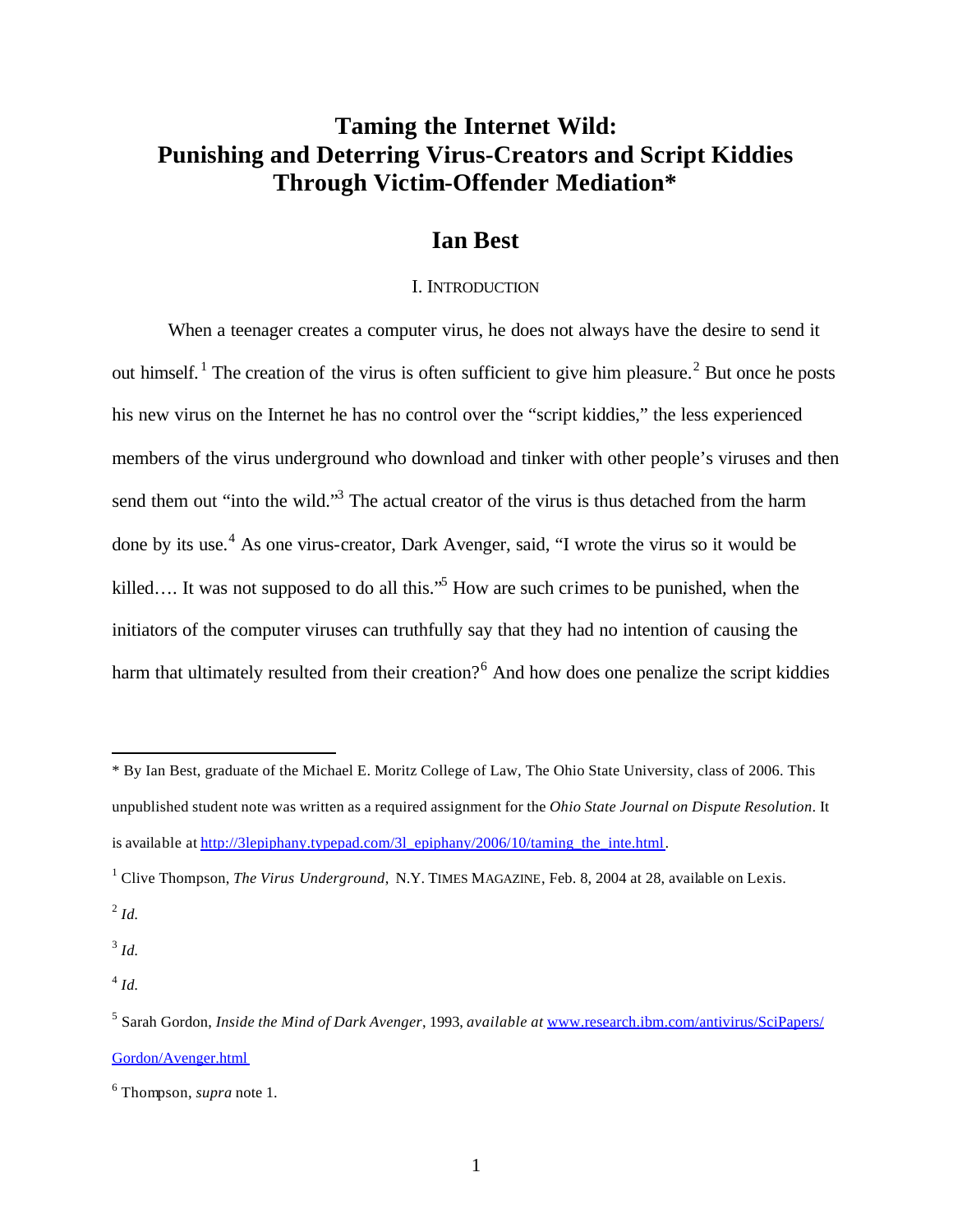who often have no realization that the viruses they send out can be catastrophic in their consequences?<sup>7</sup>

Creators and distributors of computer viruses, who are often juveniles, may cause substantial damage far beyond what they envisioned.  $8$  As a computer security officer has said, "There are people who would never toss a Molotov cocktail into a warehouse, but they wouldn't think for a second about launching a virus."<sup>9</sup> To properly punish a young offender who creates or sends out a virus is inherently problematic, because the harm can be so far out of proportion to the criminal act.  $^{10}$  Just as it has been recognized that cybercrimes in general necessitate new legal considerations, punishment for computer virus crimes requires a new approach.

One possibility is victim-offender mediation (VOM), which has been used to punish juvenile offenders for crimes similar to virus-creation like vandalism. VOM would force the virus-creator or script kiddie to lose his anonymity and confront first-hand the consequences of his actions. This would be a fitting punishment for young people who are oblivious to the damage resulting from their activity. Furthermore, the victims of computer viruses would be enabled to confront the source. Computer users who are frustrated with the onslaught of virus infections would have an opportunity to be part of the system that remedies the harm. Future virus-creators and script kiddies would be deterred, knowing that if they are caught they will have to face their victims. And the state's interest in punishing and deterring crime would be fulfilled.

8 *Id.*

9 *Id.*

 $^{10}$  *Id.* 

 $\overline{a}$ 7 *Id.*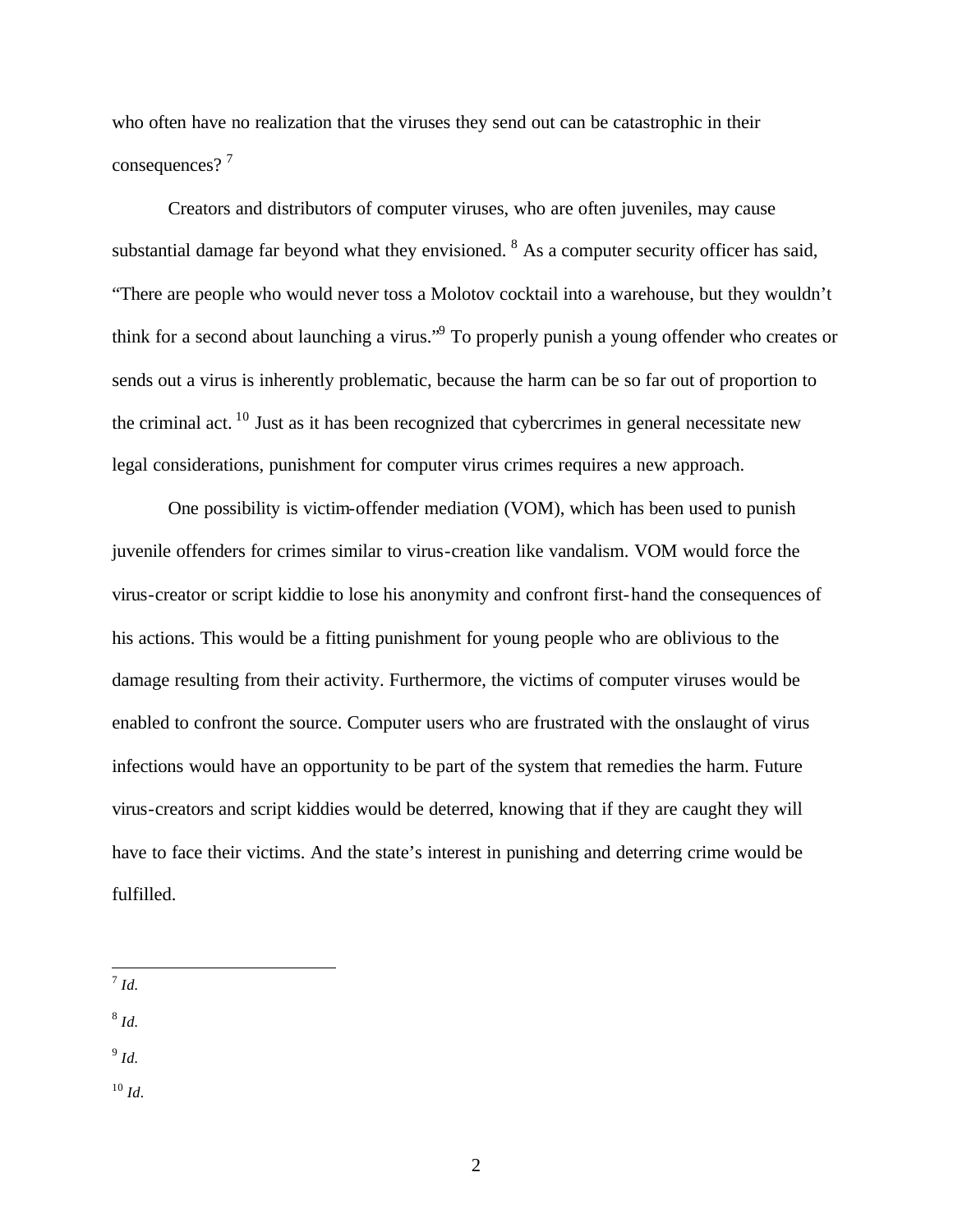This note examines the problem of computer viruses and offers victim-offender mediation as a solution. Computer viruses are defined and explained in Part II. The general scope of the virus problem is described in Part III. Then Part IV examines the virus-creators and script kiddies who are responsible for this new crime. Part V elaborates upon why virus-creation is such a difficult crime to prosecute and punish. And Part VI puts forward victim offender mediation as an effective means of punishment for virus-creators and script kiddies.

II. THE DEFINITION, NATURE AND PROBLEM OF COMPUTER VIRUSES

### A. *What is a Computer Virus?*

 $\overline{a}$ 

A virus is a piece of computer code that attaches itself to a program or file so it can spread from computer to computer, infecting as it travels.  $\frac{11}{11}$  The first computer viruses were benign and were limited to laboratory computers where they could be contained.<sup>12</sup> But because

…

<sup>11</sup> Microsoft, *What are viruses, worms, and Trojans*, March 9, 2004, *available at* http://www.microsoft.com/athome/ security/viruses/virus101.mspx?pf=true [hereinafter Microsoft]. See also Eugene H. Spafford, *Cyber-Terrorism: The New Asymmetric Threat,* Prepared Testimony Before the House Armed Services Committee Subcommittee on Terrorism, Unconventional Threat and Capabilities, July 24, 2003, available on Lexis. Spafford gives the history of the term 'computer virus':

The first use of the term virus to refer to unwanted computer code was by Gregory Benford. As related by Dr. Benford in correspondence with me, he published the idea of a virus in 1970 in the May issue of Venture Magazine. His article specifically termed the idea "computer virus" and described a program named Virus — and tied this to the sale of a program named Vaccine to defeat it. All this came from his experience as a programmer and research physicist at the (then) Lawrence Radiation Lab in Livermore. He and the other scientists noticed that "bad code" could self-reproduce among lab computers, and eventually get onto the ARPANet [the predecessor of the Internet].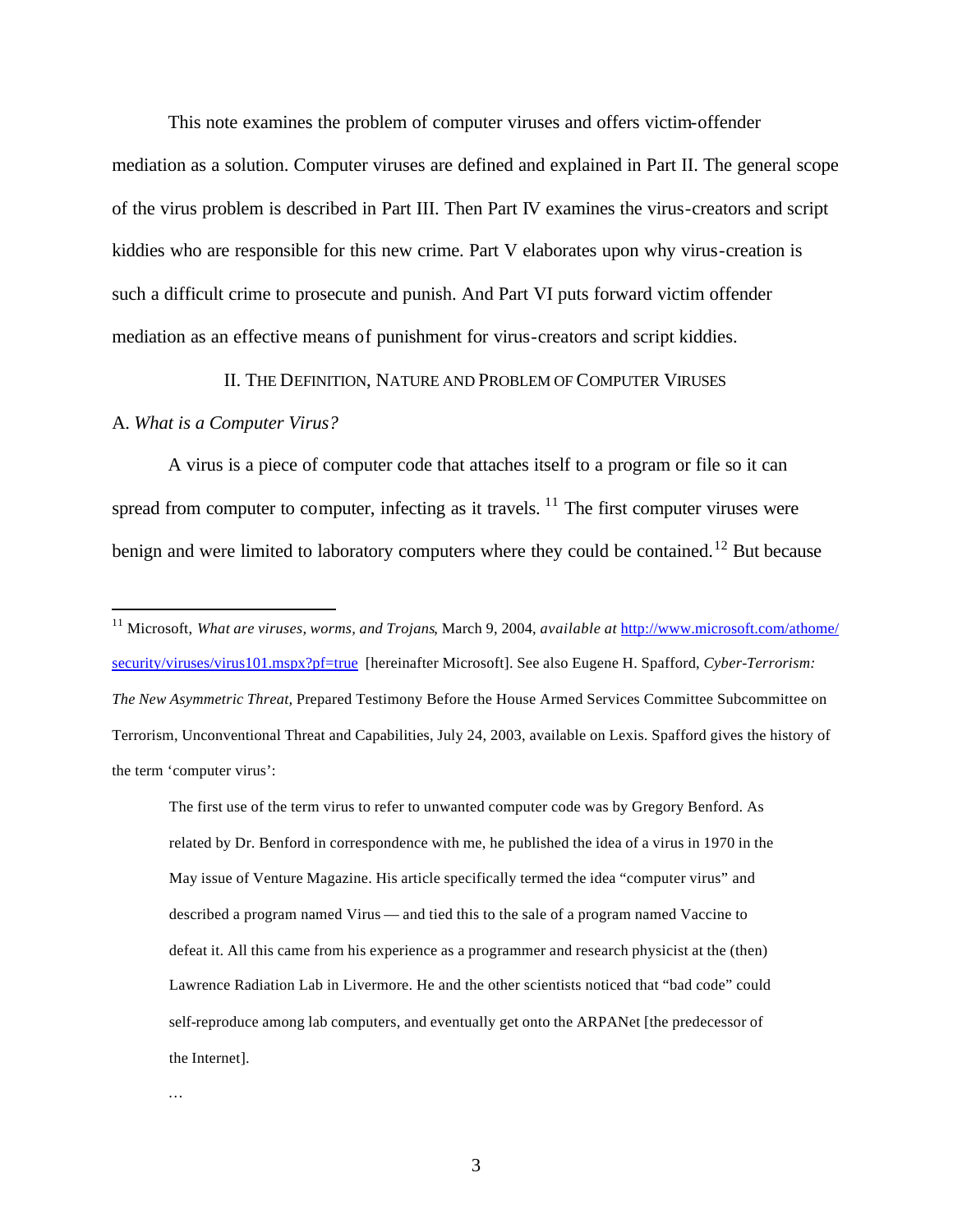viruses can take on a 'life' of their own, they are able to spread beyond any artificial limitation designed by the virus's creator.  $^{13}$  The computer code in the virus is written with the express intention of replicating itself.  $^{14}$ 

Computer viruses are "extremely small, hard to locate, and dangerous."<sup>15</sup> Like an organic virus infecting a person, a computer virus disguises itself as a harmless "cell" (program), and hides within the computer. <sup>16</sup> It then attaches itself to other programs and clones itself, seeking to continually infect its host, thus potentially causing substantial damage.<sup>17</sup> Unlike an accidental flaw – a 'bug' – in a computer, a virus is intentionally created with the possibility of causing harm,  $18$  although the harm itself may be intentional or inadvertent.  $19$ 

Fred Cohen more formally defined the term computer virus in 1983. At that time, Dr. Cohen was a graduate student at the University of Southern California attending a security seminar. Something discussed in class inspired him to think about self-reproducing code. He put together a simple example that he demonstrated to the class. His advisor, Professor Len Adleman, suggested that he call his creation a computer virus.

<sup>13</sup> See e.g. Thompson, *supra* note 1 (describing a young man who got in trouble with Spanish authorities because a virus he designed escaped into the wild when it behaved unpredictably).

<sup>14</sup> See Microsoft, *supra* note 11.

<sup>15</sup> Mark Colombell, *The Legislative Response to the Evolution of Computer Viruses*, 8 RICH. J. L. & TECH. 18 (Spring 2002).

<sup>16</sup> *Id.*

 $\overline{a}$ 

 $^{17}$  *Id.* 

<sup>18</sup> Spafford, *supra* note 11. (noting difference between a common 'bug,' in which the computer code causes damage by accident, and 'malware' or 'vandalware' such as computer viruses, in which the computer code is intentionally and maliciously designed to cause harm).

<sup>19</sup> *Id.*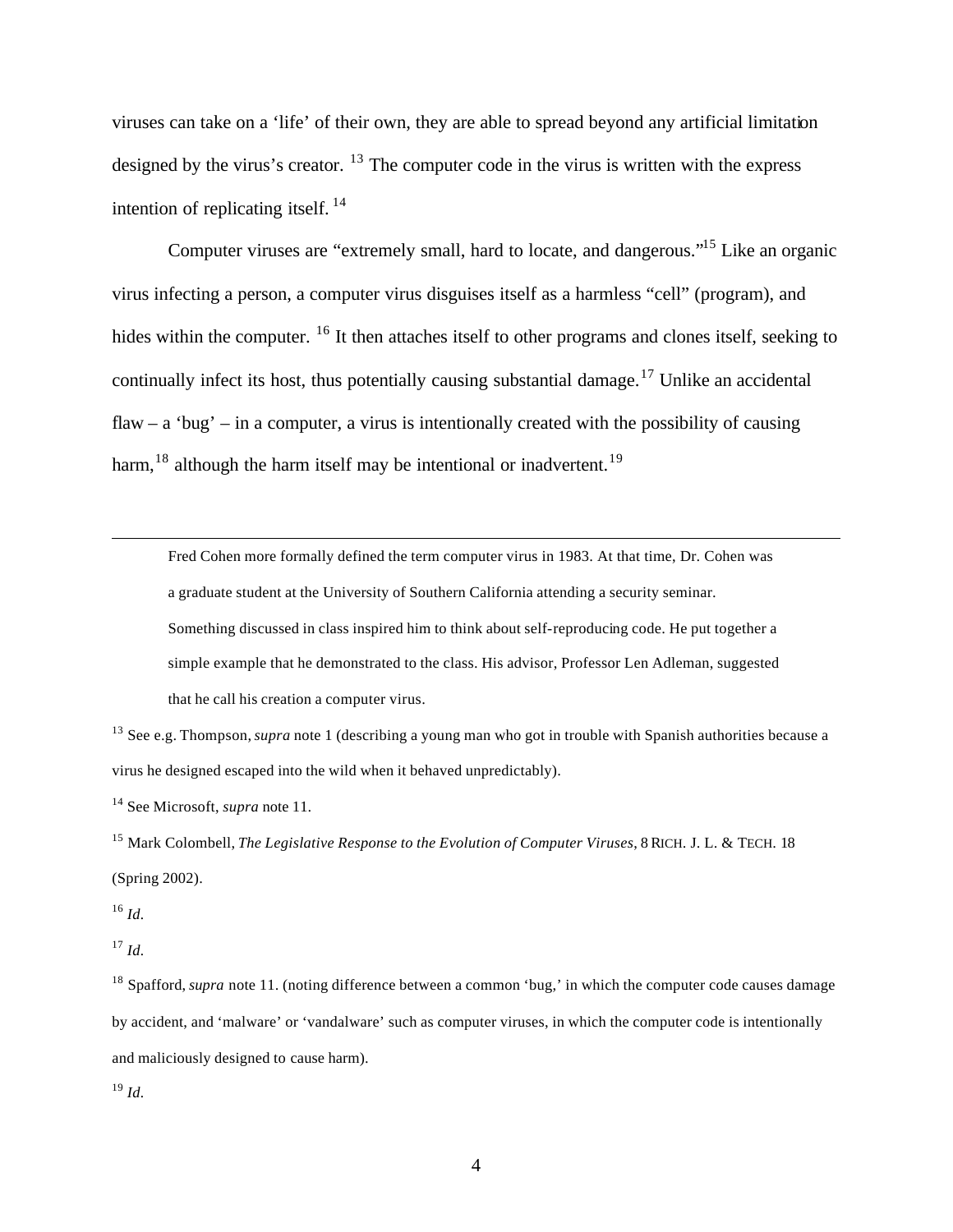# B*. How a Computer Virus Spreads.*

A virus does not spread without human action to move it along, such as sharing a file or sending an e-mail.<sup>20</sup> Most viruses are spread through email attachments. The virus is sent as a file attached to an email message, and is launched when the attachment is opened.<sup>21</sup> Many viruses are able to spread further by collecting information from personal email programs and sending themselves to everyone listed in the address book.<sup>22</sup> Viruses can also spread through observing the in-box of the infected computer and sending automatic replies in response with the same email subject.<sup>23</sup> Victims of viruses can get also them from Internet downloads and borrowed computer disks, but by far the most frequent way is through opening an email attachment.<sup>24</sup>

# C. *How a Computer Virus is Like a Biological Virus.*

The term 'computer virus' is derived from the fact that it is analogous to a biological virus invading the human immune system. <sup>25</sup> A virus is simply "a computer program file capable

<sup>20</sup> *Id.*

 $^{21}$  *Id.* 

<sup>22</sup> The "Love Bug is one such example of a virus which sent itself to every email address in the user's computer. *See*  Mark Landler, *A Filipino Linked to 'Love Bug' Talks About His License to Hack,* October 21, 2000, at C1. *See also* Frank Thorsberg, *The World's Worst Viruses*, August 23, 2002, *available at* http://www.pcworld.com/resource/ printable/article/0,aid,103992,00.asp (entry on 'Melissa') ("The e-mail fooled many recipients because it bore the name of someone the recipient knew and referred to a document they had allegedly requested. So much e-mail traffic was generated so quickly that companies like Intel and Microsoft had to turn off their e-mail servers.")

<sup>23</sup> Thorsberg,*supra* note 22 (entry on 'Exporer.zip Worm').

<sup>24</sup> See Microsoft, *supra* note 11.

<sup>25</sup> Spafford, *supra* note 11. Spafford elaborates: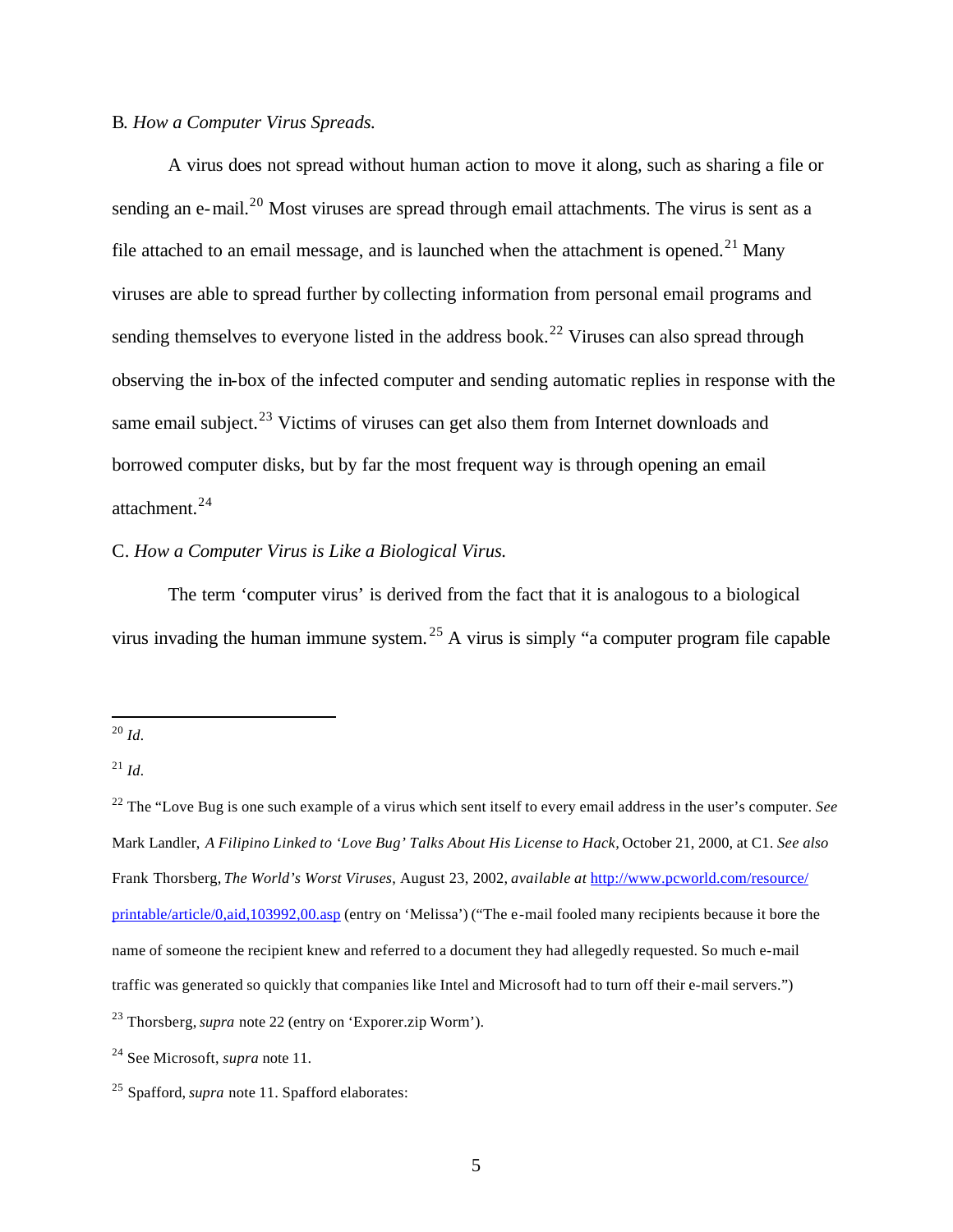of attaching to disks or other files and replicating itself repeatedly, typically without user knowledge or permission." <sup>26</sup> Viruses can cause damage by attaching to files so that when the infected file executes, the virus also is activated.  $27$  They can also wait in a computer's memory and infect files as the computer opens, modifies or creates the files. A virus does not need to express symptoms or cause damage to be labeled a virus.<sup>28</sup>

Computer viruses bear enough similarities to biological ones that models of 'computer virus epidemiology' have been constructed.<sup>29</sup> Epidemiological terms related to biological viruses have been borrowed from medicine and utilized for analyzing computer virus outbreaks and

The word virus itself is Latin for poison. Biological viral infections are spread by the virus (a small shell containing genetic material) inserting its contents into a far larger host cell. The cell then is infected and converted into a biological factory producing replicants of the virus. Similarly, a computer virus is typically a segment of computer code or a macro that will copy itself (or a modified version of itself) into one or more larger "host" programs when it is activated. When these infected programs are run, the viral code is executed and the virus spreads further.

<sup>26</sup> *Id.*

 $\overline{a}$ 

 $^{27}$  *Id.* 

<sup>28</sup> McAfee Virus Glossary, *available at* http://us.mcafee.com/virusInfo/default.asp?id=glossary [hereinafter McAfee].

<sup>29</sup> Steve R. White, *Open Problems in Computer Virus Research*, October 1998, *available at* www.research.ibm.com/antivirus/SciPapers/White/Problems/Problems.html:

[One such model] characterizes virus spread in terms of three things: [1.] The birth rate of the virus – the rate at which one infected system can spread the infection to other systems. [2.] The death rate of the virus – the rate at which an infection is found on a system and eliminated. [3.] The pattern (topology) of connections between systems along which viruses spread, whether by program sharing via diskettes, sending infected attachments via email, or other connections yet to come.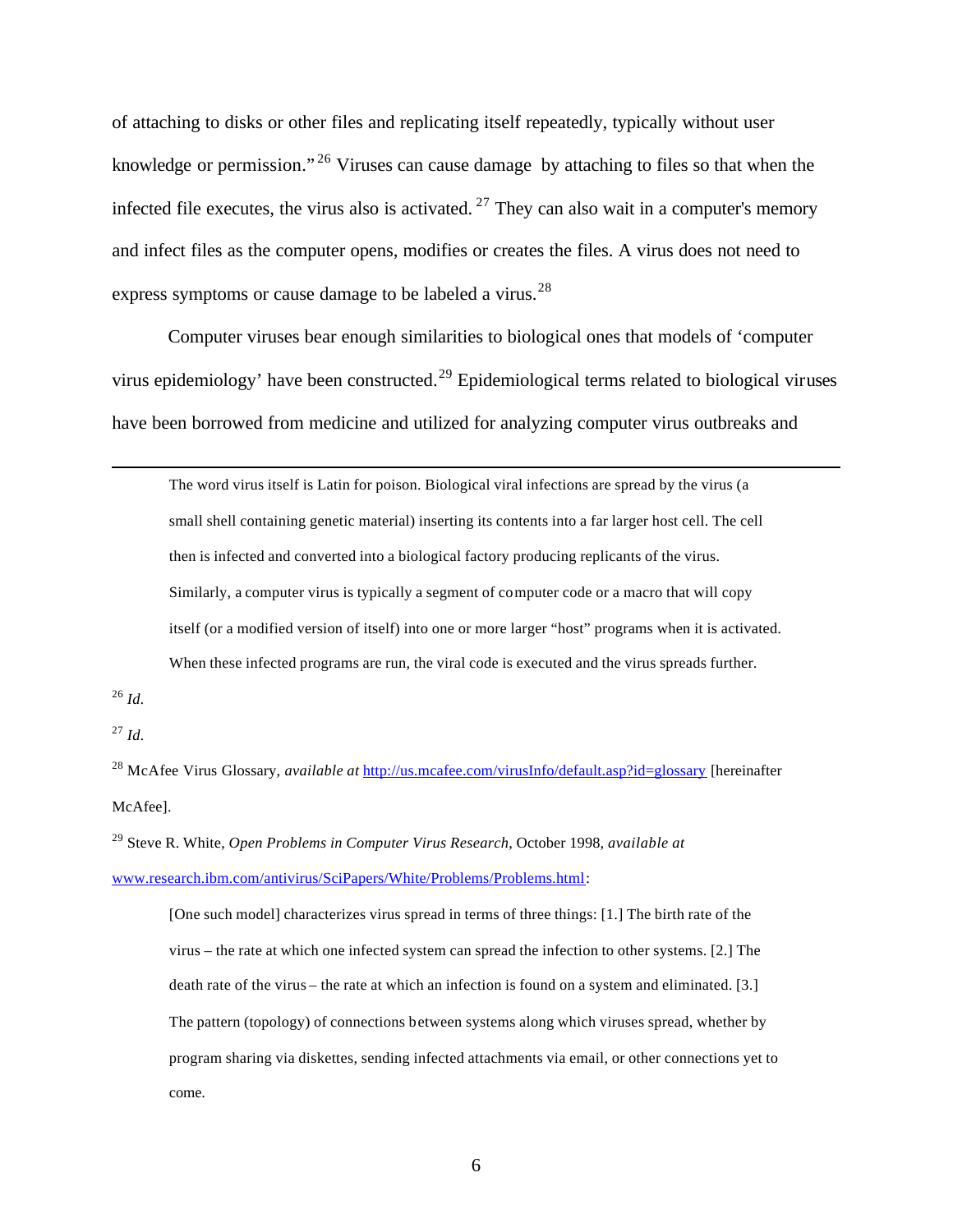strategies to confront them.<sup>30</sup> Although computer viruses are obviously not organic, they are similar to biological viruses in that they "spread from program to program and computer to computer, much as biological viruses spread within individuals and among individual members of a society."<sup>31</sup> The use of medical analogies has created a specific terminology for computer viruses.<sup>32</sup> Computer viruses are also similar to biological ones in their dependence on environmental factors,  $33$  and in their varying degrees of harm.  $34$ 

 $\overline{a}$ 

Birth rate: the rate at which a virus attempts to replicate from one machine to another Death rate: the rate at which a virus is eliminated from infected machines, usually when the user discovers it and cleans it up

Epidemic: the widespread occurrence of a disease. A disease need not overwhelm a population to be epidemic; it must simply spread through some fraction of it.

Epidemic threshold: the relationship between the viral birth and death rates at which a disease will take off and become widespread. Above this threshold, the disease becomes a persistent, recurring infection in the population. Below it, the disease dies out.

Incident rate: the rate at which virus incidents occur in a given population per unit time,

normalized to the number of machines (computers) in the population.

Infected machine: a computer that contains a virus, and can spread that virus to diskettes or other computers.

Prevalence: the degree to which a virus is widespread in a population.

Virus Incident: the infection of a number of machines within an organization by a particular virus,

due to a single initial infection from outside the organization.

<sup>31</sup> Jeffrey O. Kephart et al., *Fighting Computer Viruses*, 88 SCIENTIFIC AMERICAN, November 1997.

<sup>32</sup> *Id.* These terms are used to make predictions concerning virus activity. Kephart et al describe one such epidemiological model, but also suggest that this model is inadequate:

<sup>30</sup> See Jeffrey O. Kephart et al., *Computers and Epidemiology*, *available at* www.research.ibm.com/antivirus/ SciPapers/Kephart/Spectrum/Spectrum.html. Such terms include: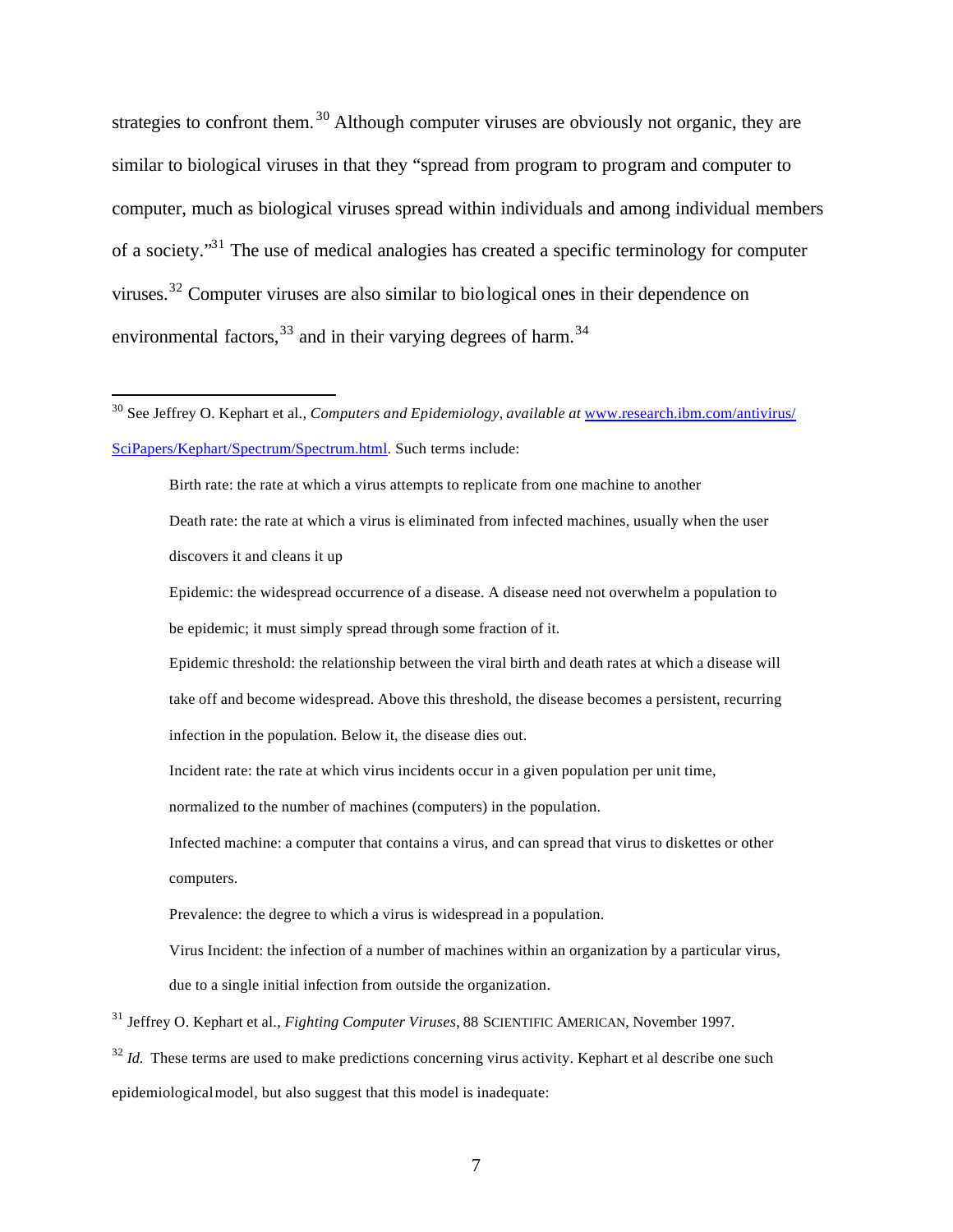### D. *Other Computer Virus Attributes and Definitions.*

Viruses can generally be divided into three categories: file infectors, boot-sector viruses, and macro viruses.<sup>35</sup> The computer file to which the virus attaches itself is called a 'host,' and

The simplest models predict the behavior of a disease from a few parameters— most significantly, the "birth rate" at which sick individuals infect others and the "death rate" at which the sick either die or are cured. If the ratio between these two rates is less than a critical value, any infection will quickly die out. The larger the ratio, the more likely an epidemic, and (if there is no immunity) the greater the fraction of the population that will be infected at any one time….

Unless the ratio of the birth and death rates just happens to be close to the critical value, a virus should either die out completely or spread exponentially and become almost universal. Instead many viruses persist steadily at levels that are a small fraction of the overall population. One crucial error in this simple model appears to be in assuming uniform chances of contact among everyone in the population at risk. More sophisticated models take into account the extraordinary cliquishness of typical patterns of software exchange.

<sup>33</sup> *Id.* "Just as external factors such as drought, sanitation and migration have a strong influence on biological epidemics, changes in the computing environment are responsible for the presence of several distinct epochs in viral infection." The article names several changes in the mainstream use of computer software that has impacted the nature and prevalence of different categories of computer viruses.

<sup>34</sup> See Thompson,*supra* note 1.

 $\overline{a}$ 

"It's like comp aring Ebola to AIDS," says Joe Wells, an antivirus researcher and founder of WildList, a long-established virus-tracking group. "They both do the same thing. Except one does it in three days, and the other lingers and lingers and lingers. But which is worse? The ones that linger are the ones that spread the most."

<sup>35</sup> Kephart, *supra* note 31. This article describes how viruses can generally be divided into three technical categories: file infectors, boot-sector viruses, and macro viruses.

[1. File infectors:] When a user runs an infected application, the virus code executes first and installs itself independently in the computer's memory so that it can copy itself into subsequent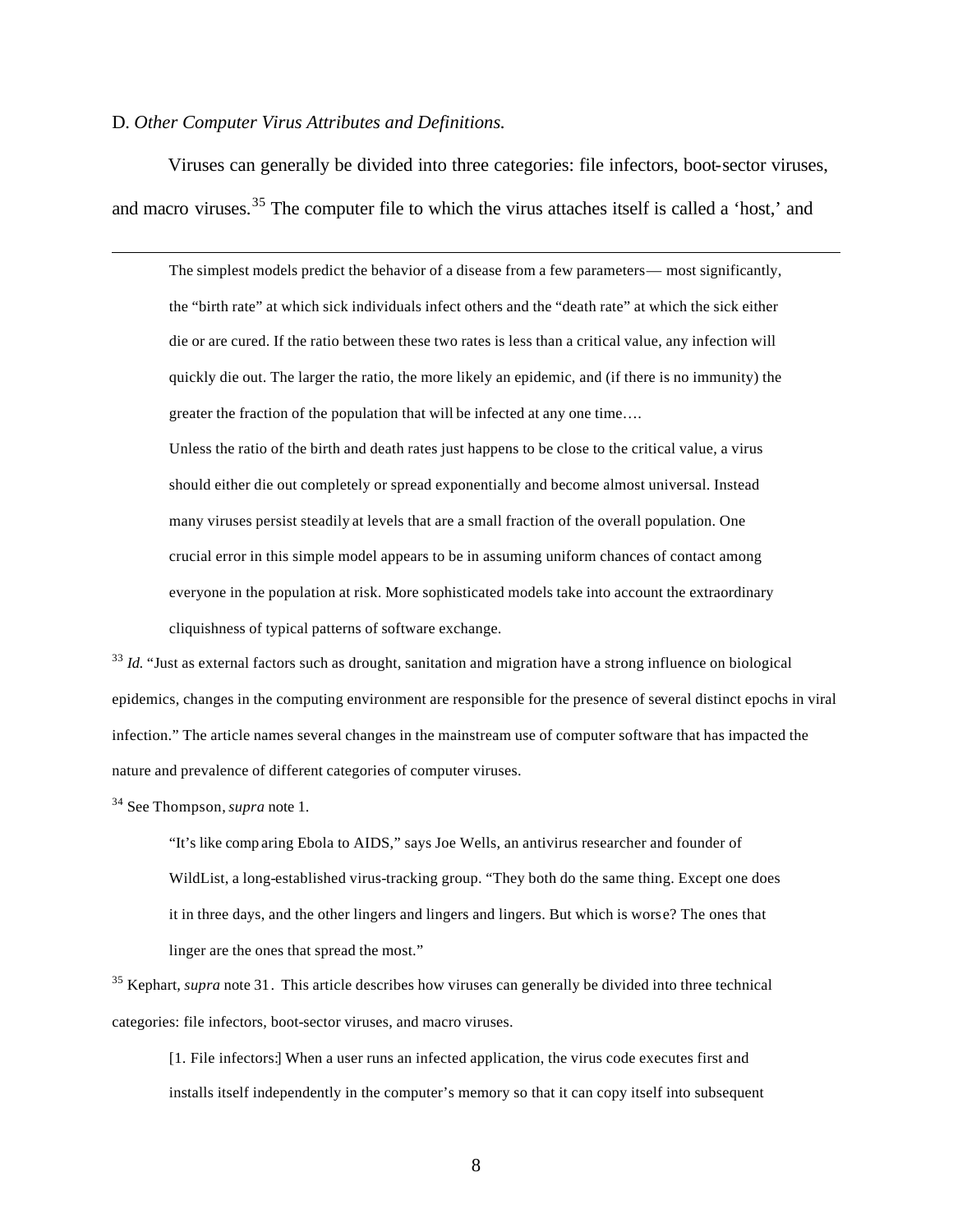most viruses are programmed to run once an attempt is made to execute the host file.<sup>36</sup> When a virus enters a computer system or storage device, it causes an 'infection.'<sup>37</sup> Once a virus has

applications that the user runs. Once in place, the virus returns control to the infected application; the user remains unaware of its existence. Eventually a tainted program will make its way to another computer via a shared diskette or network, and the infection cycle will begin anew. [2. Boot-sector viruses:] [These viruses] reside in a special part of a diskette or hard disk that is read into memory and executed when a computer first starts. The boot sector normally contains the program code for loading the rest of a computer's operating system (hence the name, a reference to lifting oneself up by one's own bootstraps). Once loaded, a boot-sector virus can infect any diskette that is placed in the drive. It also infects the hard disk, so that the virus will be loaded into memory whenever the system is restarted. Boot viruses are highly effective: even though there are fewer strains, they were for a time much more prevalent than file infectors were. [3. Macro viruses:] The third category, macro viruses, are independent of operating systems and infect files that are usually regarded as data rather than as programs. Many spreadsheet, database and word-processing programs can execute scripts—prescribed sequences of actions—embedded in a document. Such scripts, or macros, are used to automate actions ranging from typing long words to carrying out complicated sequences of calculations. And virus writers have created scripts that insert copies of themselves in other documents. Macro viruses can spread much more rapidly than other kinds of viruses because many people share "data" files freely …

Concerning macro viruses, see also Spafford, *supra* note 11.

Eight years ago we saw the emergence of the macro virus. This is a virus written in a high-level macro language and attached to word- processing documents or spreadsheets. When an infected document is opened on any computer platform supporting the software the macro is activated and spreads itself to other, similar documents on the system. As these documents are shared across networks, the macro viruses spread widely.

<sup>36</sup> McAfee, *supra* note 28.

<sup>37</sup> *Id.*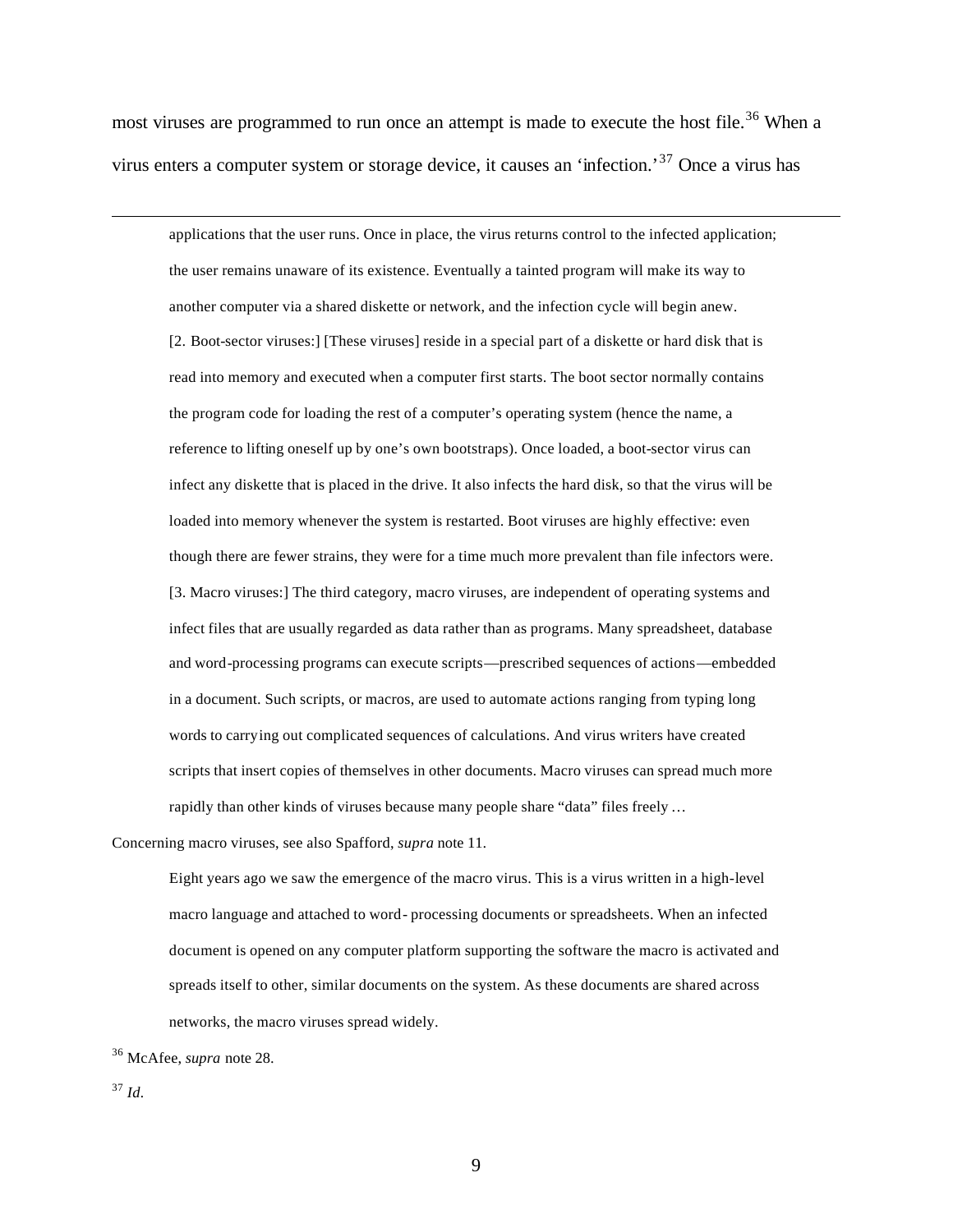infected a computer, it engages in 'replication,' in which the virus makes copies of itself in order to carry out subsequent infections. The replication process is one major distinction between viruses and other rogue computer programs.<sup>38</sup> Frequently the original virus is modified, producing a 'variant.' This variant may be designed by the original virus-creator or by another person. <sup>39</sup>

Most viruses, including the ones that draw the most attention and cause the most damage, are said to be 'in the wild,' meaning that they have caused a verified infection outside a laboratory situation.<sup>40</sup> This is in contrast to 'zoo viruses' (which exit in the collections of researchers and have never infected a real world computer) and viruses 'not in the wild' (which are in the real world but fail to spread successfully).<sup>41</sup> Some viruses include a 'triggered event,' in which the virus sets off a particular action after a specific condition is met.<sup>42</sup> Some viruses are created specifically to look for and remove othe r viruses. However, these viruses can still be  $destnuctive.<sup>43</sup>$ 

E. *Viruses which Don't Replicate: Worms*

 $\overline{a}$ <sup>38</sup> *Id.*

<sup>39</sup> *Id.*

<sup>40</sup> *Id.*

<sup>41</sup> *Id.*

<sup>&</sup>lt;sup>42</sup> McAfee, *supra* note 28 ("Examples include a message displayed on a specific date or reformatting a hard drive after the 10th execution of a program.").

<sup>&</sup>lt;sup>43</sup> For example, the 'good' virus 'Necchia' attempted to destroy the 'bad' virus 'MSBlast,' but ended up causing almost as many problems by producing an overload of Internet traffic. See Matt Bean, *Prosecuting Internet virus creators is a challenge as big as the Web*, Court TV, Aug. 25, 2003, *available at* http://news.findlaw.com/court\_tv/ s/20030825/25aug2003123034.html.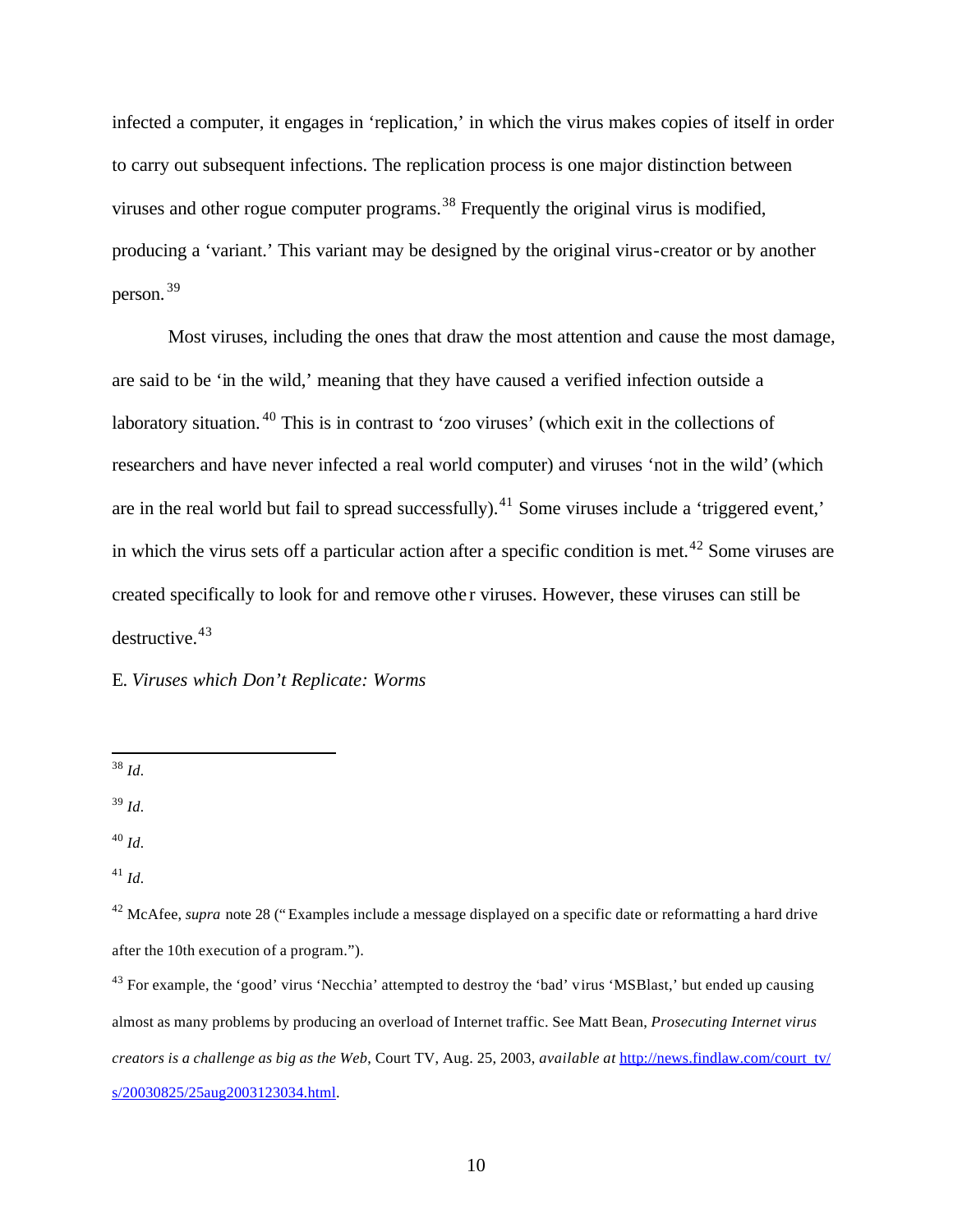One form or subclass of computer virus is a 'worm,' <sup>44</sup> although some researchers put worms in a separate category from viruses.<sup>45</sup> Worms are capable of spreading on their own without inadvertent human assistance, as compared to more typical viruses require human action to spread (such as transferring a file or using an infected computer disk).<sup>46</sup> Therefore it is more difficult to inoculate a computer against a worm than a virus.<sup>47</sup> Worms take their name from the

<sup>45</sup> Spafford, *supra* note 11. Spafford differentiates worms from viruses:

Unlike viruses, worms are programs that can run independently and travel from machine to machine across network connections; worms may have portions of themselves running on many different machines. Worms do not necessarily change other programs, although they may carry other code that does, such as a true virus. It is this replication behavior that leads some people to believe that worms are a form of virus…

<sup>46</sup> See Tim Lemke, *Virus creators share code online to create copycats*, THE WASHINGTON TIMES, March 17, 2004, *available at* http://washingtontimes.com/business/20040316-093754-4080r.htm.

<sup>47</sup> *See* White, *supra* note 29.

 $\overline{a}$ 

A given worm is created and unleashed. It spreads very quickly through its target systems, in many cases creating a much more substantial problem than a run-of-the-mill PC virus. Eventually, it is discovered and eliminated, and steps are taken to help ensure that that particular worm cannot recur. Unlike today's PC viruses, which often constitute a low-level, ongoing infection of the world's systems, worms tend to come and go and not come back. By itself, this is good. But it also means that every worm we see will be a new worm. Unlike PC viruses, from which you can be protected because I happened to find the virus months ago and create a cure, the anti-virus industry will not have time to craft a cure for a worm before you get it.

<sup>44</sup> See Robert M. Slade, *History of Computer Viruses*, *available at* www.cknow.com/vtutor/vtsladecontents.htm. See also Microsoft, *supra* note 11.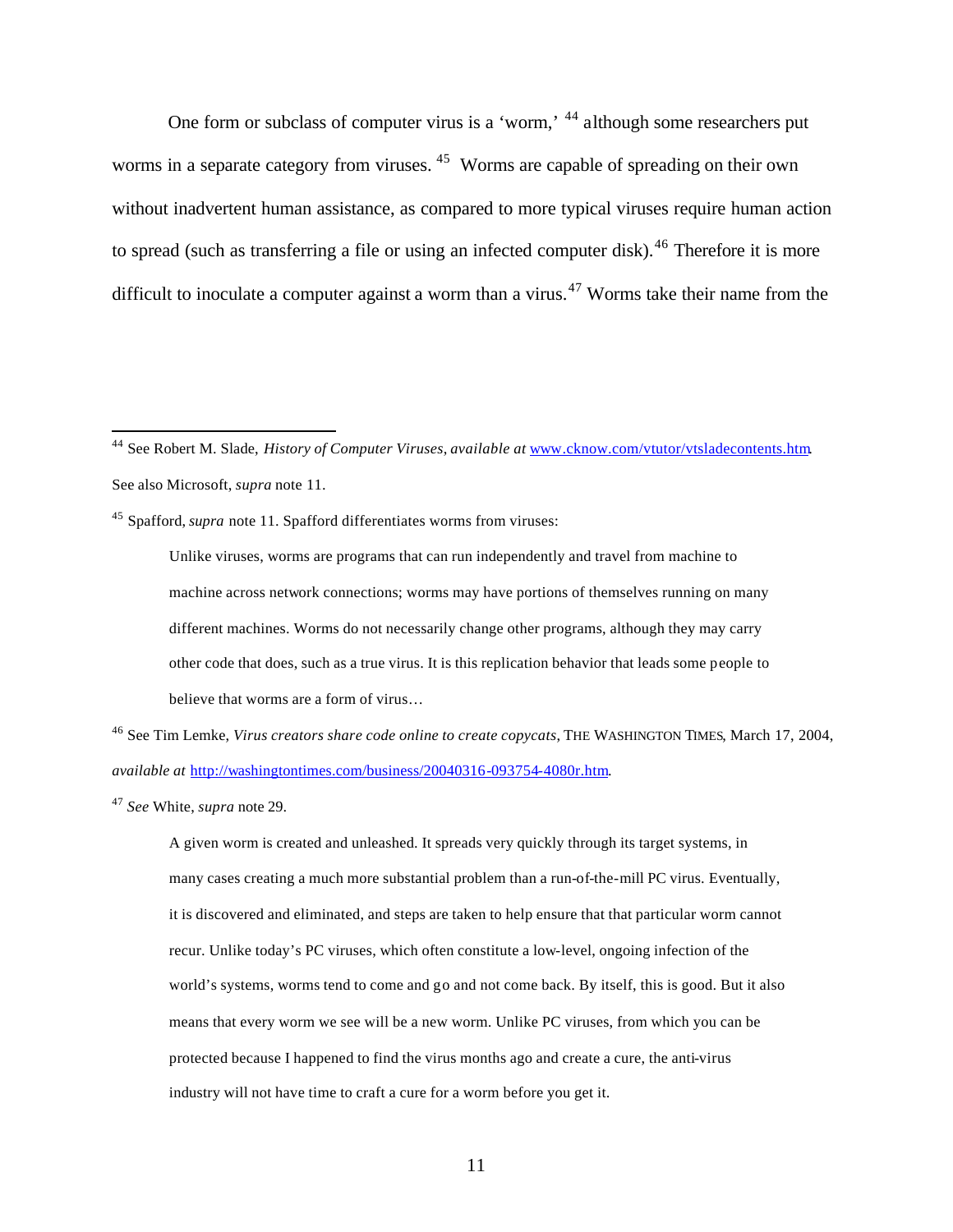patterns on printouts that appeared 'worm-eaten.'<sup>48</sup> The destructive power of worms comes from their speed – when they multiply they may generate enough traffic to overwhelm network servers.<sup>49</sup> For example, the sixth version of the SoBig worm, 'SoBig.F,' spread more than 1 billion unwanted e-mail messages in August, 2003, and spread to more computers than any of its predecessors.<sup>50</sup>

# F. *Gifts with Malicious Content: Trojan Horses*

One form of malicious software, the Trojan Horse (or Trojan for short), is created with the specific intent to do harm.<sup>51</sup> Trojans are not actually viruses since they do not replicate.<sup>52</sup> Trojans are named for the Trojan horse from Greek mythology which had the appearance of a gift, but contained soldiers who overthrew the city of Troy.<sup>53</sup> A Trojan horse program pretends to be a benign and innocuous application, but when activated does something unexpected and malicious. <sup>54</sup> A Trojan appears to be useful software, but is actually a pernicious program that

<sup>48</sup> Slade, *supra* note 44. Attempts to trace the "path" of damage or operation would show "random" patterns of memory locations. Plotting these on a printout map of the memory looks very much like the design of holes in "worm-eaten" wood: irregular curving traces which begin and end suddenly. The model became known as a "wormhole" pattern, and the rogue programs became known as "worms." But see Spafford, *supra* note 11 (describing a science fiction novel, The Shockwave Rider by John Brunner, as the source for the name 'worm,' since programs that traversed networks and carryied information with them were called 'tapeworms' in the novel). <sup>49</sup> Thompson,*supra* note 1.

<sup>50</sup> *See* Lemke, *supra* note 46.

<sup>&</sup>lt;sup>51</sup> "The Trojan Horse was the gift with betrayal inside; so a trojan horse program is an apparently valuable package with a hidden, and negative, agenda." Slade, *supra* note 44.

<sup>52</sup> McAfee, *supra* note 28.

<sup>53</sup> See Microsoft, *supra* note 11.

<sup>54</sup> *Id.*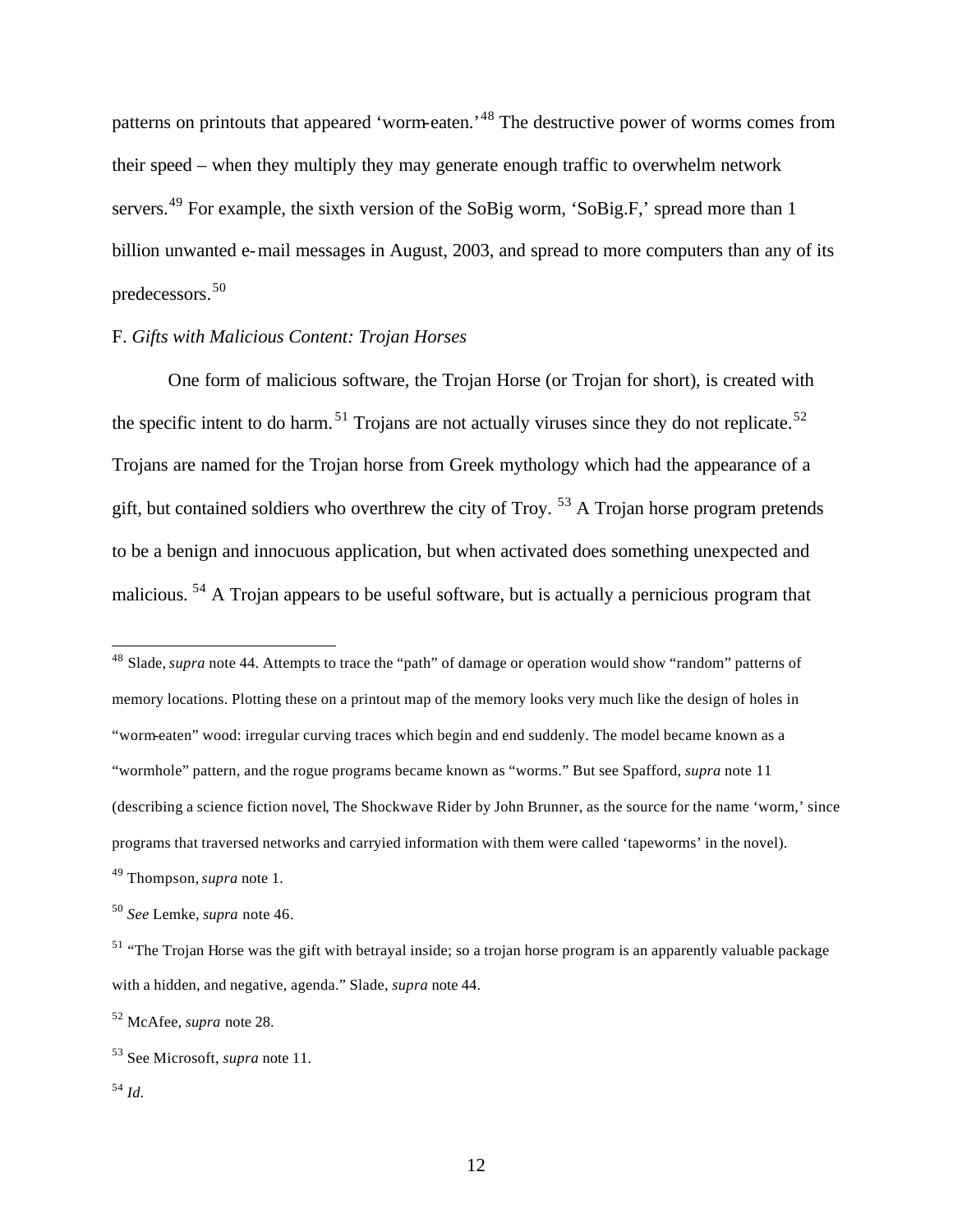invades and damages the computer. <sup>55</sup> Thus Trojans are designed to attract people into opening a computer program they think is legitimate.<sup>56</sup> For example, one Trojan was attached to an email claiming to bring security updates from Microsoft.<sup>57</sup> If the attachment was opened the Trojan disabled existing antivirus software and firewalls on the computer.<sup>58</sup> Some Trojans are 'logic bombs' that execute when a specific condition occurs.<sup>59</sup> Trojan programs are usually spread via public access electronic bulletin boards so that the creator of the virus cannot be identified.<sup>60</sup> G. *The Potential Interactions between Viruses, Worms, and Trojans*

<sup>55</sup> *Id.*

 $\overline{a}$ 

<sup>56</sup> *Id.* See also Spafford, *supra* note 11. Spafford gives a hypothetical example of a Trojan horse program designed to resemble a game:

While the program appears to be doing what the user wants, it actually is doing something else entirely. For instance, the user may think that the program is a game. While it is printing messages about initializing databases and asking questions about "What do you want to name your player?" and "What level of difficulty do you want to play?" the program can actually be deleting files, reformatting a disk, or otherwise altering information. All the user sees, until it's too late, is the interface of a program that the user thinks he wants to run.

<sup>57</sup> Microsoft, *supra* note 11.

<sup>58</sup> *Id.*

<sup>59</sup> Spafford, *supra* note 11 (defining a logic bomb as "code that checks for a certain set of conditions to be present on the system," and if "those conditions are met, executes some special function that is not an intended function of the code in which the logic bomb is embedded, and is not desired by the operator of the code.") McAfee, *supra* note 28. ("Triggers for logic bombs can include a change in a file, by a particular series of keystrokes, or at a specific time or date." The latter are also called 'time bombs.')

<sup>60</sup> Slade, *supra* note 44.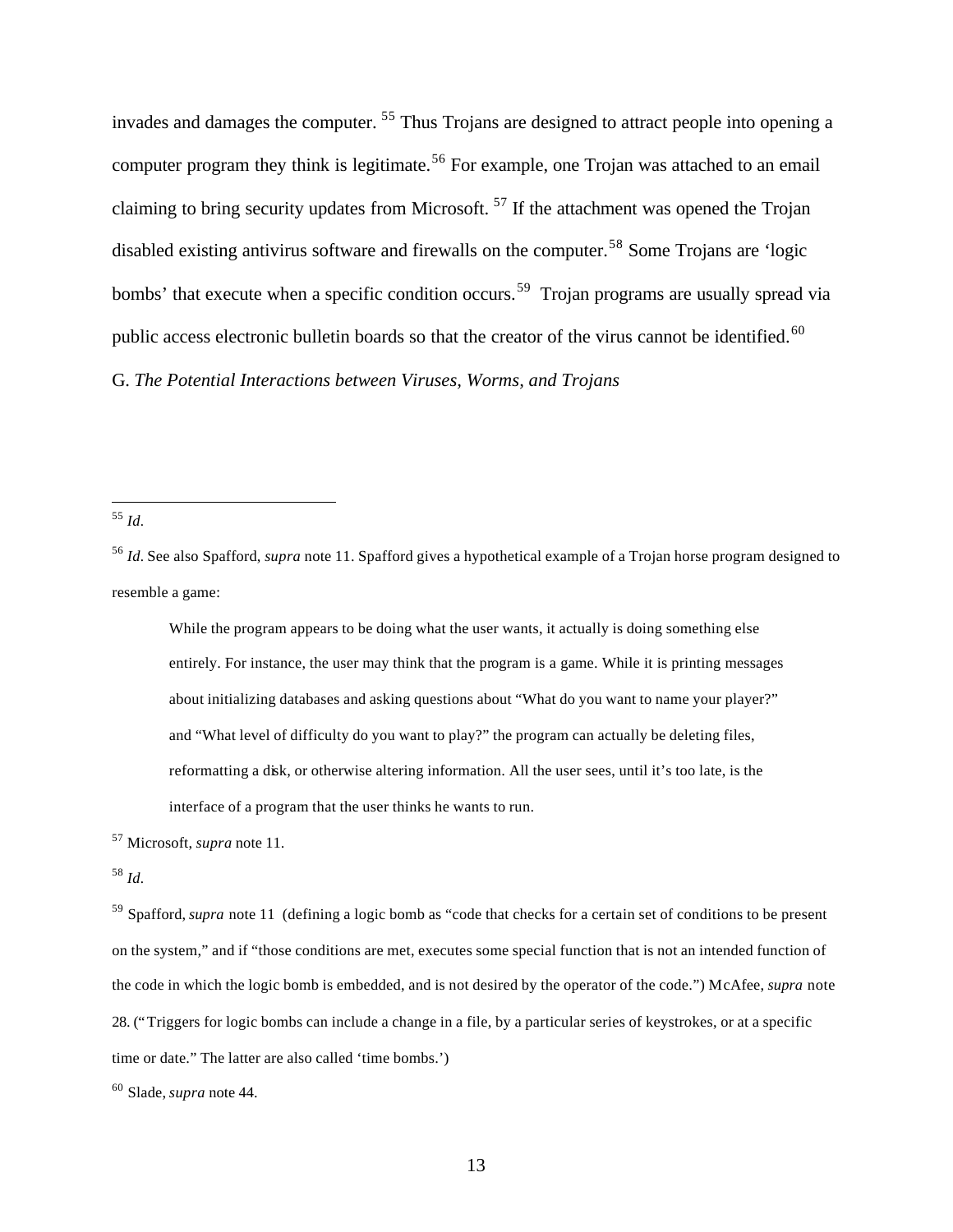Viruses, worms, and Trojan horses are usually linked (and often fall under the general term 'viruses') because of their similarities.<sup>61</sup> The distinction between viruses and worms is becoming less obvious,  $62$  and some programs can be both a virus and a worm.<sup>63</sup> Sometimes these three different forms of malicious software can work in conjunction. <sup>64</sup> For example, some viruses and worms are able to install a separate Trojan function that records the subsequent keystrokes from users on their infected personal computers, and sends their data to someone else.  $65$  This data may include computer passwords and financial information.  $66$  Such a program is called a 'backdoor.' Backdoors are applications of computer code within a virus that causes the computer to give special access to someone other than the user.<sup>67</sup> Even a seemingly innocuous

<sup>65</sup> *Id.*

 $\overline{a}$ 

<sup>66</sup> *Id.*

<sup>&</sup>lt;sup>61</sup> McAfee, *supra* note 28. ("Examples include a message displayed on a specific date or reformatting a hard drive after the 10th execution of a program.")

<sup>62</sup> Thompson,*supra* note 1. "These days, the distinction between worm and virus is breaking down. A worm will carry a virus with it, dropping it onto the victim's hard drive to do its work, then e-mailing itself off to a new target." <sup>63</sup> This was the case with the 'Love Bug.' "It's a virus because it breeds on a host computer's hard drive and a worm because it also reproduces over a network." Lev Grossman, *Attack of the Love Bug*, TIME EUROPE, May 15, 2000, *available at* www.time.com/time/europe/magazine/2000/0515/cover.html.

<sup>64</sup> See Erika Morphy, *Virus Writers Co-opt CNN Headlines*, ENTERPRISE SECURITY TODAY, January 21, 2005, *available at* www.newsfactor.com/story.xhtml?story\_id=29909.

<sup>67</sup> Spafford, *supra* note 11.

Back doors, often called trapdoors, consist of code written into applications to grant special access by circumventing the normal methods of access authentication. … The back door is code that either recognizes some special sequence of input, or is triggered by being run from a certain user ID. It then grants special access.

Back doors become threats when they are used by unscrupulous programmers to gain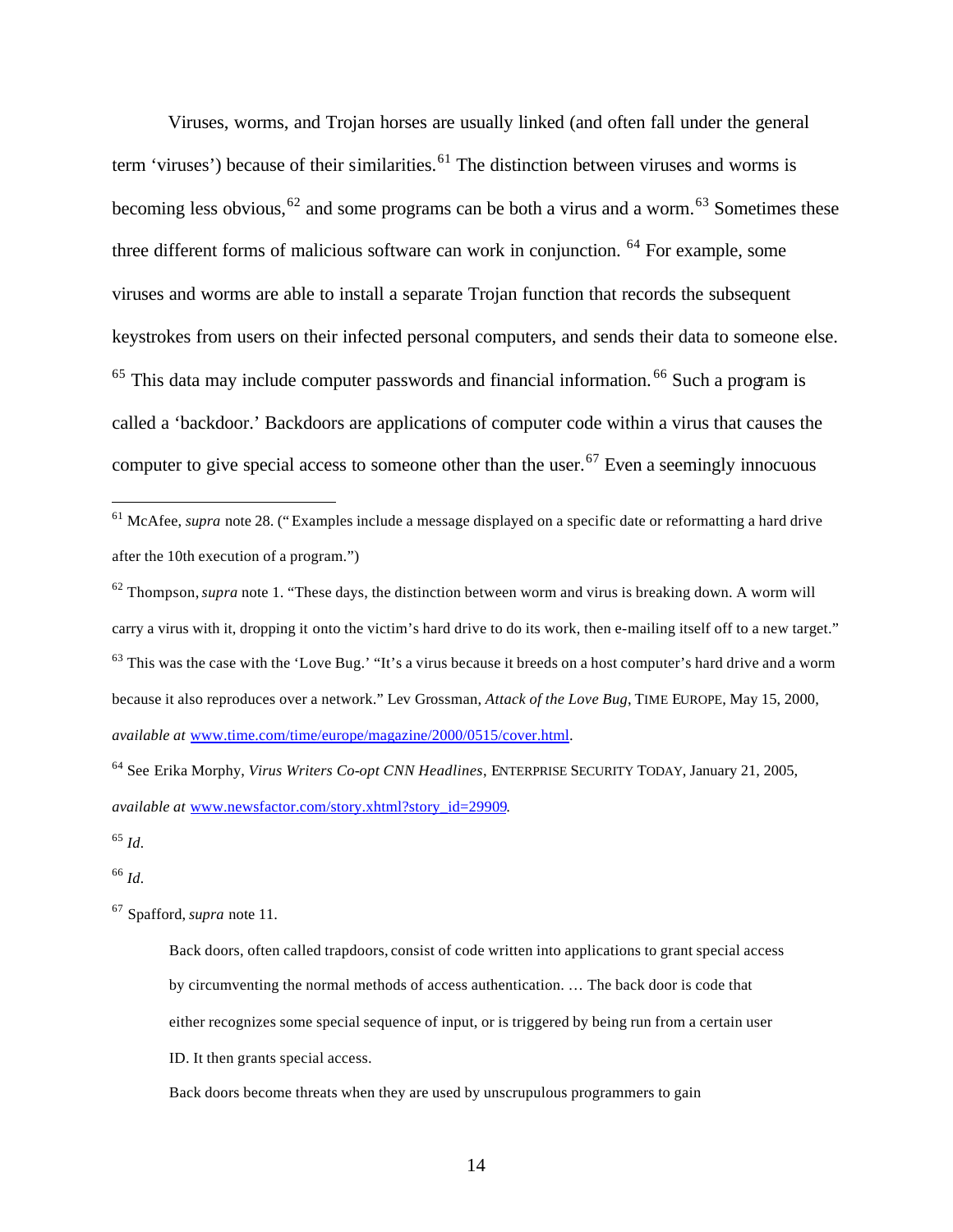virus can leave a computer vulnerable to another attack by installing a backdoor,<sup>68</sup> which can allow data to be stolen, more viruses to be installed, or a remote user to exercise control over the computer externally. <sup>69</sup>

### H. *Denial of Service Attacks*

Viruses can also cause 'denial of service attacks.' This occurs when a virus launches an attack (sometimes merely email messages) at a particular system or website.<sup>70</sup> When multiplied by the thousands of personal computers infected, a denial of service attack prevents the system from functioning properly and prevents authorized users from accessing the system. <sup>71</sup> The Morris worm was an inadvertent denial of service attack, causing unintended damage by flooding networks with traffic.  $72$ 

I. *Virus Hoaxes and Their Consequences*

unauthorized access, or when the initial application developer forgets to remove the back door

after the system has been debugged, and some other individual discovers its existence.

<sup>72</sup> *Id.*

<sup>68</sup> See also J. D. Biersdorfer, *Arming a Computer Against Trojan Horses*, N.Y. TIMES, October 5, 2000, at G4 ("Once an electronic Trojan horse is in place on your computer, it can do things like giving hackers access to your machine or dumping viruses all over your hard drive.").

<sup>69</sup> Erika Morphy, *Bagle Virus Sweeps Networks*, ENTERPRISE SECURITY TODAY, January 20, 2004, *available at* www.newsfactor.com/story.xhtml?story\_id=23028.

<sup>70</sup> McAfee, *supra* note 28. See also Spafford, *supra* note 11 (defining 'denial of service attacks' as "systems that are designed to flood sites with more network traffic than they can handle," and noting that "the resulting network traffic can flood (or crash) multiple systems for hours or days at a time").

<sup>71</sup> McAfee, *supra* note 28.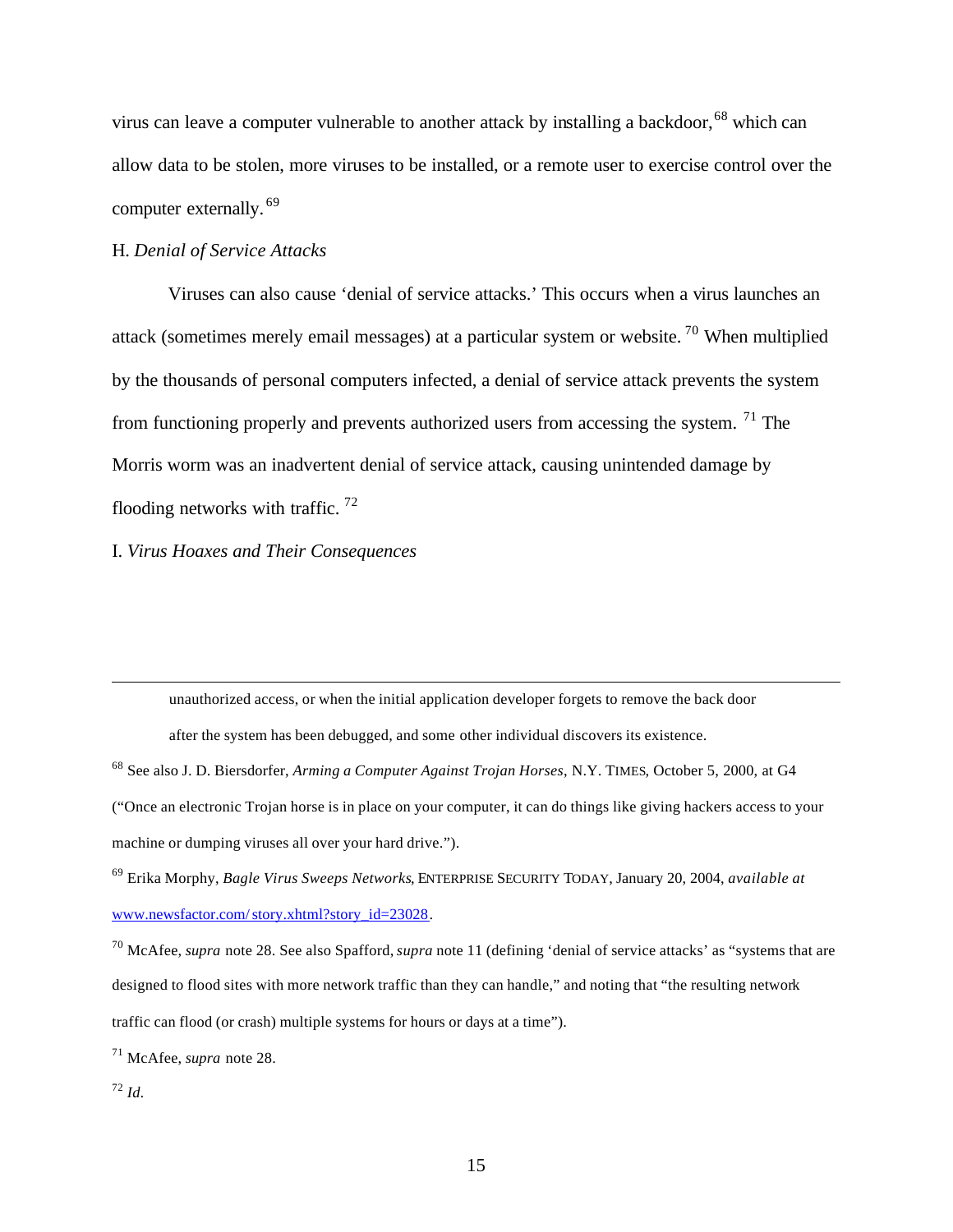There also exist 'virus hoaxes,' which are not actually viruses but are email messages warning people about an upcoming virus.<sup>73</sup> Some hoaxes cause as much trouble as viruses by causing massive amounts of unnecessary e-mail. <sup>74</sup> Virus hoaxes can sometimes be as damaging as an actual computer virus. After damaging outbreaks of the Blaster and SoBig viruses at the Baylor College of Medicine, a virus hoax ('jdbgmgr.exe') circulated, causing further productivity loss just as the college was recovering from the original outbreaks.<sup>75</sup> Sometimes the fear and hysteria over an expected virus outweigh the actual virus.<sup>76</sup>

 $\overline{a}$ <sup>73</sup> *Id.*

Most hoaxes contain one or more of the following characteristics:

Warnings about alleged new viruses and its damaging consequences,

Demands the reader forward the warning to as many people as possible,

Pseudo-technical "information" describing the virus,

Bogus comments from officials: FBI, software companies, news agencies, etc.

<sup>75</sup> Deborah Ausman, *Computer Viruses Afflict Hospitals, Which Learn to Cope*, September 18, 2003, Health-IT World, *available at* www.imakenews.com/eletra/mod\_print\_view.cfm?this\_id=183662&u=healthitworld&issue id=000038747 (quoting one Baylor employee: "I'd estimate we lose the same amount of time, productivity-wise, to a virus hoax as we do to a virus").

<sup>76</sup> *See* White, *supra* note 29.

Similarly, we have become used to periodic virus "scares," in which stories of a newer virus make their way into the popular media, accompanied by warnings of certain and sudden doom. These warnings occur whether or not the virus has ever been seen, or will ever be seen, in the wild. You may remember Michelangelo Madness in 1992, one of the first such scares. In such a scare, millions of people want to make sure that their anti-virus software can protect them from this allegedly deadly threat. This gives rise to "download storms," in which millions of requests for updated virus definitions must be handled in a very short time.

<sup>74</sup> *Id.* According to McAfee,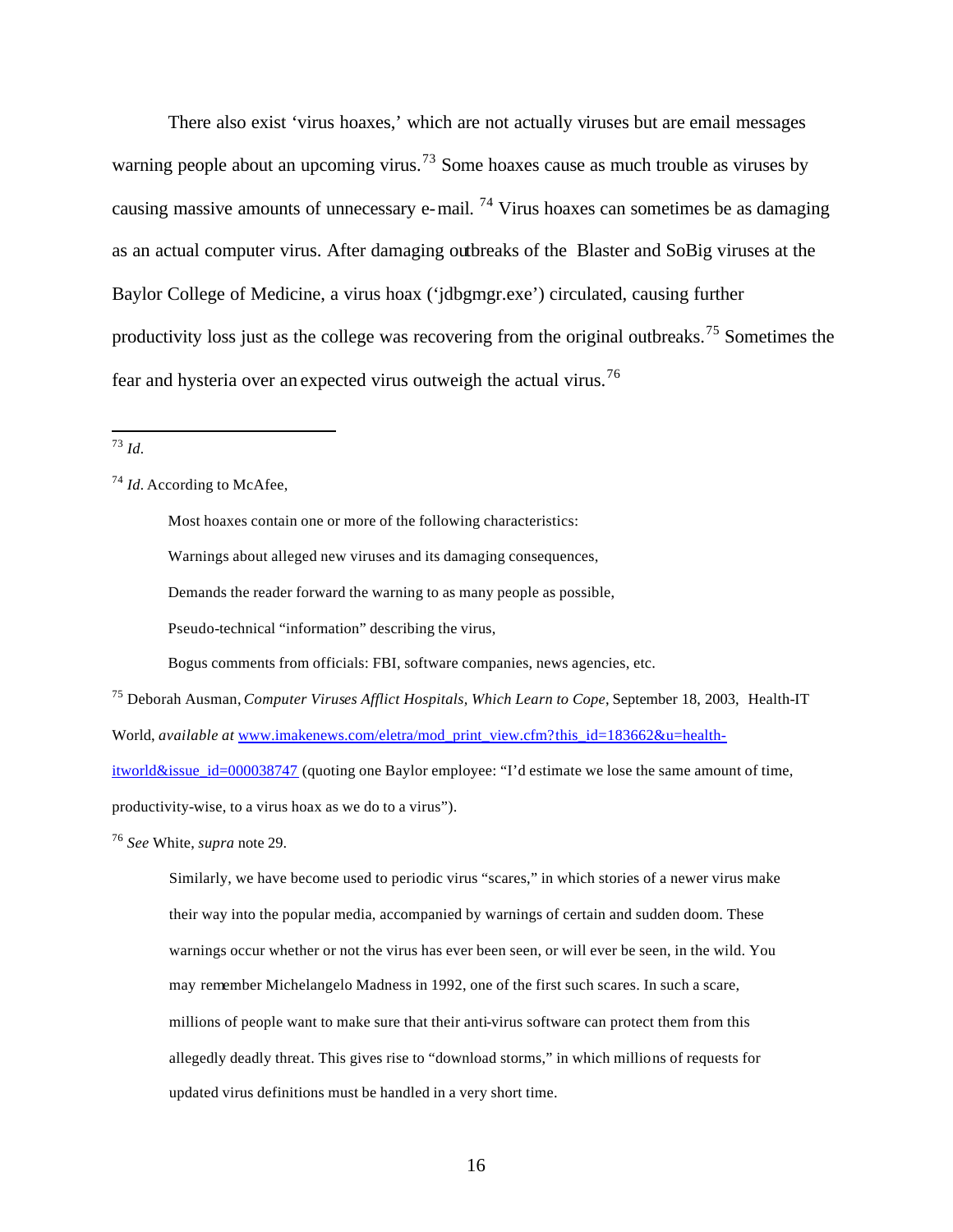# J. *Targeted Viruses*

Computer viruses are usually random, but can also be targeted at specific entities.<sup>77</sup> For example, the Blaster worm spread through computer networks belonging to large corporations, while the SoBig.F virus focused primarily on personal computers used in homes and small businesses.<sup>78</sup> Recent viruses have targeted banks and financial institutions. <sup>79</sup> These are different than the more typical viruses which cause random chaos.<sup>80</sup> Some viruses are programmed to attack the websites of anti-virus companies such as McAfee and Symantec (the maker of Norton software).<sup>81</sup> On occasion, a virus-creator will target a specific company, as when a disgruntled ex-employee takes revenge on the company that fired him.<sup>82</sup>

<sup>79</sup> See e.g. Thompson,*supra* note 1. According to Thompson:

A variant of the Mimail worm, which appeared last spring, would install a fake pop-up screen on a computer pretending to be from PayPal, an online e-commerce firm. It would claim that PayPal had lost the victim's credit-card or banking details and ask him to type it in again. When he did, the worm would forward the information to the worm's still-unknown author. Another worm, called Bugbear.B, was programmed to employ sophisticated password-guessing strategies at banks and brokerages to steal personal information. "It was specifically designed to target financial institutions," said Vincent Weafer, senior director of Symantec.

<sup>80</sup> *Id.*

 $\overline{a}$ 

<sup>81</sup> *See* Lemke, *supra* note 46. The seventh version of MyDoom was "programmed to flood Symantec's Web site with information in an attempt to shut it down."

<sup>77</sup> Sarah Kershaw and Laurie J. Flynn, *Arrest Made In Attacks On Computers*, N.Y. TIMES, August 30, 2003, at C1, <sup>78</sup> *Id.*

<sup>82</sup> See Steve Strunsky, *Prison Sentence In Computer Case*, N.Y. TIMES, February 27, 2002, at B8. The virus-creator was a 39 year-old man. Three weeks after being dismissed from Omega Engineering, he created a virus which targeted the company and wiped out millions of dollars worth of software. According to an assistant U.S. attorney,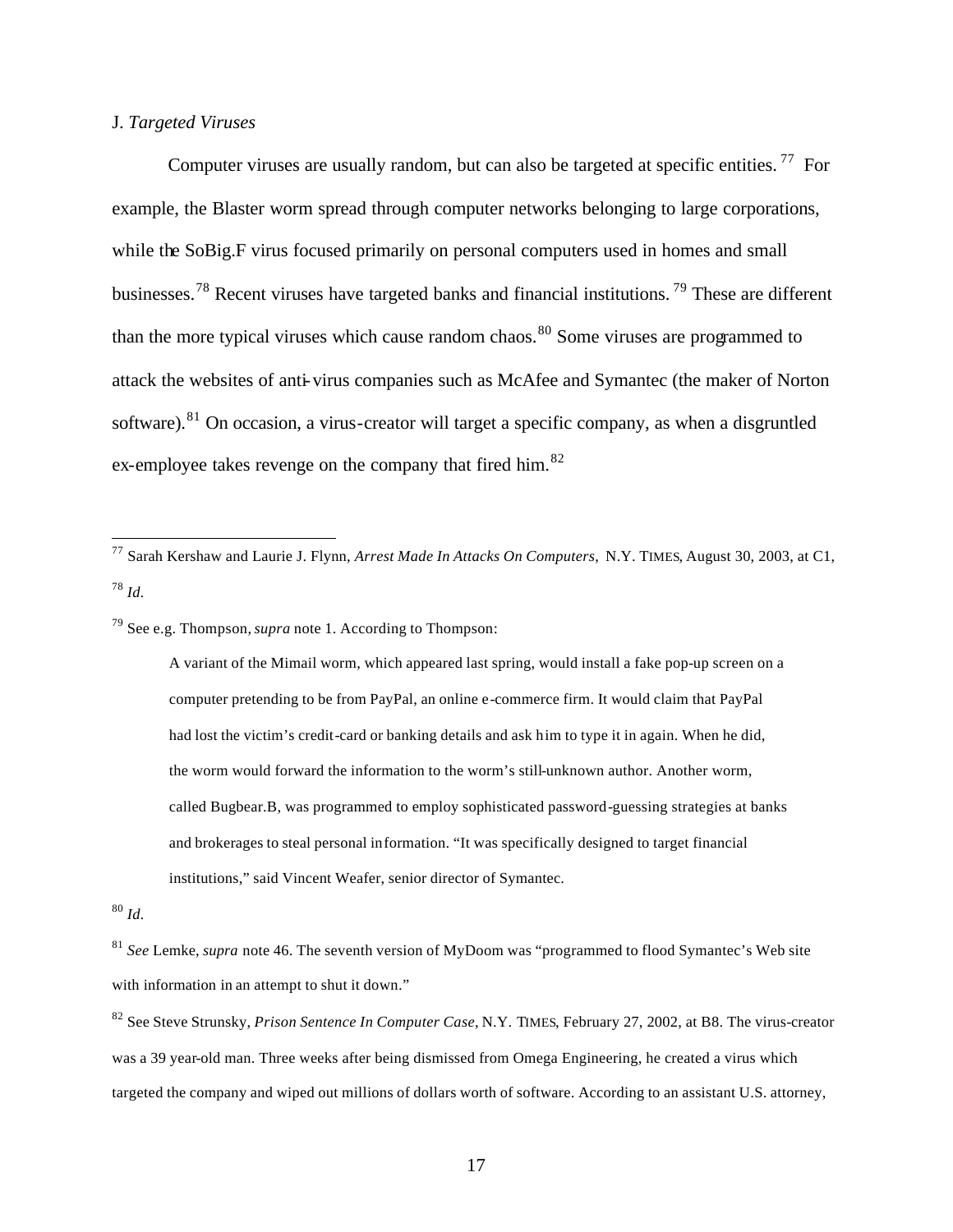### K. *Is Microsoft to Blame?*

 $\overline{a}$ 

Many viruses are written in a Microsoft computer language, Visual Basic, that is used for all programs on Microsoft Windows.<sup>83</sup> Once one Microsoft program is infected, it is easy for the others to be as well.<sup>84</sup> Microsoft appears especially vulnerable when compared to Apple's Macintosh computers which are rarely threatened by viruses.<sup>85</sup> Virus-writers have even successfully prepared viruses for Microsoft software prior to the software being released into the market.<sup>86</sup> Problems resulting from viruses have also caused Microsoft to be criticized for failing to do more to prevent it.<sup>87</sup> Some are even advocating legislation to penalize Microsoft and other

Omega spent \$2 million to recreate the computerized manufacturing programs and lost an estimated \$10 million in anticipated sales.

<sup>83</sup> See Chris Taylor, *Bug Analysis: Why PCs are easy targets*, TIME EUROPE, May 15, 2000, *available at* www.time.com/time/europe/magazine/2000/0515/pcs.html (naming several of the worst 1999 viruses and pointing out which specific Microsoft program they were written for).

<sup>84</sup> *Id.* (noting that Microsoft software "so genetically interconnected that it qualifies as a monoculture," meaning that it is a "homogeneous ecosystem").

Using Word, Excel and Outlook exclusively on Windows machines in a company network 'is like planting Kansas with the same grain of wheat,' says Bill Cheswick, a senior researcher at Lucent. When a virus preys on the crop, nothing is left standing. The companies hit hardest by the Love Bug were closed Microsoft shops. Users who had planted their PCs with a slightly more colorful selection of seeds — even just substituting Eudora for Outlook — suffered not at all.

<sup>85</sup> See Spafford, *supra* note 11 (noting that while the number of known viruses affecting Intel/Microsoft platforms has grown to around 90,000 since 1986, less than only 60 viruses have been found utilizing the Macintosh platform). <sup>86</sup> Thompson,*supra* note 1 (citing Windows 2000 as an example; the virus was designed to humiliate Microsoft).

<sup>87</sup> Paul Kaliciak, *available at* http://www.exn.ca/nerds/Virus.cfm. ("…Microsoft is going to face some heat for not putting more safety checks and restrictions in its Outlook mail clients. Some critics have even gone as far as to point to this incident as an example of the dangers of Microsoft's monopoly power. Because of its tight integration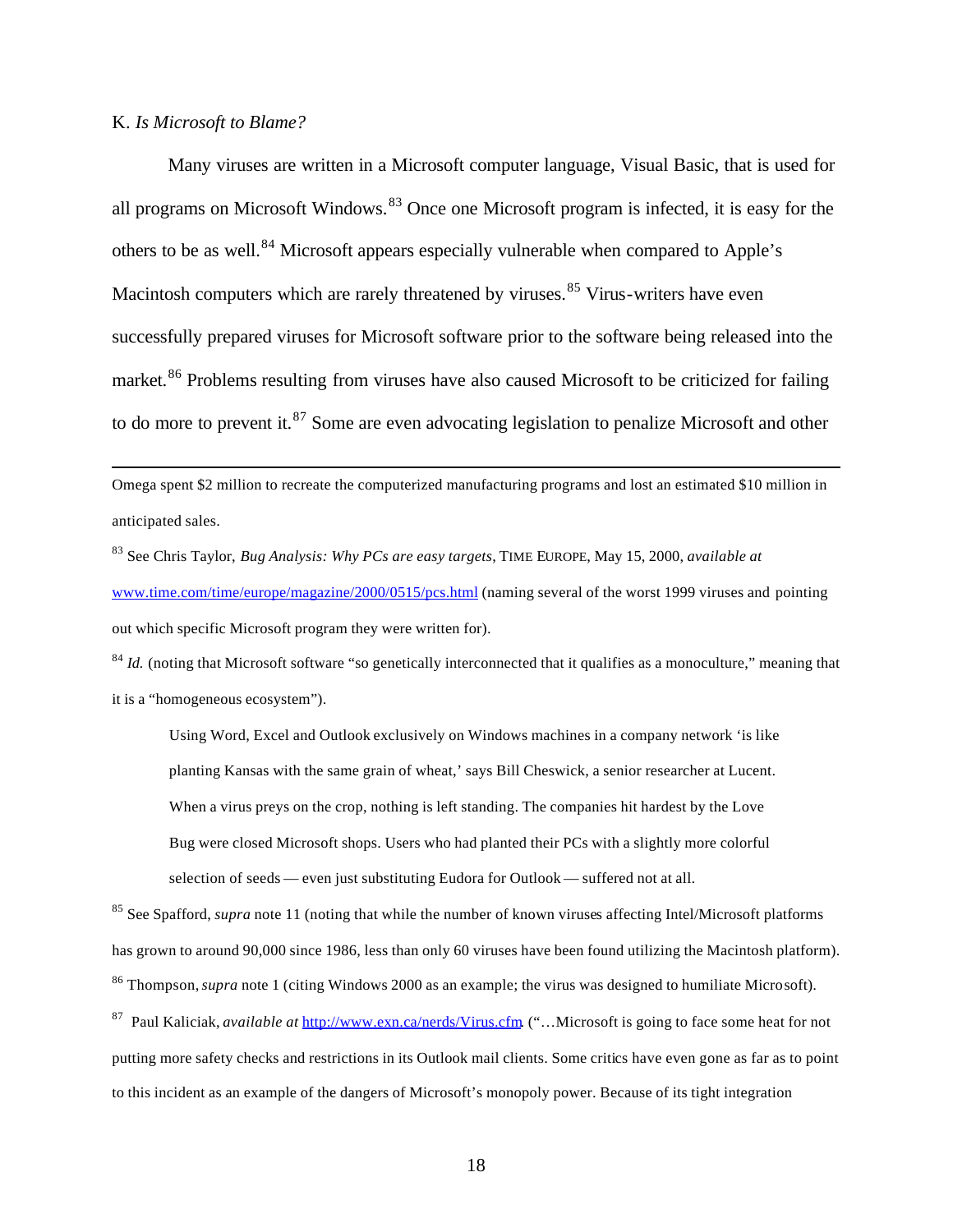companies for damage caused due to weakness in the software which are taken advantage of by virus-creators.<sup>88</sup>

Virus-writers in particular view Microsoft as the culprit because of the flaws in their software that are so easily taken advantage of. Onel de Guzman, the alleged creator of the "Love Bug," said he had no moral qualms about the damage caused by viruses, and blamed software makers like Microsoft for creating and licensing products vulnerable to sabotage.<sup>89</sup> Ironically, these virus-writers agree with computer experts that part of the problem is Microsoft's virtual monopoly on computer products, a 'digital monoculture' that allows viruses to spread more easily. <sup>90</sup>

# L. *Duping People to Click.*

 $\overline{a}$ 

Because a virus (unlike a worm) cannot start itself without the computer user activating it, virus writers engage in tricks to fool the user into triggering the virus.<sup>91</sup> In order to spread their product, virus creators have to use attractive ways to trick users into opening infected files. Some

between Windows, Exchange, Internet Explorer and Outlook, tools created for one program can easily interact with the others, creating unpredictable — and sometimes chaotic — results.")

<sup>88</sup> Amy Harmon, *As Digital Vandals Disrupt the Internet, A Call for Oversight*, N.Y. TIMES, September 1, 2003, at A6. ("'There's a reason this kind of thing doesn't happen with automobiles,' says Bruce Schneier, chief technical officer at Counterpane Internet Security in Cupertino, Calif. 'When Firestone produces a tire with a systemic flaw, they're liable. When Microsoft produces an operating system with two systemic flaws per week, they're not liable.'")

<sup>89</sup> See Landler, *supra* note 22.

<sup>90</sup> Thompson,*supra* note 1.

 $91$  *Id.* "A virus cannot kick-start itself; a human needs to be fooled into clicking on it. This turns virus writers into armchair psychologists, always hunting for new tricks to dupe someone into activating a virus. ("All virusspreading," one virus writer said caustically, "is based on the idiotic behavior of the users.")"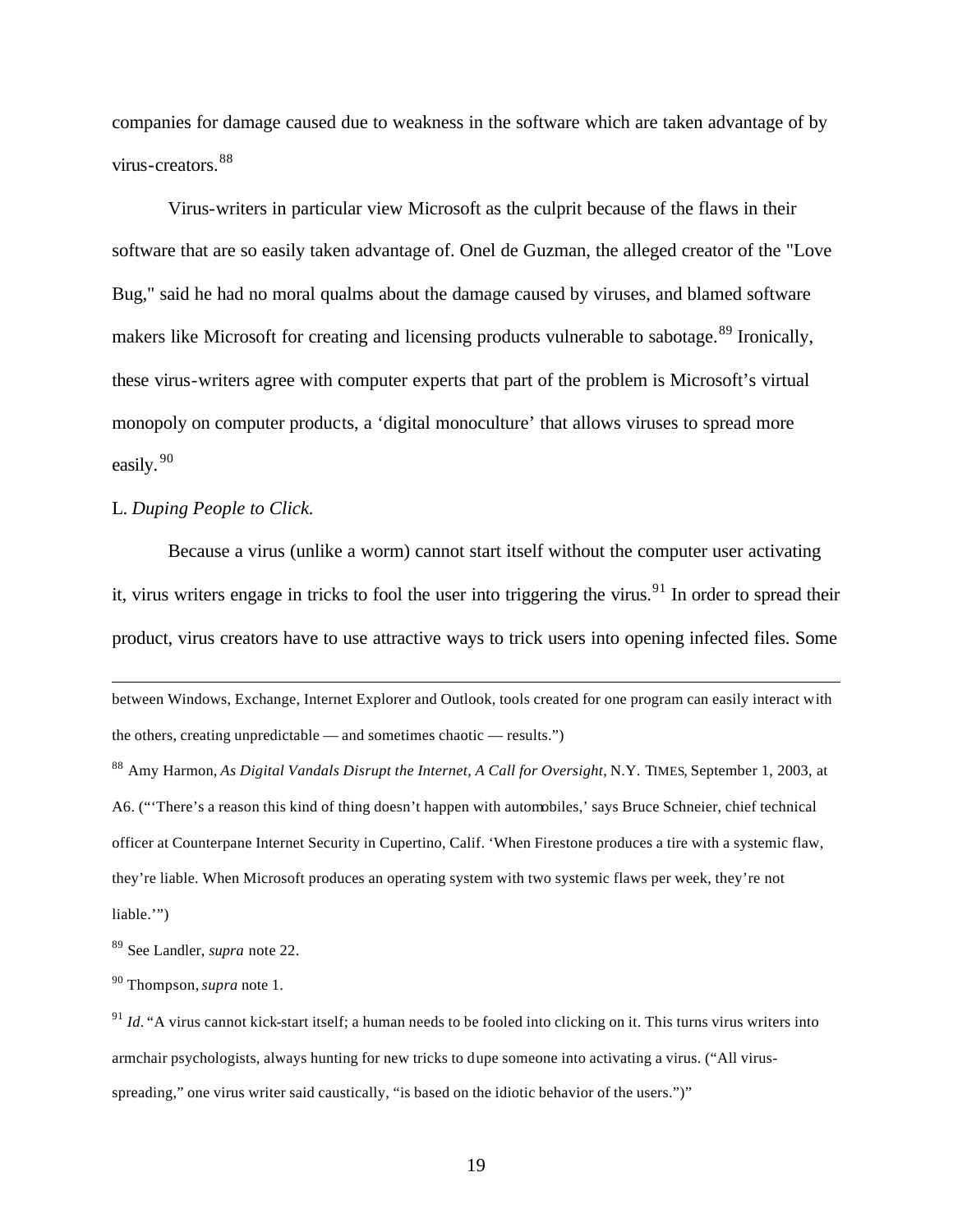virus-creators use the term "social engineering" to describe manipulating people into opening the malicious computer file.  $92$  Some viruses are able to forge email addresses, thus giving receivers of a virus a false identity for the source.<sup>93</sup> One virus took the form of an electronic greeting card, although the creator called it an 'art project' and not a true virus.<sup>94</sup> Fake holiday greetings carrying viruses have become more frequent.<sup>95</sup> Emails with viruses may claim to carry a celebrity picture, such as the tennis player Anna Kournikova,  $96$  or a news update, such as a

 $\overline{a}$ 

<sup>95</sup> See also Elizabeth Millard, *Holiday Viruses Make Merry on the Web*, ENTERPRISE SECURITY TODAY, December 15, 2004, *available at* http://www.newsfactor.com/story.xhtml?story\_id=29070. Virus posing as holiday cards such as Christmas greetings are specifically timed to lure users into opening infected files. For example:

The Zafi.D contains a simple Christmas wish, with a subject line of "Merry Christmas! Happy Hollydays!" It spoofs the sender address, so a recipient might believe it is from a friend, family member or colleague. When run, the virus displays a decoy error message of "Error in packed file!" although it is actually spreading into a user's system and creating a backdoor that can be used to control the computer remotely. Even more unusual, the virus spreads in e-mails that are written in several different languages, based on the recipient. This multilingual approach is highly unusual, said F-Secure researcher Mikko Hypponen, and could cause the virus to spread more than it would have normally.

<sup>92</sup> Grossman, *supra* note 63.

<sup>&</sup>lt;sup>93</sup> Microsoft, *supra* note 11. ("Beware of messages warning you that you sent e-mail that contained a virus. This may mean that the virus has listed your e-mail address as the sender of tainted e-mail. This does not necessarily mean you have a virus. Some viruses have the ability to forge e-mail addresses.")

<sup>94</sup> Matthew Mirapaul, *A Greeting Steals Its Way Into Your Hard Drive*, N.Y. TIMES, April 11, 2002, at G3. ("When the card is opened, the virus spreads by randomly picking three images from the recipient's hard drive and sending them in a flickering message to everyone in the victim's Outlook address book.")

<sup>96</sup> Thorsberg,*supra* note 12 (entry on 'AK Worm').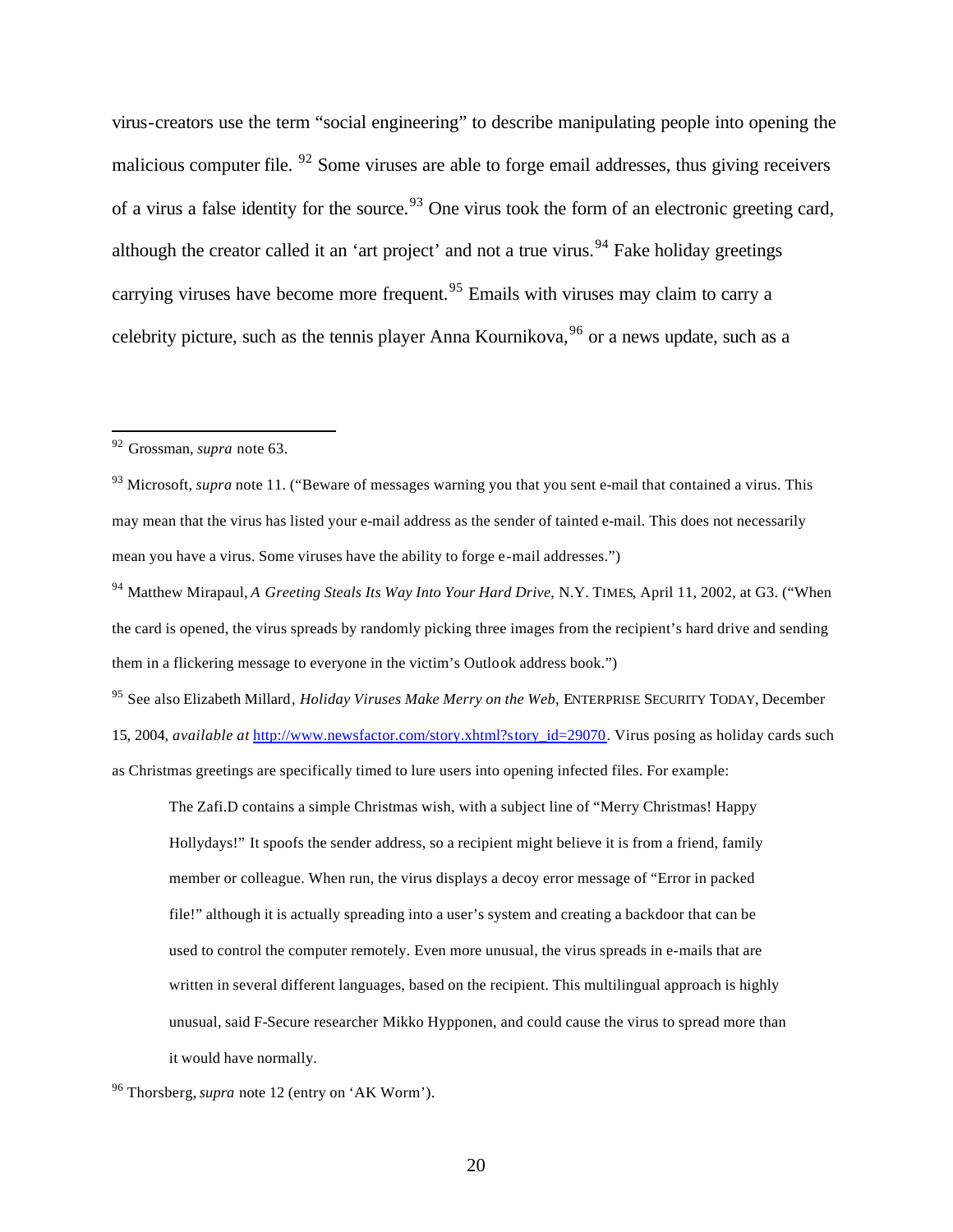headline newsletter claiming to be from CNN.<sup>97</sup> Virus-creators have even taken advantage of humanitarian impulses by sending emails claiming to be appeals for charitable contributions (such as for the victims of the 2004 tsunami), but with a worm attached.<sup>98</sup> Sometimes viruses are loaded onto banner advertising.<sup>99</sup> Viruses have also been spread through emails purporting to be from the FBI or other government agencies.<sup>100</sup>

### M. *Anti-Virus Measures*

Anti-virus software companies have responded to computer virus outbreaks by creating 'firewalls' and 'vaccinations.'<sup>101</sup> A 'firewall' prevents computers on a network from communicating directly with external computer systems, and acts as a barrier through which all information passing between the networks and the external systems must travel. The firewall software rejects any information that does not conform to pre-configured rules.<sup>102</sup> A

<sup>97</sup> *See* Morphy, *supra* note 64. ("The virus takes its subject lines, message content and attachment names from headlines gathered from the CNN Web site. It then e-mails itself to addresses found on infected computers.") <sup>98</sup> Tsunami disaster donation plea is really a virus, Sophos reports (no author given), *available at* www.sophos.com/virusinfo/articles/vbsuna.html. A worm was discovered that pretended to request donations for the victims of the recent tsunami disaster. The worm was attached to an email, and when the attachment was clicked on it would launch a denial-of-service attack against a German website and would forward the virus to other users. <sup>99</sup> Ed Raymond, *Hacker Exploit Spreads Virus Through Banner Ads*, ENTERPRISE SECURITY TODAY, November 22, 2004, *available at* www.newsfactor.com/story.xhtml?story\_id=28597.

<sup>100</sup> See http://www.snopes.com/computer/virus/fbi.asp (discussing the Sober K. virus) ("These scam e-mails tell the recipients that their Internet use has been monitored by the FBI's Internet Fraud Complaint Center and that they have accessed illegal web sites. The e-mails then direct recipients to open an attachment and answer questions. The attachments contain a computer virus.").

<sup>101</sup> McAfee, *supra* note 28.

<sup>102</sup> *Id.*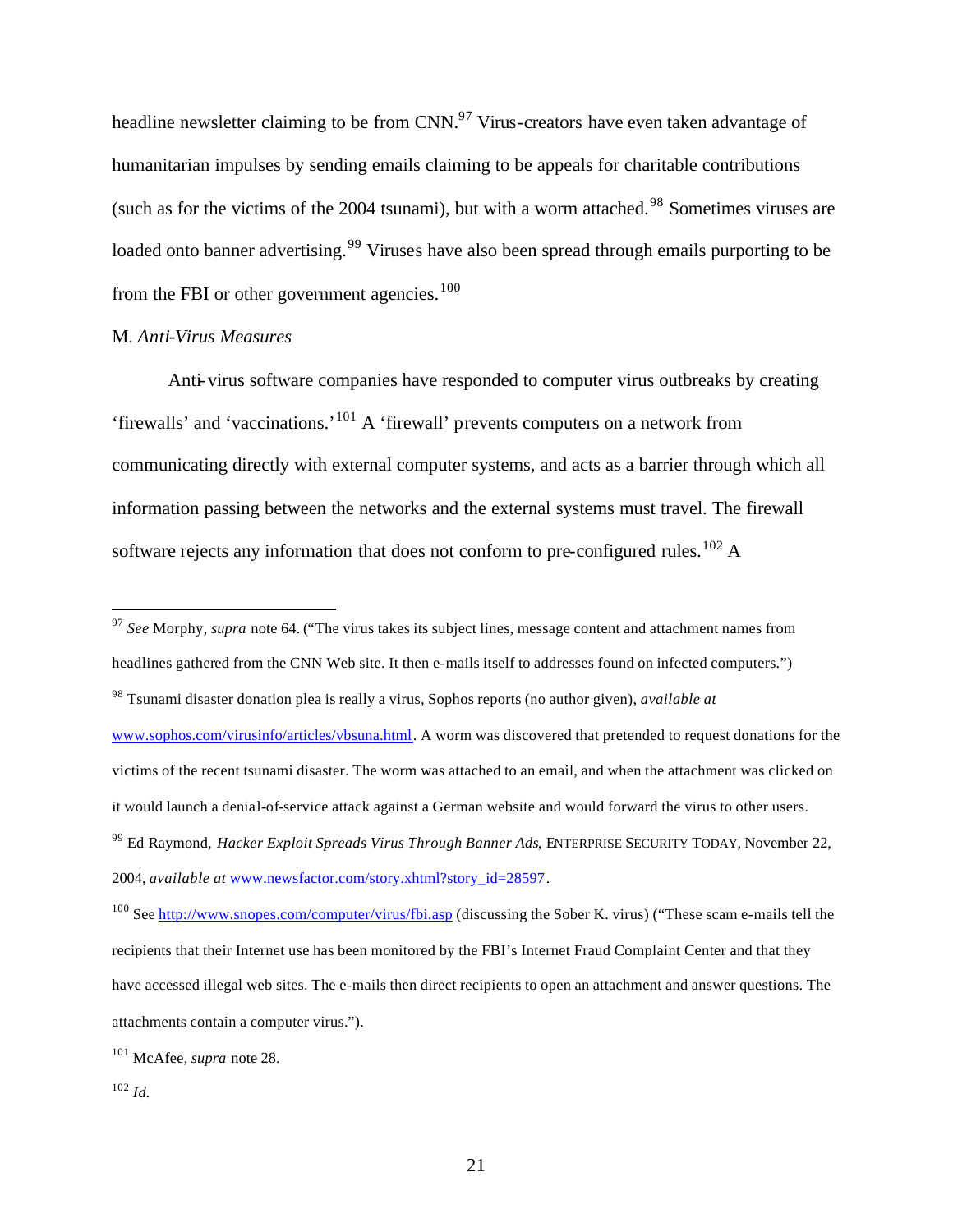'vaccination' stores information about files within the computer in order to notify the user about file changes. <sup>103</sup> Anti-virus measures are designed to restore damaged or infected files without destroying the data if possible.<sup>104</sup> In response, some viruses are created to be 'self-encrypting' so that their text strings are different with each infection and no signature remains.<sup>105</sup> Some viruses ('mutating viruses') change their form as they work their way through computer files, and others ('polymorphic viruses') create varied copies of themselves. Both of these types of viruses are thus difficult to detect and disinfect.<sup>106</sup>

<sup>103</sup> *Id.*

 $\overline{a}$ 

<sup>104</sup> Kephart, *supra* note 31. Kephart et al elaborate on the necessity of attempting to restore the original host file: Once a virus has been detected, it must be removed. One brutal but effective technique is simply to erase the infected program, much as certain types of immune cells destroy an infected cell. Body cells are generally easy to replace, but computer programs and documents are not so expendable. As a result, antivirus programs do their best to repair infected files rather than destroy them. (They are aided in this endeavor by the fact that computer viruses must preserve their host program essentially intact to remain undetected and multiply.) If a virus-specific scanning program detects an infected file, it can usually follow a detailed prescription, supplied by its programmers, for deleting viral code and reassembling a working copy of the original.

<sup>105</sup> McAfee, *supra* note 28.

<sup>106</sup> *Id.*. Polymorphic viruses are particularly problematic:

Some polymorphic virus use different encryption schemes and requires different decryption routines. Thus, the same virus may look completely different on different systems or even within different files. Other polymorphic viruses vary instruction sequences and use false commands in the attempt to thwart anti-virus software. One of the most advanced polymorphic viruses uses a mutation-engine and random-number generators to change the virus code and its decryption routine.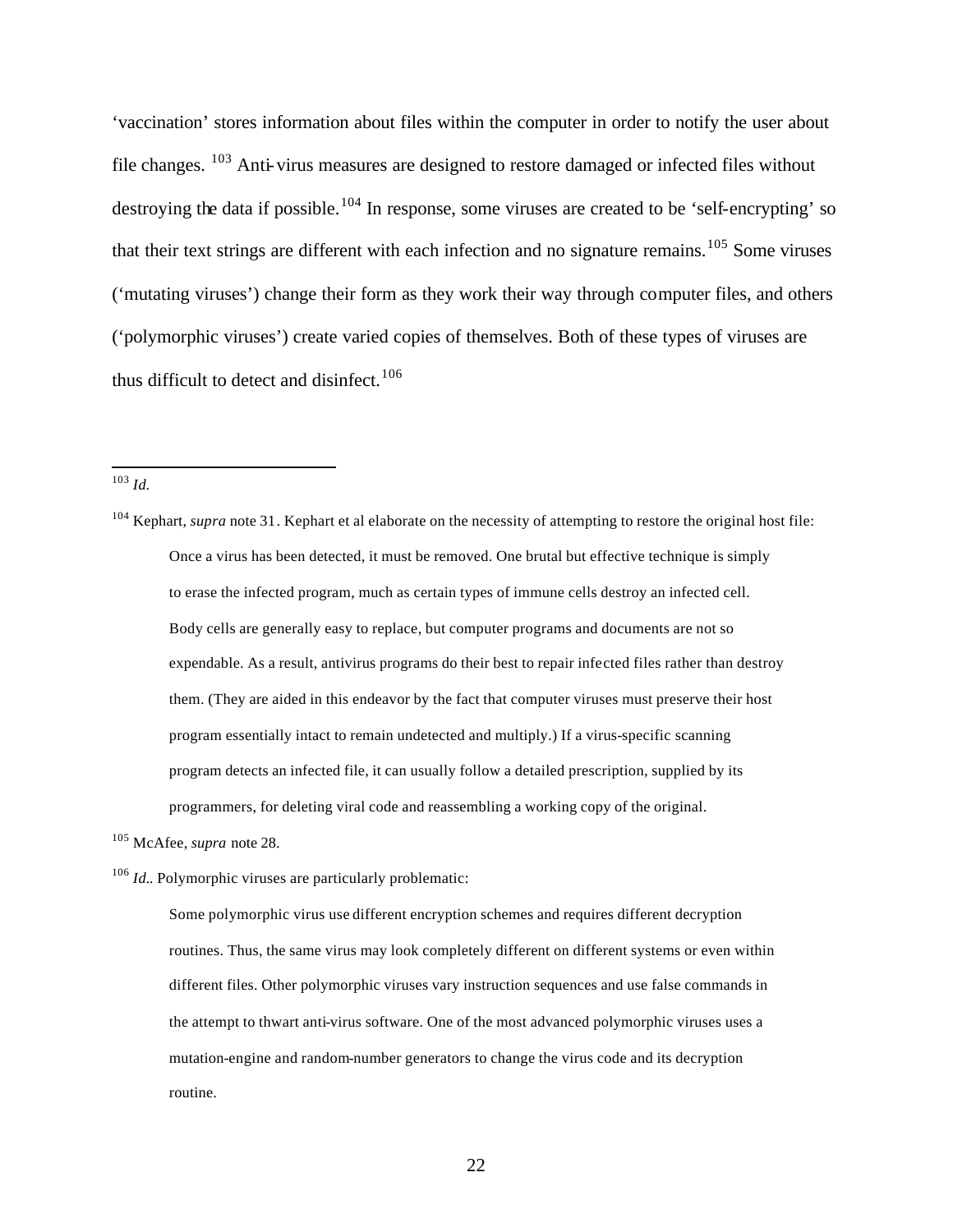#### III. THE SCOPE OF THE COMPUTER VIRUS PROBLEM

# A. *The Number of Computer Viruses*

It is estimated that at any one time there are approximately 500-1000 viruses which are in the wild and which pose a threat.<sup>107</sup> Each one alone can cause tremendous damage. One virus, Sobig. $F^{108}$ , "propagated so rapidly that at one point, one out of every 17 e-mail messages traveling through the Internet was a copy of Sobig.F."<sup>109</sup> Virus-creating activity occurs in cycles in which younger virus writers 'age out' and are replaced by new virus-writers.<sup>110</sup> Although the number of computer viruses was declining in the first three years of the new millennium, 2004

<sup>107</sup> *See* Spafford, *supra* note 11. For a year-by-year timeline describing specific computer viruses and their outbreaks, see *The History of Computer Viruses - A Timeline*, Discovery Channel, *available at* www.exn.ca/nerds/20000504-55.cfm.

<sup>108</sup> For a description of how viruses and worms are named, *see* Jay Lyman, *Name That Worm - How Computer Viruses Get Their Names*, NewsFactor Network, January 8, 2002, *available at* http://www.newsfactor.com/perl/ story/15662.html. Virus names usually come from the first researcher who finds and names them. The names given by the virus-creators are almost always rejected. Sometimes the names given by researches derive from the content of the virus, and other times the name is whimsical, such as "Code Red" being named after the researcher's favorite beverage. Id. See also Mike Musgrove, *Who Names Computer Viruses? Everybody*, WASHINGTON POST .COM, Feb. 26, 2004, *available at* www.msnbc.msn.com/id/4376005 (describing complications when different people name the same virus different names). One virus creator, a college student in Indonesia, was annoyed that his virus was named 'Ohio' by the McAfee company, which was in reference to Ohio State University being the place of first identification of the virus. Slade, *supra* note 44.

<sup>109</sup> Thompson,*supra* note 1.

 $\overline{a}$ 

<sup>110</sup> Sarah Gordon, *Virus Writers: The End of The Innocence?*, *available at* www.research.ibm.com/antivirus/SciPapers/VB2000SG.htm.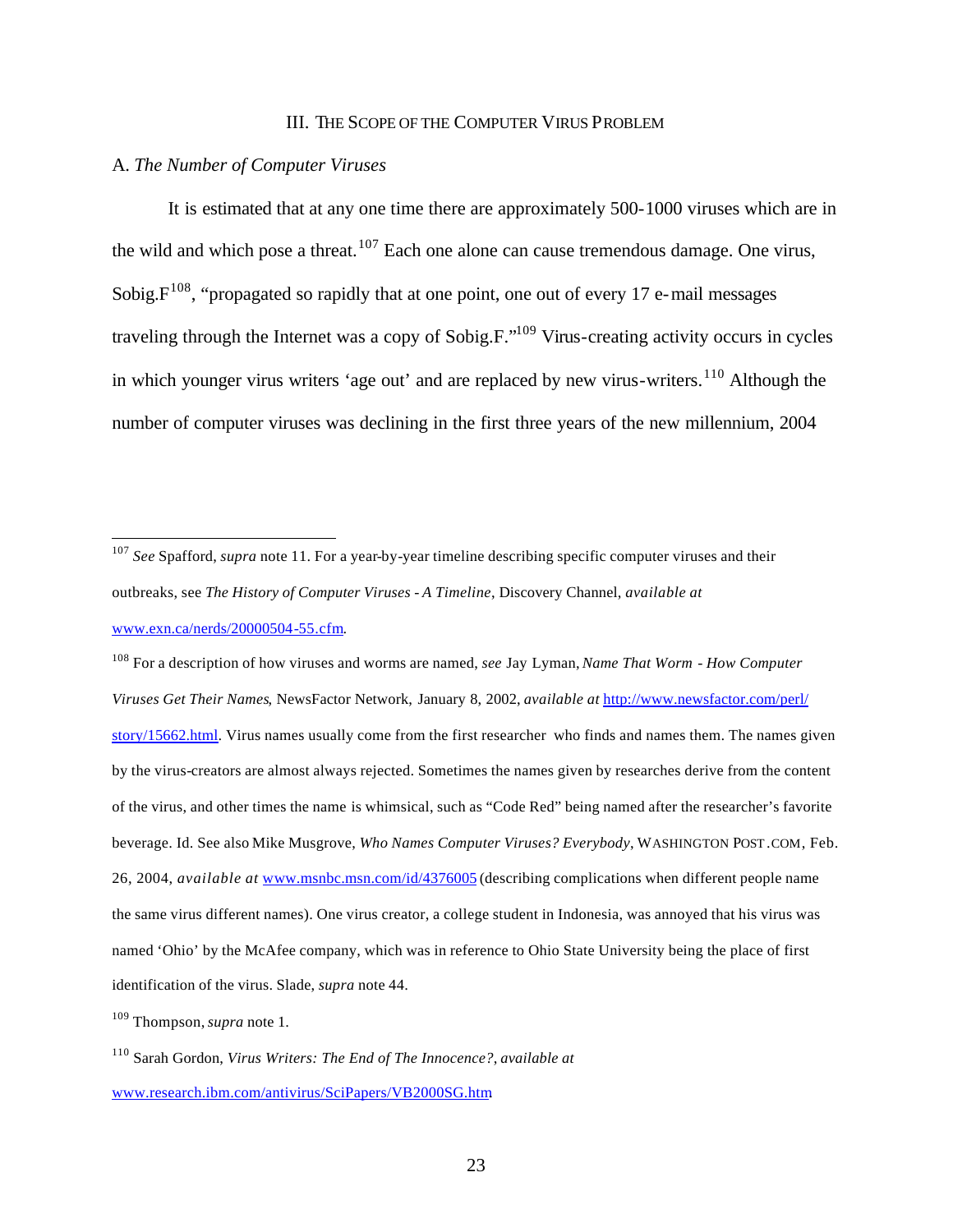showed an increase in number.  $111$  According the anti-virus company McAfee, approximately 50 new viruses were discovered every day during the first half of 2004.<sup>112</sup> The risk threshold of the viruses also was higher in 2004.<sup>113</sup> Because of the prevalence of viruses today, there would still be a problem even if no more viruses were written from now on.<sup>114</sup>

# B. *The Potential for Future Harm*

Researchers who study computer viruses believe that the problem will become worse as the Internet becomes a more dominant part of life.<sup>115</sup> Viruses are likely to have even greater consequences as wireless networks become more prevalent.<sup>116</sup> The frustration resulting from the

 $\overline{a}$ 

<sup>113</sup> *Id.* ("Virus attacks reaching a "medium" or higher risk assessment dramatically increased in 2004 compared to 2003, Avert [an anti-virus company] said. Avert has assessed 46 threats as a "medium" or higher risk compared to 2003's total of 20 threats reaching that same risk level.")

<sup>114</sup> See Spafford, *supra* note 11. "If no more computer viruses were written from now on, there would still be a computer virus problem for many years to come. Of the thousands of reported computer viruses, several hundred are well- established on various types of computers around the world. The population of machines and archived media is such that these viruses would continue to propagate from a rather large population of contaminated machines."

<sup>115</sup> *See* White, *supra* note 29.

As the Internet becomes the common vehicle for communication in the world, and as more and more people use it, digital communication will increase vastly in scope and speed. As this happens, new kinds of viruses will take advantage of this increase to spread much more broadly, and much more quickly, than present-day viruses. These viruses will spread to thousands of systems in a matter of minutes, and around the world in a matter of hours.

<sup>116</sup> See Grossman, *supra* note 63. (quoting Symantec vice president Steve Cullen: "We're only fractionally connected right now. The possibility for virus attacks will become exponentially greater in the wireless future.")

<sup>111</sup> See Robin Arnfield, *McAfee Warns on Top Viruses*, ENTERPRISE SECURITY TODAY, January 4, 2005, *available at* www.newsfactor.com/story.xhtml?story\_id=29450.

<sup>112</sup> *Id.*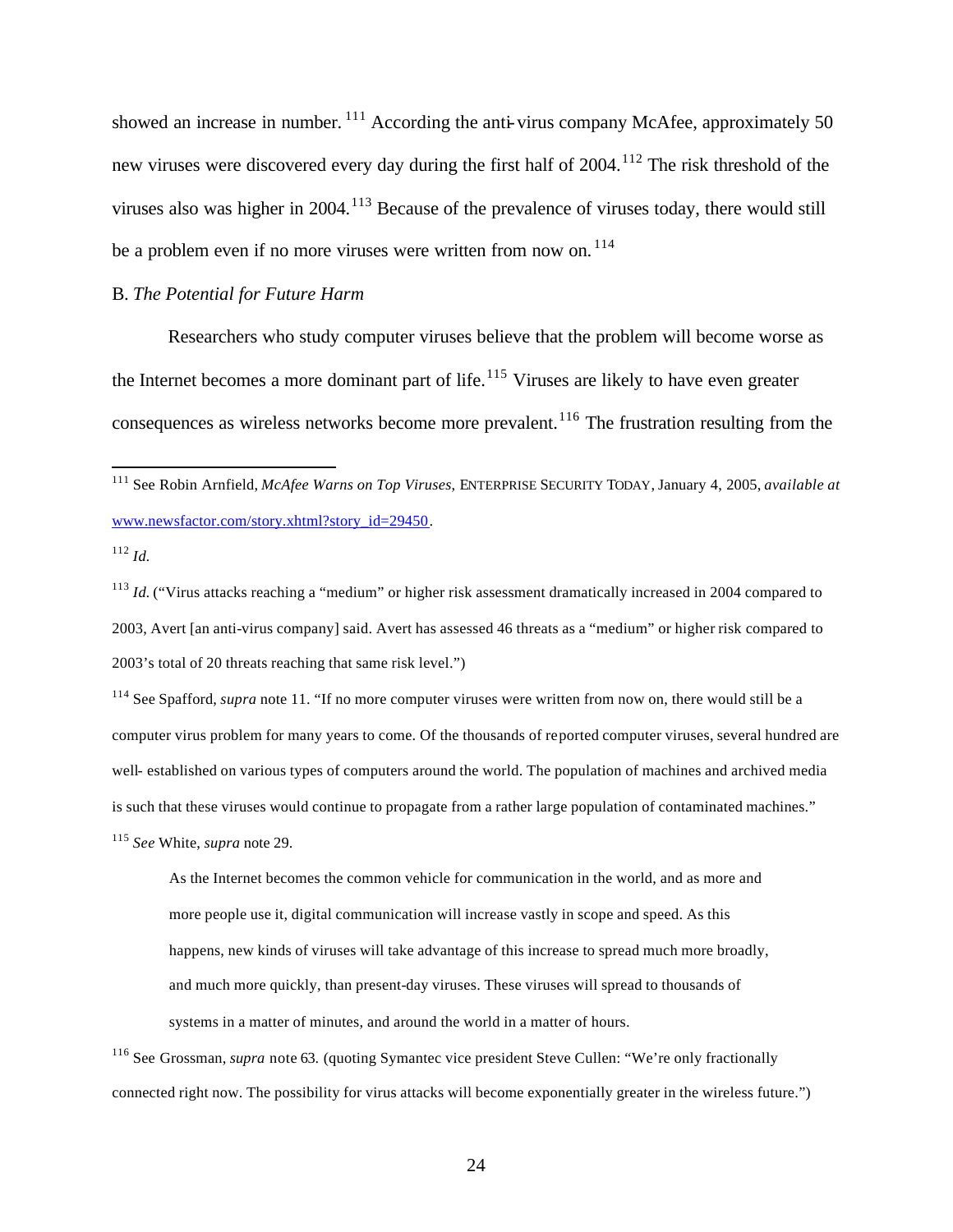prevalence of computer viruses, and the recognition that the problem will grow worse, have given rise to new demands for governmental regulation of the Internet, despite the benefits derived from its free and unregulated use.<sup>117</sup> The newest virus-threat, the one that most concerns Internet security experts, are worms created specifically for criminal purposes.<sup>118</sup>

### C. *The Damage from Computer Viruses on an Individual Level*

Computer viruses are a difficult crime to quantify because there are diverging perspectives on both the scope of the problem and the criteria for ascertaining how 'bad' the problem really is.<sup>119</sup> On the level of an individual's personal computer, the consequences of

 $\overline{a}$ 

<sup>118</sup> *See e.g*. Thompson,*supra* note 1. 'Sobig' is the epitome of this recent phenomenon. According to Thompson, "['Sobig'] was released six separate times throughout 2003, and each time the worm was programmed to shut itself off permanently after a few days or weeks. Every time the worm appeared anew, it had been altered in a way that suggested a single author had been tinkering with it, observing its behavior in the wild, then killing off his creation to prepare a new and more insidious version." Eventually 'Sobig.F' appeared in August, by which time the worm was programmed to install a back door that would allow the author to assume control of the victim's computer. "Experts say its author has used the captured machines to send spam and might also be stealing financial information from the victims' computers."

<sup>119</sup> Gordon, *supra* note 110 (differentiating between the perspectives of the anti-virus researcher, the legislator, and the individual computer user). Gordon details the difference in perspective:

For example, from the perspective of the anti-virus researcher working in a non-automated environment, the scope of the problem is probably based upon the sheer number of viruses, as he must deal daily with all incoming virus, analyzing, meticulously naming and prioritizing them, creating cures, etc. For the researcher in an automated environment, the measurement is likely to be those viruses which cannot be handled automatically and which she must deal with manually. For the end user, the infection rate per 1000 PCs in environments which are representative of his or her own is a vital statistic. However, from the perspective of the legislator, the scope of the

<sup>117</sup> *See* Harmon, *supra* note 88.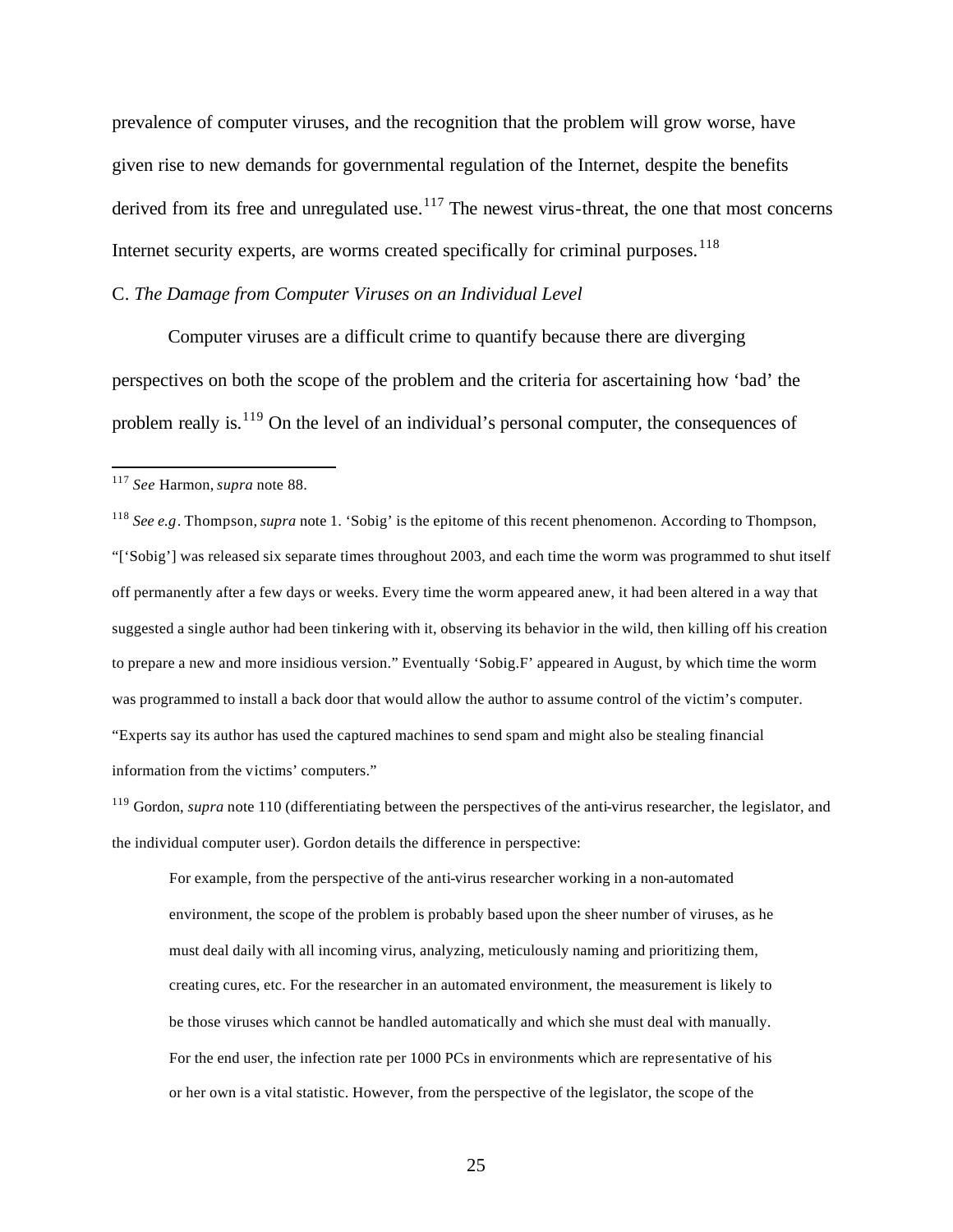running a virus range from the annoying to the destructive.<sup>120</sup> A virus may cause the computer screen to show a funny slogan, may merely slow down the computer's functioning, or it may attack and destroy the files stored on the computer's hard drive.<sup>121</sup> Computer viruses have been programmed to grab random documents from a computer and send them out to e-mail addresses captured from the address book.<sup>122</sup> A virus can alter Microsoft Office files and then show a fake error message to the user,  $123$  or it can simply overwrite the entire hard drive and prevent the computer's systems from booting. <sup>124</sup> The result for an individual computer user can be devastating.<sup>125</sup>

problem is probably related to the sheer number of problematic viruses - viruses which are highly publicized and brought to his attention - as this is a direct measure of the number of "illegal" or "undesirable" acts occurring (not allowing for natural corruption of existing viruses, etc).

*Id.* (internal citations omitted)

 $\overline{a}$ 

<sup>120</sup> See e.g. Gil L. Solomon, MD, *There's a virus going around . .* ., MEDICAL ECONOMICS [no date given], *available at* www.memag.com/memag/article/articleDetail.jsp?id=121146. ("A physician I work with lost everything on her home computer to the Chernobyl virus, and another doctor's daughter lost two college term papers for which she didn't have a backup or hard copy."); Steve Dimeck, *The Computer Virus That Could Take Advantage of You*, Ezine Articles, [no date given], (detailing the experience of the author battling a trojan on his computer and losing over 90% of his files).

<sup>121</sup> Microsoft, *supra* note 11.

<sup>122</sup> Thorsberg,*supra* note 12 (entry on 'Sircam').

<sup>123</sup> *Id.* (entry on 'Exporer.zip Worm').

<sup>124</sup> *Id.* (entry on 'Magistr').

<sup>125</sup> See David Narkiewicz, *Legal Tech: How to Avoid Catching a VIRUS*, 24 PENNSYLVANIA LAWYER 55 (giving personal testimony of receiving virus, and advice for preventing them). See Thompson,*supra* note 1, for an excellent description of a virus's effect: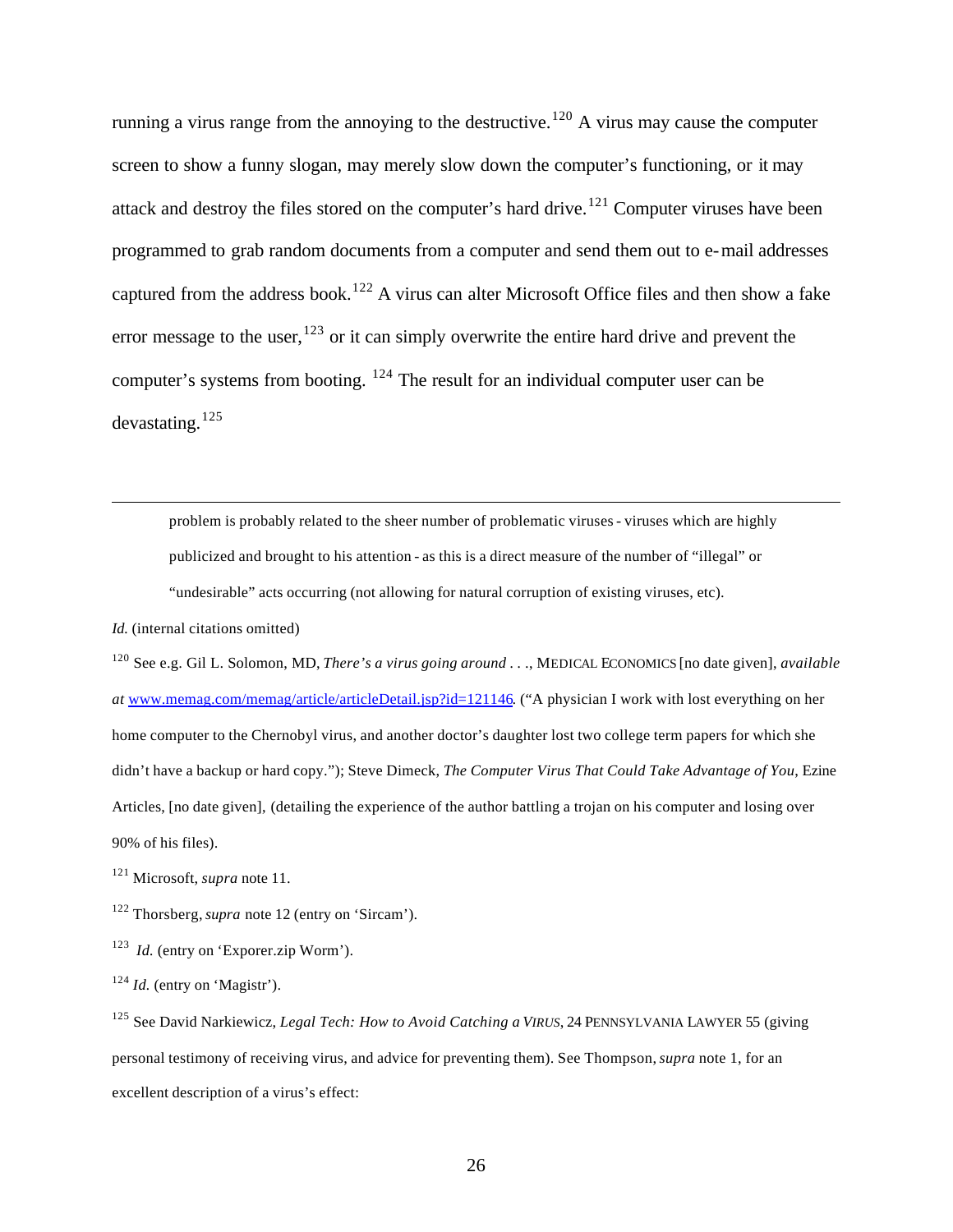### D. *An Example of a Damaging Virus: The Love Bug*

One virus, the Love Bug, spread around the world in an astonishing two hours,  $126$  and caused unprecedented damage.<sup>127</sup> In the United States, the Love Bug infected 80% of all federal agencies, including the Defense and State departments. At least four classified, internal Defense Department e-mail systems were affected.<sup>128</sup> The Love Bug was also able to reset a person's own home page to a website in the Philippines so that a second virus would automatically be downloaded. This virus was designed to collect all the user's passwords stored on the computer's hard drive and email them to a particular email address. This website was shut down after being

[If a person received an email with a virus,] and if he clicked on it — and didn't have up-to-date antivirus software, which many people don't — then disaster would strike his computer. The virus would activate. It would quietly reach into the victim's Microsoft Windows operating system and insert new commands telling the computer to erase its own hard drive. The next time the victim started up his computer, the machine would find those new commands, assume they were part of the normal Windows operating system and guilelessly follow them. Poof: everything on his hard drive would vanish — e-mail, pictures, documents, games.

<sup>126</sup> Grossman, *supra* note 63.

<sup>127</sup> *Id.*

 $\overline{a}$ 

[I]n the offices of the German newspaper Abendblatt in Hamburg, system administrators watched in horror as the virus gobbled up 2,000 digital photographs in their picture archive. In Belgium atms were disabled, leaving citizens cashless. In Paris cosmetics maker L'Oréal shut down its email servers, as did businesses throughout the Continent. As much as 70% of the computers in Germany, the Netherlands and Sweden were laid low. The companies affected made up a Who's Who of industry and finance, including Ford, Siemens, Silicon Graphics and Fidelity Investments. Even Microsoft, whose software was the Love Bug's special target, got so badly battered that it finally severed outside e-mail links at its Redmond, Wash., headquarters.

<sup>128</sup> *Id.*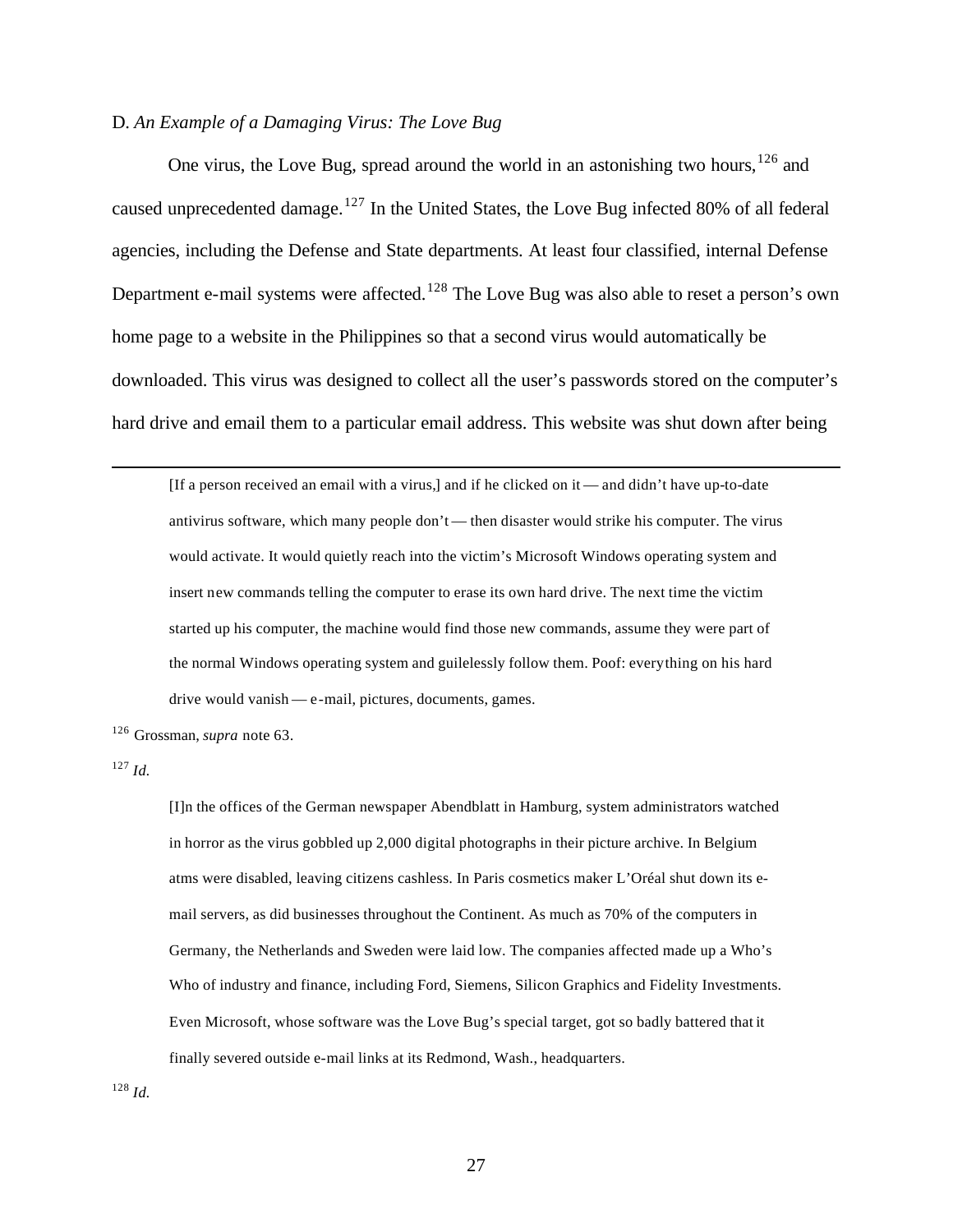discovered by officials once the first virus struck.  $^{129}$  The LoveBug demonstrated the incredible world-wide damage that can result from one malicious virus-creator.<sup>130</sup>

# E. *General Large-Scale Harm from Viruses*

Viruses can force business and governmental entities to revert to paper. The Sasser worm caused the branches of one major Australian bank to abandon their PC's and use pen and paper to complete their transactions. <sup>131</sup> In Taiwan, the nation's post office had to move entirely to paper in about a third of its branches after approximately 1,600 computers were infected by Sasser.<sup>132</sup> Viruses also have impact outside the Internet. One virus ('Slammer') shut down cell-

"The virus cloaked itself with an e-mail message entitled "ILOVEYOU" and spread rapidly worldwide once opened, causing billions of dollars in damage and halting corporate networks worldwide. The virus operated in a series of stages within each victim's computer. First, the virus searched the hard drive of the personal computer (PC) for MP3 music files and pictures carrying the ".jpg" suffix. Once found, the virus destroyed each file and replaced it with a copy of itself. Second, the virus redirected Microsoft Internet Explorer surfers to a predetermined website where a separate program scanned the victim's PC for passwords and log-in names. Finally, the virus sent a copy of itself to every name in the user's address book if the computer ran Microsoft's Outlook program, overloading computer systems worldwide."

 $\overline{a}$ <sup>129</sup> *Id.*

<sup>130</sup> See also Thomas L. Friedman, *Space Rangers*, N.Y. TIMES, June 11, 2001, at C7 ("The Cuban missile crisis was to the cold-war system what the "Love Bug" virus is to today's globalization system — it was the event that illustrated our most dangerous vulnerability.") See also Shannon Sprinkel, *Note: Global Internet Regulation: The Residual Effects of the "I Love You" Computer Virus and the Draft Convention on Cyber-Crime*, 25 SUFFOLK TRANSNAT'L L. REV. 491.*Id.* at 493. Sprinkel described the LoveBug:

<sup>131</sup> Gregg Keizer, *Sasser Worm Impacted Businesses Around the World*, TechWeb.com, May 07, 2004, *available at* http://www.techweb.com/wire/26804909.

<sup>132</sup> *Id.*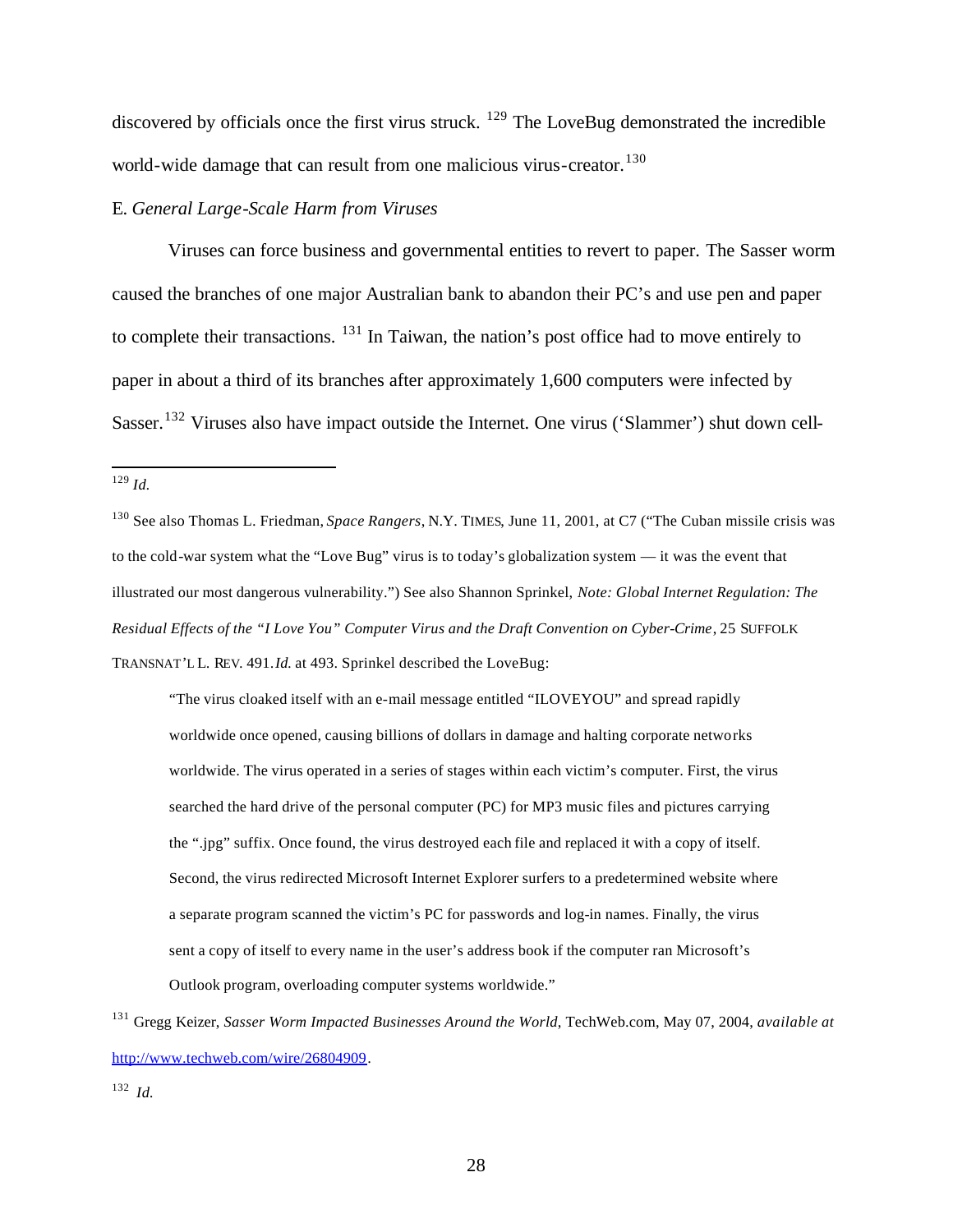phone use for 27 million people in South Korea.<sup>133</sup> Viruses have also been responsible for airline cancellations and delays.<sup>134</sup>

### F. *The Damage to Companies and Businesses*

The introduction of computer viruses into company networks has become a prevailing problem. <sup>135</sup> Sometimes small businesses with limited resources suffer more damage than large corporations which can afford to pay for the necessary preventions.<sup>136</sup> The damage to a companies internal computers may often come from the feature of a virus emailing itself to every email address on each computer. Since computers within a company are likely to contain numerous email addresses of other company workers, this can translate into tens of thousands of emails which then cripple the Internet server. <sup>137</sup> The amount of damage has varied according to the behavior of the virus.<sup>138</sup> Furthermore, damage to businesses from computer viruses is rarely insured.<sup>139</sup>

<sup>133</sup> James Maguire, *The Folly of Publishing the Slammer Code*, NewsFactor Network, June 23, 2003, *available at* www.newsfactor.com/story.xhtml?story\_id=21780.

<sup>134</sup> See e.g. Keizer, *supra* note 131 (noting problems at Delta Airlines concurrent with world-wide difficulties resulting from the Sasser worm); Maguire, *supra* note 133, *The Folly of Publishing the Slammer Code*, NewsFactor Network, June 23, 2003, *available at* www.newsfactor.com/story.xhtml?story\_id=21780 (another virus caused Continental Airlines to cancel all its flights from its Newark hub).

<sup>135</sup> See e.g. Michael Schrage, *Should Virus Carriers Wear a Scarlet V?*, ComputerWorld, Jan 27, 1997, at B37, *available at* www.computerworld.com/news/1997/story/0,11280,12501,00.html (advocating that the names of employees who negligently allow viruses to infect a company's computers be published as a shaming technique). <sup>136</sup> Morphy, *supra* note 69 (giving 'Bagle' as an example of a virus that "appear[ed] to be aimed at people who are not savvy about viruses and smaller businesses that are not up-to-date on the latest spam and virus developments").

<sup>137</sup> Paul Kaliciak, at www.exn.ca/nerds/Virus.cfm.

<sup>138</sup> See Spafford, *supra* note 11. Spafford gives several examples of viruses and their official damage estimates: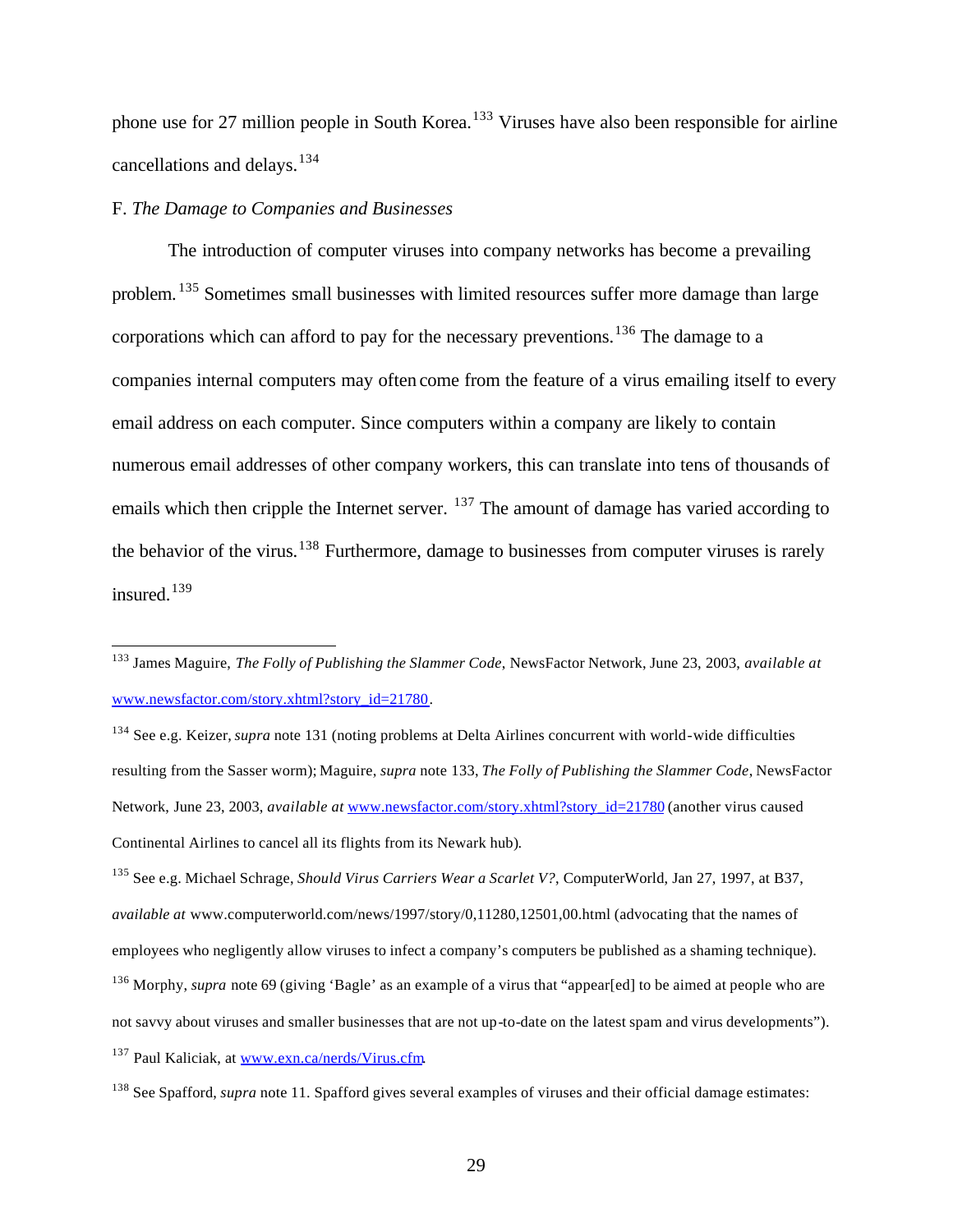### G. *The Dangerous Harm to Hospitals*

 $\overline{a}$ 

Perhaps the place where viruses can cause the most danger is a hospital. In October, 2003, the outbreak of two viruses (Blaster and SoBig) affected several thousand computers used by hospitals and emergency services in Glasgow, Scotland.<sup>140</sup> There is at least one instance, in

- The Brain virus, introduced in 1986, required 5 years to reach its maximum level of spread. This was to approximately 50,000 machines, and resulted in perhaps \$5 million in damages according to some estimates.

- The Melissa macro worm, released 13 years later, spread to approximately 150,000 systems over a period of four days. Damage was estimated to be in the vicinity of \$300 million.

- The ILOVEYOU macro worm [the 'LoveBug'], released in May 2000, spread to as many as 500,000 systems in a little over 24 hours. Damage was estimated to be as much as \$10 billion. - The Code Red and Nimda worms in October/November 2001 exploited flaws with published fixes but still managed to compromise 500,000 systems in 14-16 hours. Several billion dollars in damages were estimated.

- The Sapphire/Slammer worm at the beginning of this year [2003], also exploiting flaws with known patches, reached its maximum spread of 75,000 systems in 10 minutes. It was doubling every 8 seconds. It caused over a billion dollars in damages (approximately \$13,000 per machine; \$1.7 million per second).

<sup>139</sup> Alison Langley, *Computer Viruses Are Frustrating Insurers, Too*, N.Y. TIMES, October 12, 2003, at 4. ("Those who try to get insurance find that there are no policies being written against viruses, although they can buy limited coverage against hackers whose attacks are more local. The lack of insurance exists because insurers do not know how to provide adequately for possible losses. … A nascent virus could strike globally, bringing claims on many more policies simultaneously.") An amended correction to this article, dated November 9, 2003, noted that one insurance company, AIG eBusiness Risk Solutions, does provide policies which cover damage resulting from computer viruses under certain conditions.

<sup>140</sup> Ausman, *supra* note 75.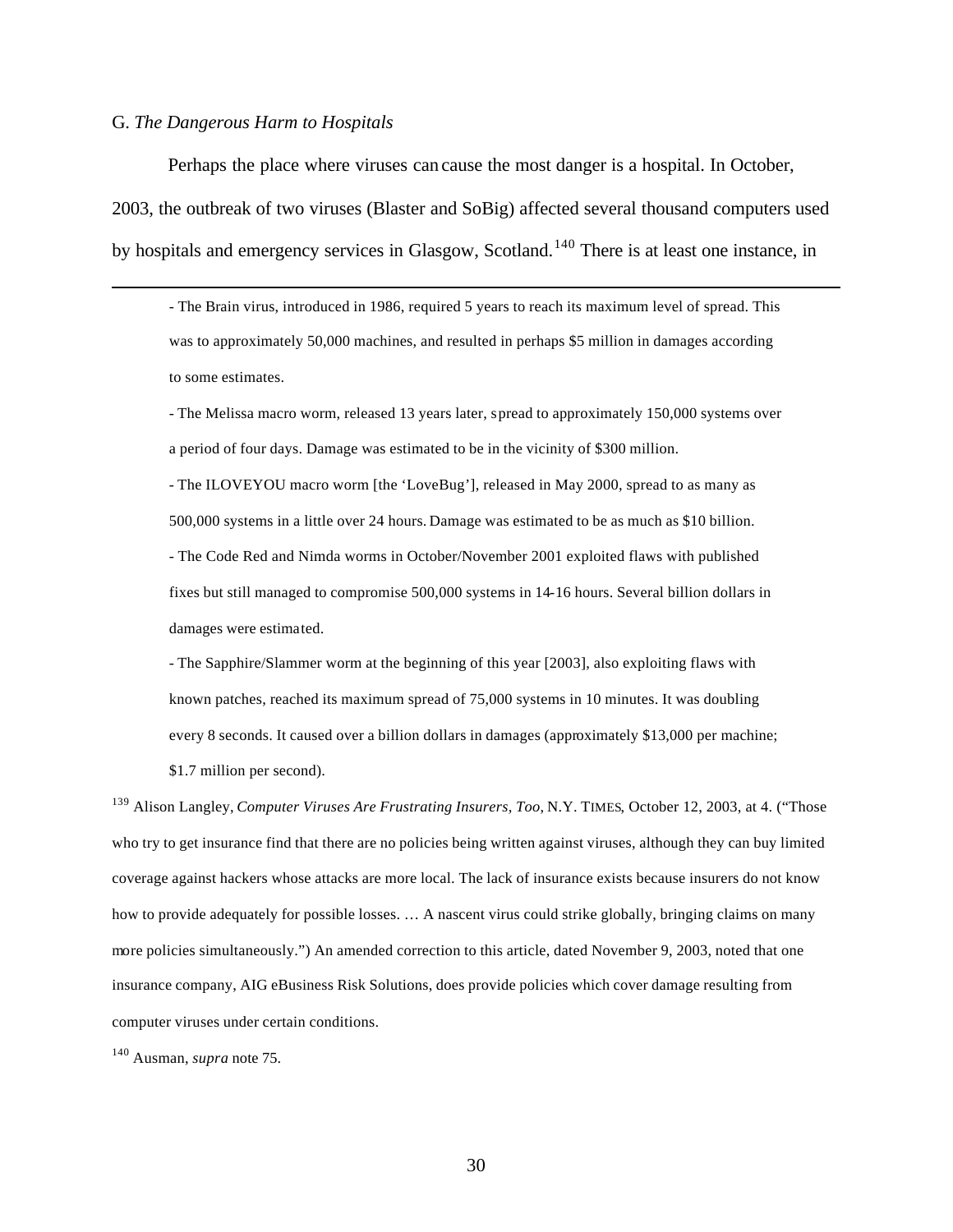Russia, of a computer virus being implicated in hospital deaths.<sup>141</sup> One medical center in the U.S. was so affected by an Internet worm that hospital officials declared it an internal disaster and placed the hospital in full diversion mode.<sup>142</sup> Computer viruses hinder hospitals' ability to care for patients by making it more difficult for doctors to communicate, and by forcing hospitals to devote resources to fighting computer viruses which could be used for diagnosing and treating illnesses.<sup>143</sup> The danger to hospitals also has more subtle consequences. Unlike companies or other institutions which can lockdown all their computers in the event of a computer virus attack, hospitals require an open system for optimized patient care.<sup>144</sup> Viruses are a particular concern for medical specialties which require the use of medical devices that often run on Windows operating systems.<sup>145</sup> Viruses may also effect medical care in less obvious ways, such as

<sup>141</sup> See Andrey Rumyantsev, *Death from a Computer Virus*, IZVESTIA, January 23, 1996 (translated by T.M. Weber). A virus creator posted his infected program on the city's electronic bulletin board. The virus infected two hospital pediatric wards, and their computerized diagnostic systems crashed as a result. Two children are known to have died. It is not entirely certain that the children's deaths were the direct result of the computer virus, but specialists believe that to be the case. The article indicates that the virus-creator was not prosecuted, despite being identified. <sup>142</sup> Jerry Jones*, Computer virus affects VUMC system*, January 31, 2003, *available at* www.mc.vanderbilt.edu/ reporter/?ID=2499 (describing the affect a worm had on Vanderbilt University Medical Center: "Clinical workstations throughout the Medical Center were unable to communicate with each other or other services, slowing the admission process, lab results, pharmacy orders and radiology results.")

 $\overline{a}$ 

<sup>143</sup> Ausman, *supra* note 75. See also Keizer, *supra* note 131 (briefly describing the Sasser worm caused one of Korea's largest hospitals to stop using its computer system and switch to paper, causing delays in treating patients).

<sup>144</sup> Ausman, *supra* note 75. ("Patients will keep being sick even if a computer virus freezes systems. Hence hospitals, unlike other institutions, need to maintain some connection to critical data, both across departments and outside the institution's walls.")

<sup>145</sup> *Virus concern for radiology*, Oct. 7, 2004 (no author given), *available at* www.e-health-insider.com/comment\_ and analysis/index.cfm?ID=30. This article notes: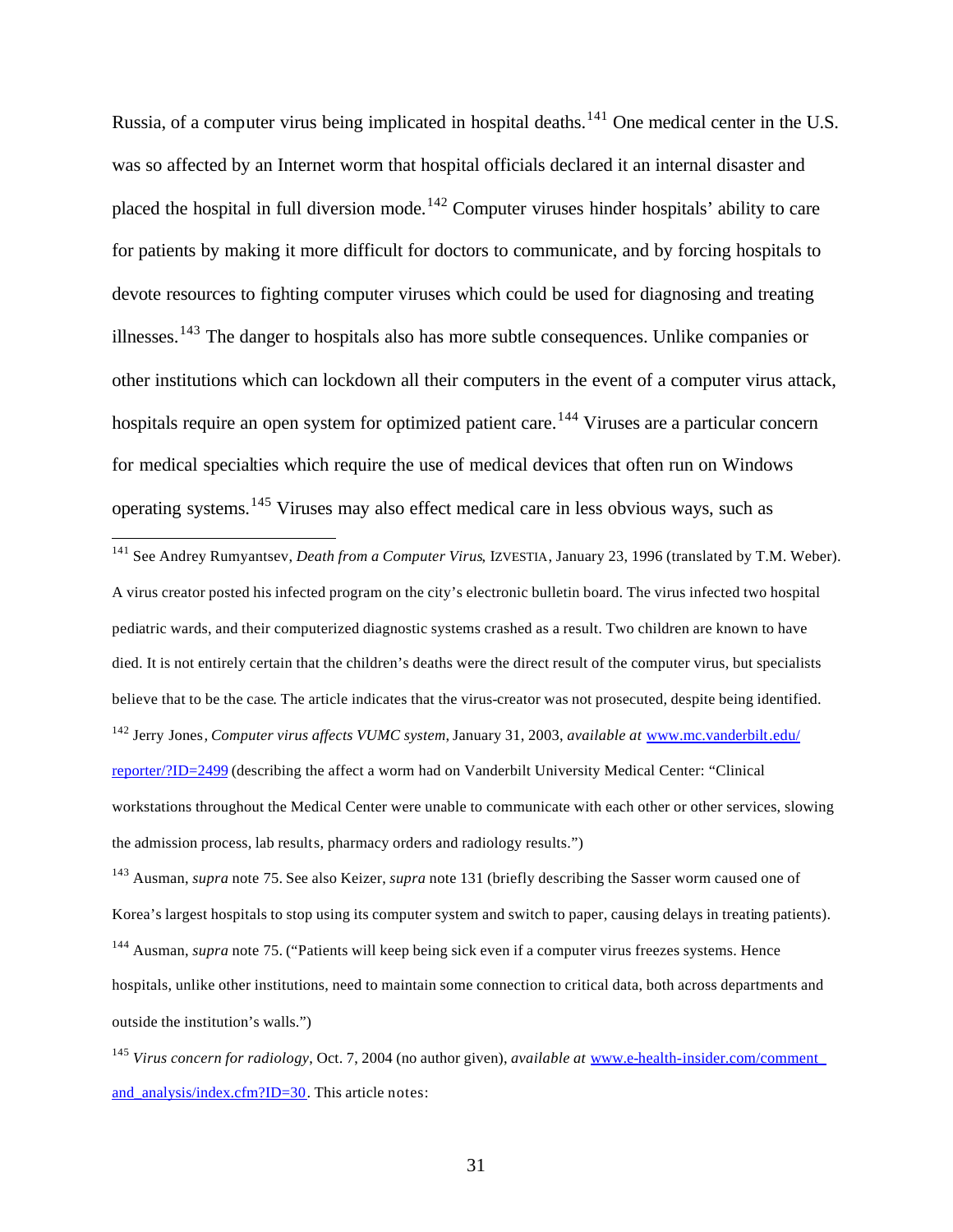delaying an airline flight carrying an organ for a transplant .<sup>146</sup> One other potentially deadly consequence of viruses was seen in Bellevue, Washington, in which the 911 emergency system was slowed down to the point where operators had to track their calls manually.<sup>147</sup>

### IV. THE CREATORS AND DISTRIBUTORS OF COMPUTER VIRUSES

### A. *The Hierarchy of Computer Delinquents*

Creators of computer viruses are to be distinguished from computer hackers, in that viruses have widespread but unpredictable effects, while the targets of hackers are usually specific.<sup>148</sup> In the computer underground, virus creators are at the lower end of the hierarchy, while hackers are at the top because of their superior skill. <sup>149</sup> Virus-creators are not considered to have as much originality or ingenuity. <sup>150</sup> This is especially true of the 'script kiddies' who

Time lags involved in fixing viruses and other computer infections have caused delays and disruption in radiology departments already under pressure to cut waiting times and meet high demand for their services. The problem is compounded by the fact that many medical scanners now run on Windows operating systems and are connected to hospital computer networks to enable images to be stored and shared. This means that, unless patches are promptly applied, a scanner running on Windows and connected to such a network can be infected by viruses and worms designed to attack Microsoft software.

<sup>146</sup> See also Jill D. Jacobson, M.D., letter to the editor [in reponse to Clive Thompson's *The Virus Underground*, *supra* note 1], N.Y. TIMES MAGAZINE, February 22, 2004, at 6. ("A major worm that leads to the loss of scientific grants, scientific manuscripts or patient data could result in increased human suffering and even death. Flight delays caused by these worms could cause a delay in an organ transplant.")

<sup>147</sup> Thompson,*supra* note 1.

<sup>148</sup> See John Schwartz, *Decoding Computer Intruders*, N.Y. TIMES, April 24, 2003, at G1.

<sup>149</sup> Kim Zetter, *What Makes Johnny (and Jane) Write Viruses?,* PC WORLD, November 15, 2000, *available at* www.pcworld.com/news/article/0,aid,34405,pg,3,00.asp.

<sup>150</sup> *Id.*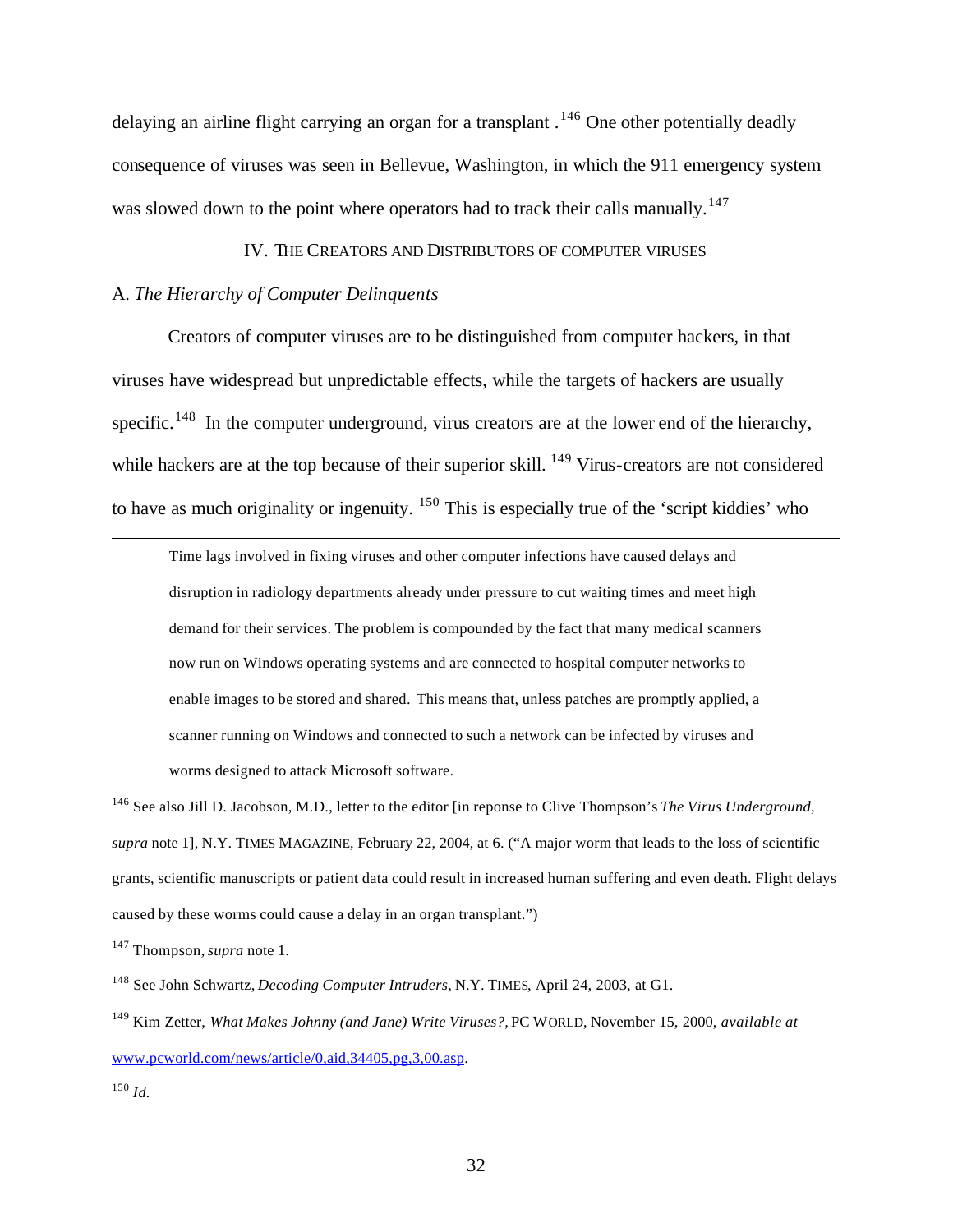cobble a virus out of someone else's original work.<sup>151</sup> Virus-creators definitely see themselves as distinct from hackers.<sup>152</sup>One distinction is that hacking targets a specific computer system while virus-creators send their creation 'into the wild' where the results are unpredictable and uncontrollable.<sup>153</sup>

### B. *The Divergent Motivations of Virus-Creators*

Motivations for creating computer viruses range from an innocuous desire for developing and refining computer skills, to seeking acceptance among their peers in the 'virus underground,' to genuinely malicious intent to cause tremendous harm.<sup>154</sup> Some virus-creators see themselves as artists,  $155$  and consider viruses to be a form of artistic expression.  $156$  They enjoy being original

<sup>151</sup> *Id.*

 $\overline{a}$ 

<sup>153</sup> Zetter, *supra* note 149. "Hacking is really about control," [researcher Susan] Gordon says, "and virus writing is about ... uncontrolled mayhem."

<sup>155</sup> See Schwartz, *supra* note 148. ("Some of those who pursue the craft say they are blending computer science and art. A Spanish programmer who goes by the online name Jtag said in an e-mail exchange that he found in viruses "some kind of 'artistic' beauty." "It's like to give 'life' to one creation and this 'life-form' takes control of things, replicating, transforming and giving his own 'touch' to another programs (infecting them)," he wrote.")

<sup>156</sup> Thompson,*supra* note 1. Thompson depicts one virus creator, 'Philet0ast3r', describing his rationale for engaging in the activity: "A truly innovative worm, Philet0ast3r said, "is like art." To allow his malware to travel swiftly online, the virus writer must keep its code short and efficient, like a poet elegantly packing as much creativity as possible into the tight format of a sonnet. "One condition of art," he noted, "is doing good things with less."" This perspective of being an artist has been sharply criticized. *Id.* Sarah Gordon of Symantec also says the

<sup>152</sup> See Schwartz, *supra* note 148. "A recent virus detected by Sophos, a security firm, seems to embody the tension between hackers and virus coders: the virus, which originated in India, contains text with insults directed at Pakistani hackers. The conflict "took it away from the geopolitical stage and put it into a geek-to-geek stage," said Chris Wraight, a technology consultant with Sophos."

<sup>154</sup> *Id.*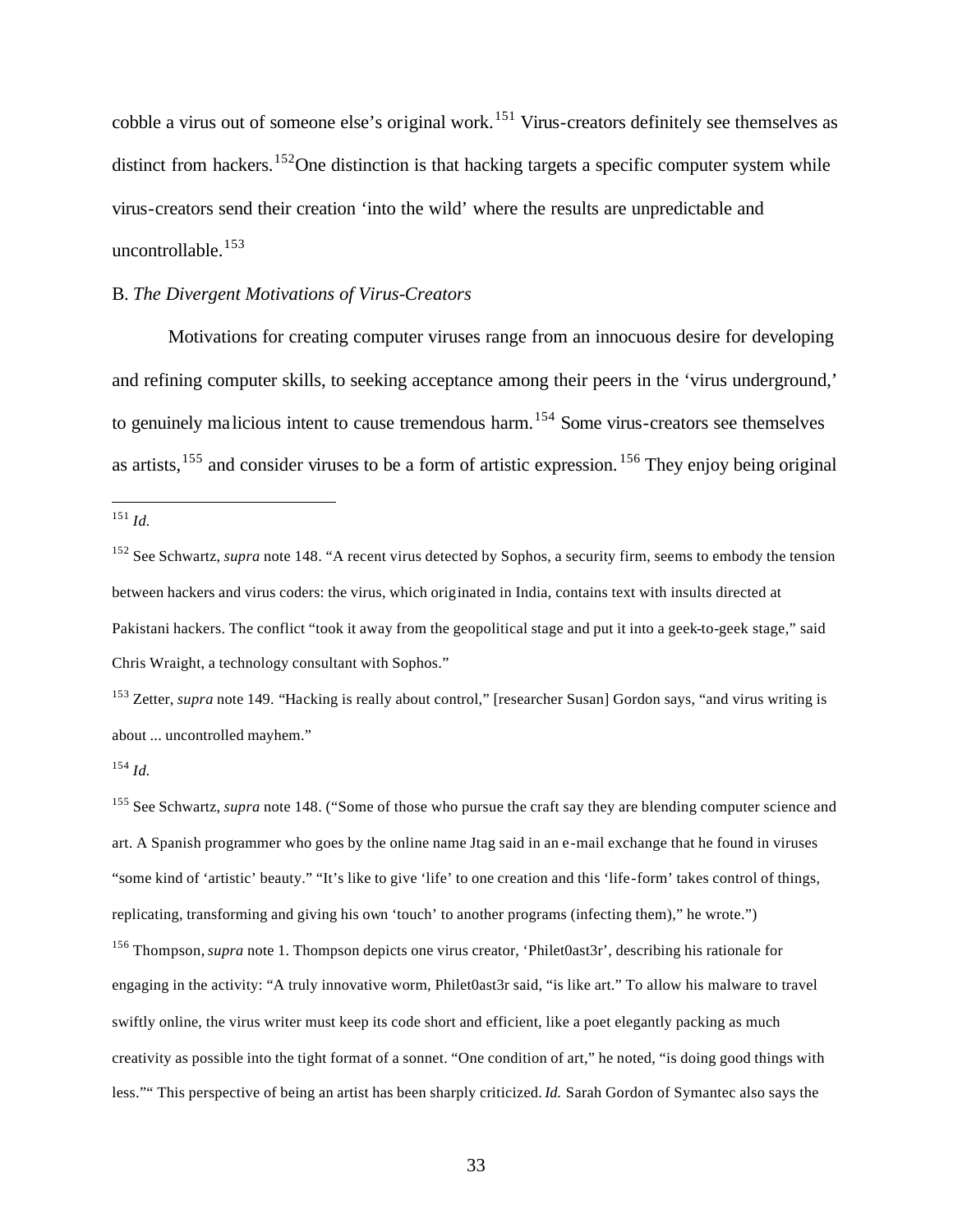and pioneering,<sup>157</sup> and the sense of accomplishment is greater because viruses are comparable to living organisms.<sup>158</sup> Virus-creators may simply desire to create a virus that can survive 'in the wild' and escape detection and destruction. <sup>159</sup> Thus viruses in general are not always as destructive as before, because one goal of virus-creators is to keep the host alive so that the virus can spread.<sup>160</sup>

Other virus-creators focus on the consequences of the virus outbreak rather than the design of the virus itself. They "thrive on the thrill of shutting down a company or government email system," and "enjoy the notoriety and pride of seeing their virus listed in antivirus software

 $\overline{a}$ 

authors are ethically naive. "If you're going to say it's an artistic statement, there are more responsible ways to be artistic than to create code that costs people millions," she says. Critics like Reitinger, the Microsoft security chief, are even harsher. "To me, it's online arson," he says. "Launching a virus is no different from burning down a building. There are people who would never toss a Molotov cocktail into a warehouse, but they wouldn't think for a second about launching a virus."

<sup>157</sup> Thompson,*supra* note 1. One virus-writer from the Czech Republic, a 21-year old nicknamed 'Benny,' put it this way: "The main thing that I'm most proud of, and that no one else can say, is that I always come up with a new idea. … Each worm shows something different, something new that hadn't been done before by anyone."

<sup>158</sup> *Id.* "Writing malware, as one author e-mailed me, is like creating artificial life. A virus, he wrote, is "a humble little creature with only the intention to avoid extinction and survive.""

<sup>159</sup> Zetter, *supra* note 149. "[Virus-creator] Doctor Owl's … scorns most viruses today as "worthless" because they're easily detected and destroyed. He really wants to create a long-lasting virus that will survive transparently in the wild for months, he says. Then he'll sell the technology and retire a happy man, content in knowing he created such a great program."

<sup>160</sup> See e.g. Thompson,*supra* note 1. "Five years ago, the biggest danger was the "Chernobyl" virus, which deleted your hard drive. But the prevalence of hard-drive-destroying viruses has steadily declined to almost zero. Malware authors have learned a lesson that biologists have long known: the best way for a virus to spread is to ensure its host remains alive."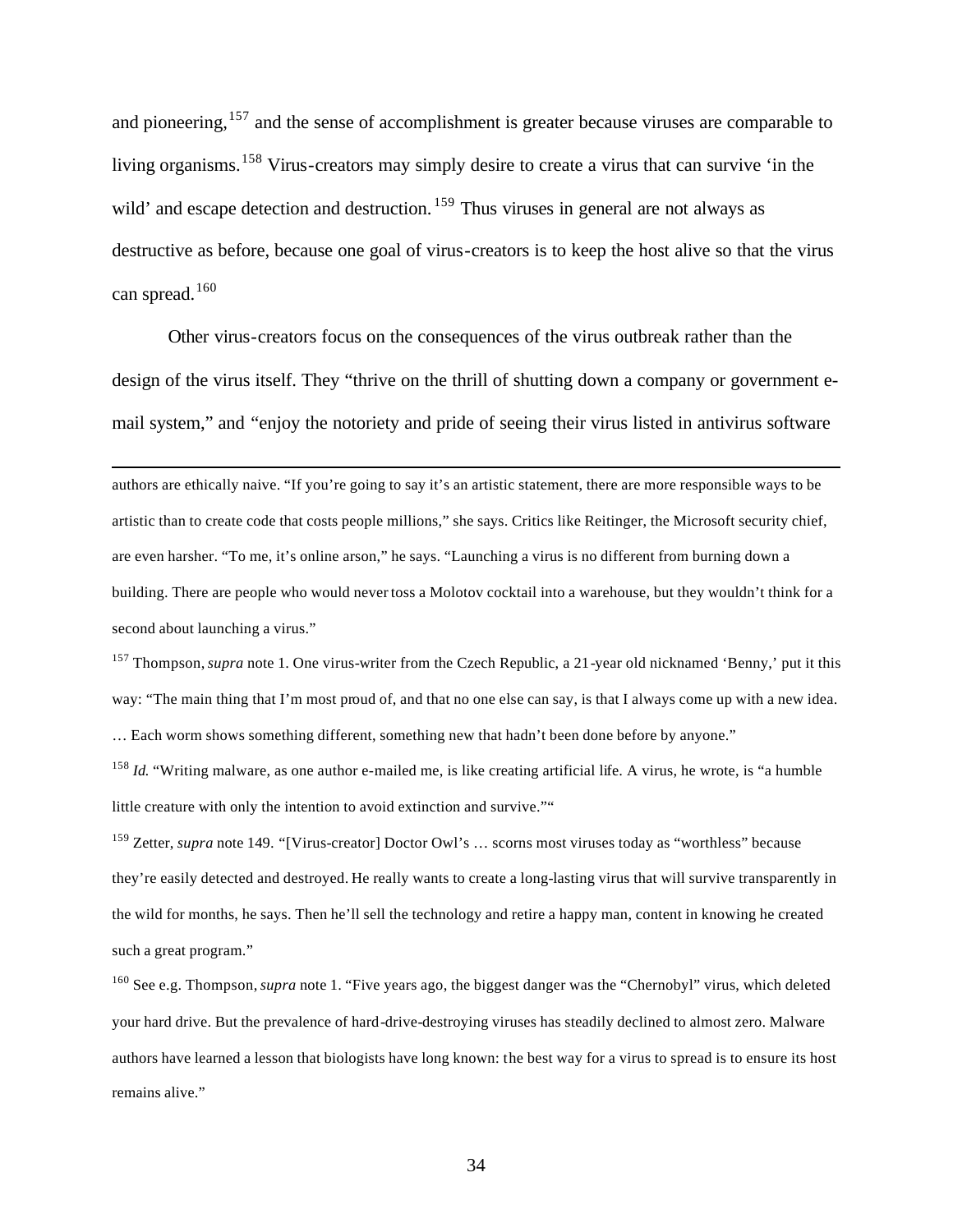programs."<sup>161</sup> Some analysts believe that virus-authors simply enjoy the notoriety. <sup>162</sup> An 'alert' from an anti-virus company thus becomes a badge of honor.<sup>163</sup>

Occasionally virus-creators believe their motives are benevolent. Some virus-writers sincerely believe they are providing a service by openly exposing weaknesses in computer systems and software. In keeping with their philosophy, they will send their viruses to anti-virus companies so that an outbreak can be prevented if a script kiddie gets hold of it and sends it out into the wild.<sup>164</sup> They might create viruses to combat existing ones and remove them from infected computers, without any desire to cause harm. Or they may have political motivations, <sup>165</sup>

<sup>161</sup> Zetter, *supra* note 149. One example, a virus-creator named 'Evul,' is instructive:

 $\overline{a}$ 

Evul falls into this category. He says he never releases his programs, but often sends a finished virus to antivirus vendors such as AVP and McAfee so they can add a definition to their scanning software. (Most antivirus vendors accept "submissions.") He also distributes to virus "collectors." But he's reconsidering that action after his program called Angela was unleashed by a collector.

<sup>162</sup> Sarah Fraser, *What Makes Virus Writers Tick?,* NewsFactor Network, July 1, 2003, *available at* www.newsfactor.com/story.xhtml?story\_id=21837.

Gartner Group analyst John Pescatore told NewsFactor that "seeing your creation spread across the Internet and talked about on the 6 p.m. news is sort of like putting cherry bombs in toilet bowls in the high-school restroom and getting written about in the school paper — but on a much larger, more brag-inducing scale."

<sup>163</sup> Thompson,*supra* note 1. Thompson likens it to an author getting a great book review.

<sup>164</sup> See e.g. Thompson,*supra* note 1. Virus writers believe that their activity "strengthens the 'immune system' of the Internet."

<sup>165</sup> Zetter, *supra* note 149. One example is the Bulgarian virus-creator Dark Avenger. "Writing viruses lent him a sense of political power and freedom he was denied in Bulgaria. 'I think the idea of making a program that would travel on its own, and go to places its creator could never go, was most interesting for me,' he wrote."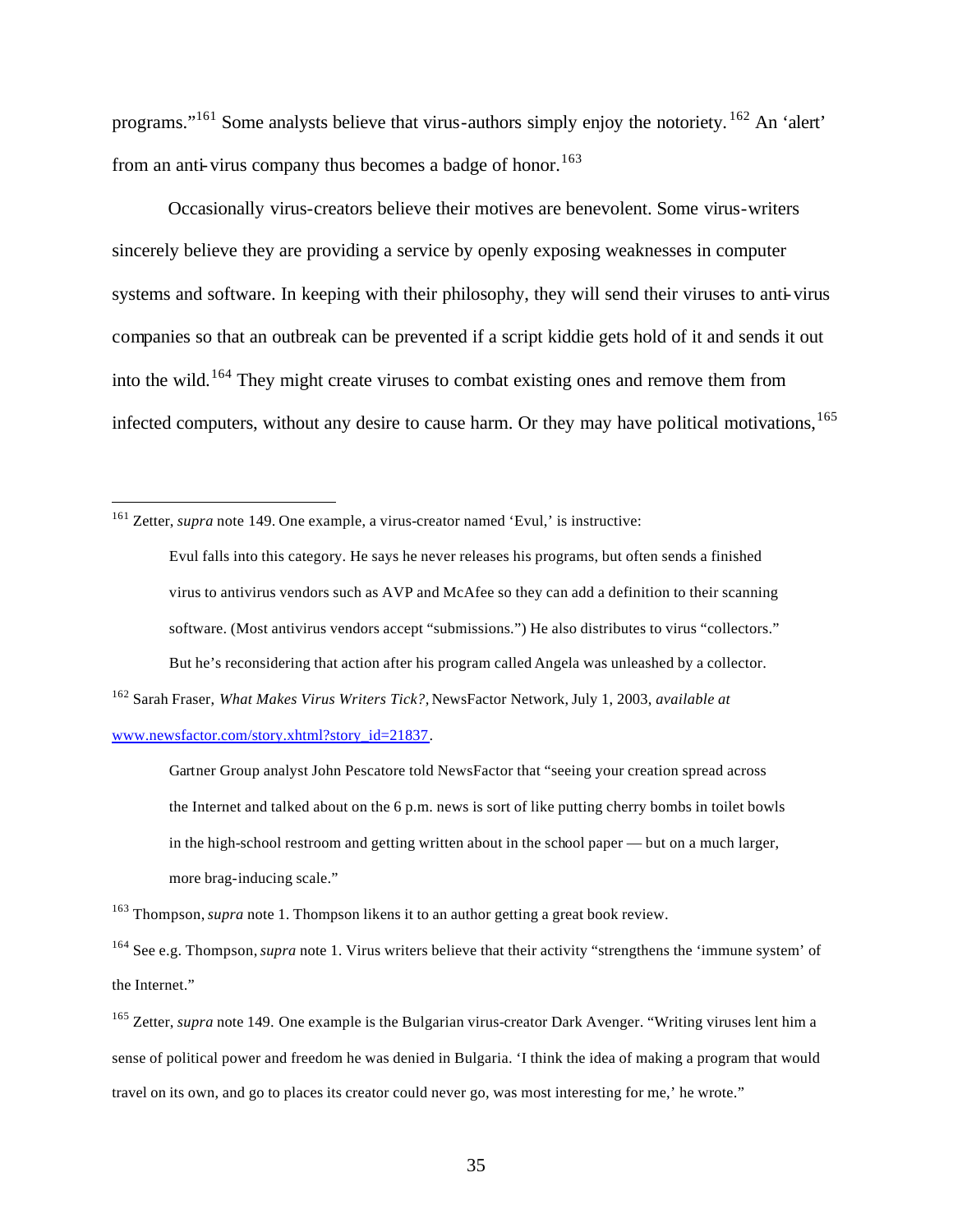and create viruses related to social activism.<sup>166</sup> Creating viruses for the sake of political activism has been likened to sending a message through graffiti, except the virus can reach millions of people.<sup>167</sup>

# C. *The Profile of a Virus-Creator*

According to one researcher who has had numerous interviews with virus creators, the people who do this have an attitude "typical of youths in crisis." Their private mail generally embodied "frustration, anger and general dissatisfaction followed by small glimpses of conscience - often resulting in a decision to at least consider the consequences of their actions."<sup>168</sup> Virus-creators may believe that they are "simply lashing out at what they often perceive as the big, greedy, distant, corporatized world," without realizing the actual human consequences.  $169$  "They don't quite grasp that the entities on the other end are human beings whose feelings can be hurt and whose personal and work lives can be disrupted."<sup>170</sup>

<sup>166</sup> See Schwartz, *supra* note 148.

There was, to be sure, the explicitly political Code Red, a self-reproducing program known as a worm that was unleashed in 2001 to take control of thousands of computers and force them to block access to the White House Web site by flooding government servers with data. Many security experts believe that the program was developed in China in retaliation for the loss of a Chinese jet and its pilot after a collision with an American spy plane. Once the worm was detected, a tweak to the numeric online address for the White House Web site prevented disruption.

<sup>&</sup>lt;sup>167</sup> *Id.* (predicting that viruses and computer hacking for political goals is going to become more frequent). <sup>168</sup> Gordon, *supra* note 5.

<sup>169</sup> Jon Katz, *Script Kiddies: Who are these guys?,* TIME EUROPE, May 15, 2000, *available at* www.time.com/time/ europe/magazine/2000/0515/hackers.html.

<sup>170</sup> *Id.*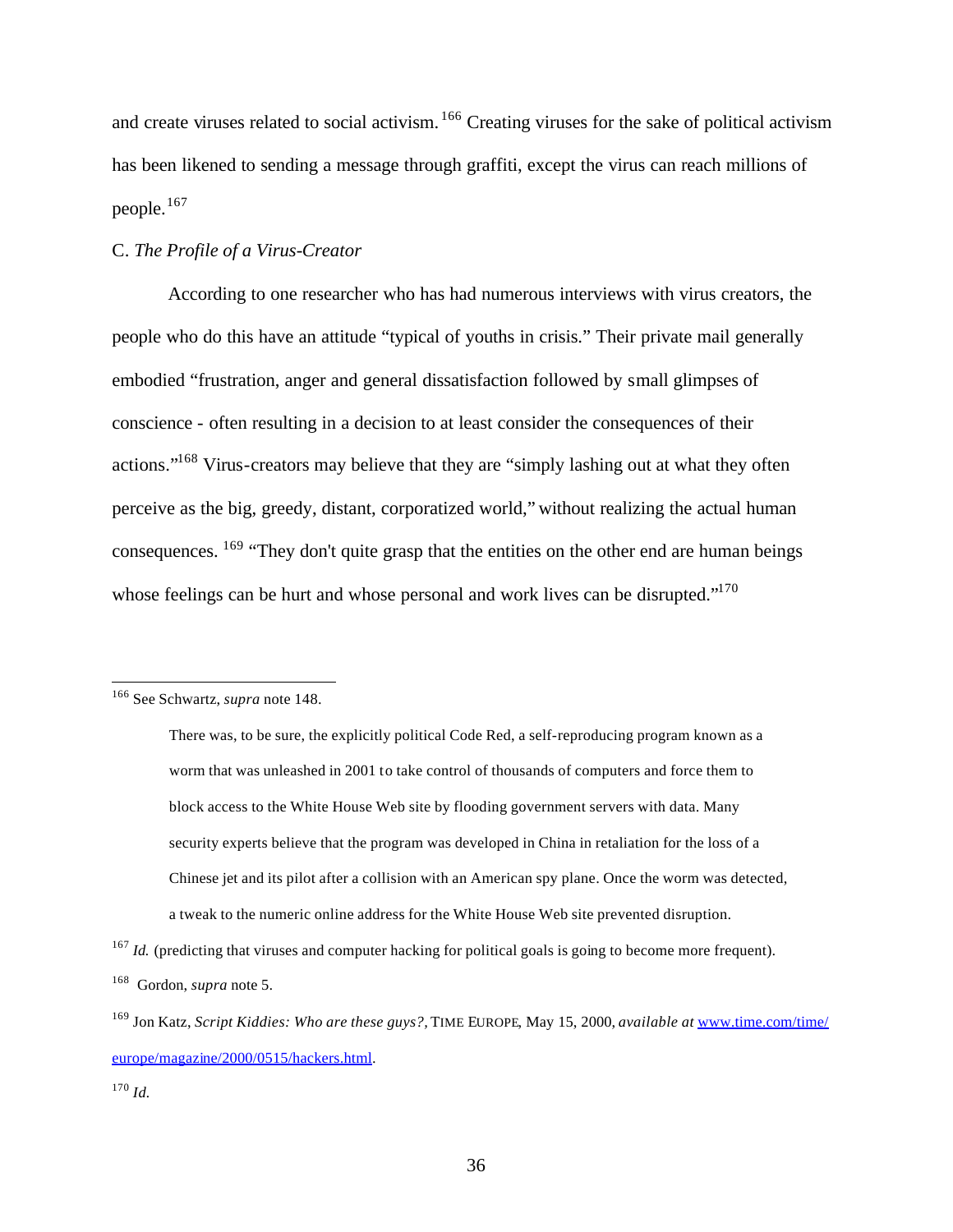Many virus-writers do actually fit the caricature of intelligent young men who are alienated social misfits.<sup>171</sup> But they do not always fit that profile.<sup>172</sup> "Most virus coders are welladjusted youths who have normal relationships with their family and friends and intend no real harm with the viruses they write," according to Susan Gordon, an expert on virus-creators who has interviewed more than a hundred of them.  $173$  Most virus-creators are young, but the average age has risen over the years, changing from teenagers to an average in the mid- to late- $20^{\circ}$ s.<sup>174</sup>

 $\overline{a}$ 

"They don't believe that their code can actually hurt anyone," Gordon says. It's actually a normal level of ethical development for their age group, she adds. "Most teenagers don't really think about the effect their actions will have on other people."

<sup>173</sup> *Id.*

<sup>174</sup> *Id.*

Usually, older virus writers work as engineers or system administrators in the computing industry.... It's not simply that teen virus writers are aging. In the past, most lost interest in viruses when they began a profession around age 22. Today, they may still code viruses after entering the workforce. Some don't even start until their mid- to late 20s.

<sup>&</sup>lt;sup>171</sup> Thompson, *supra* note 1. One virus-writer, 'Vorgon,' admitted he was a "social reject." He was suicidal until he began to write computer viruses and became accepted into the community of virus-writers. When one of his worms was posted on an antivirus website, he described the feeling as, "I was god for a couple days."

<sup>172</sup> Zetter, *supra* note 149.

The image of the virus writer as an angry social malcontent bent on destruction is generally wrong, Gordon says. Most—especially the teenagers—code for thrills and are often disconnected from the reality of what their creations can do, she says.

The community harbors a few malcontents, but virus writers come from all ages, backgrounds, countries, and skill levels, with varying motivations and intents. They are teenagers and college students and middle-aged professionals, Gordon says. Some are female.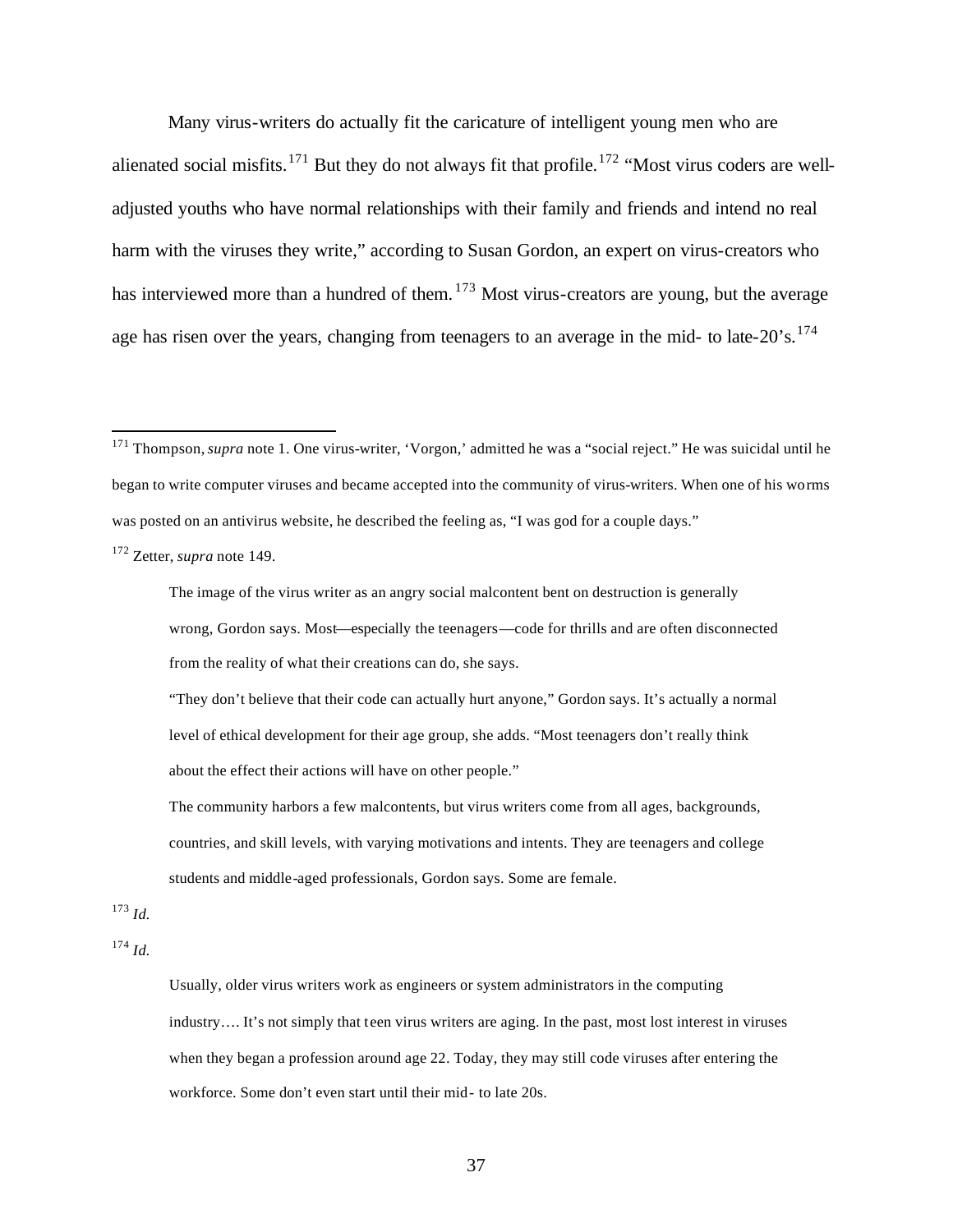Furthermore, although most virus-creators are male, there are a number of females who also participate.<sup>175</sup>

Virus-creators are often romanticized and regarded with begrudging respect by the public. The suspected creator of the LoveBug was even offered a job by several computer companies.<sup>176</sup> This romanticism can include concepts of remedying social injustice.<sup>177</sup> Some virus-writers prefer to create viruses that are not destructive.<sup>178</sup> Virus-writers seem to crave anonymity, as seen by the newspaper reports and research surveys in which they go by their 'handles' or nicknames.<sup>179</sup> Many virus-writers first become interested in the activity by being the victim of a computer virus themselves. $180$ 

# D. *Groups of Virus-Creators*

<sup>175</sup> *Id.* "...[Researcher Susan] Gordon is in touch with some of the few female writers, such as a 16-year-old European girl who goes by "Gigabyte." Female virus writers like her are generally motivated by an urge to impress boyfriends or male peers, to be accepted in a predominantly male club. But Gordon knows at least one female virus writer in her early 50s. Another, in her 40s, works at a government agency, Gordon says."

<sup>176</sup> *Id.*

 $\overline{a}$ 

<sup>177</sup> *Id.*

[Suspected LoveBug creator] de Guzman was viewed as a hero by fellow students at the AMA Computer College in the Philippines because the Trojan horse he allegedly created was designed to steal Internet passwords. Internet access in the Philippines costs about \$90 monthly, a price prohibitive to students in de Guzman's lower-class neighborhood. He was viewed as a hero for robbing from rich ISPs to give to the Internet poor.

<sup>178</sup> Thompson, *supra* note 1. ("Mario says he prefers to create viruses that don't intentionally wreck data, because simple destruction is too easy. "Anyone can rewrite a hard drive with one or two lines of code," he says. "It makes no sense. It's really lame." Besides which, it's mean, he says, and he likes to be friendly.")

<sup>179</sup> *Id.*

<sup>180</sup> Thompson,*supra* note 1.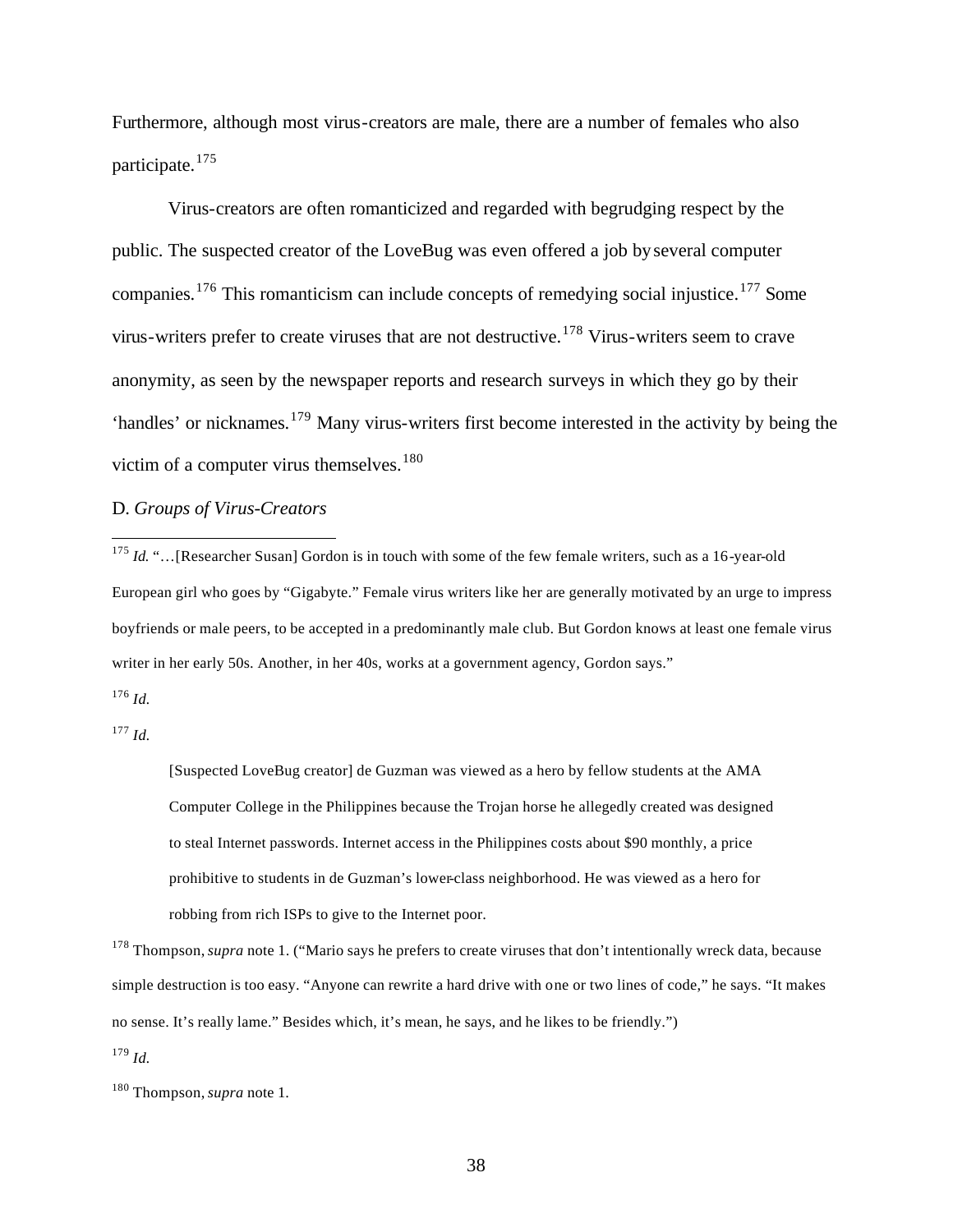Although computer programming is by nature an individual activity, virus-creators have their own elite clubs, such as the "super-elite cadre within the virus underground" known as '29A.'<sup>181</sup> Sometimes virus-creators communicate to each other through their creations using 'greetz,' which are encoded greetings to the ir friends in the virus underground.<sup>182</sup> On occasion they may even go to battle with each other.<sup>183</sup> The most famous example is the Netsky/Bagle war, which directly led to a higher quantity of viruses on the Internet.<sup>184</sup>

# E. *The Distinction between Creating the Viruses and Sending Them into the Wild*

Many of the most skilled virus-writers may spend hours creating their viruses, but have no desire to set them free into the wild.<sup>185</sup> Virus-creators are often dismissive of the people who

 $\overline{a}$ 

The development of yet another Sasser offshoot is confirmation that the German teenager is not the only individual programming these worms, according to Luis Corrons, head of PandaLabs. "Rather, it is an organized group of delinquents," he said. "This seems to indicate that there is a kind of cyber war being waged among the creators of the Bagle, MyDoom, Netsky and Sasser worms, and it will continue to cause many more variants of the virus.

<sup>184</sup> For example, a war erupted between the creators of the Netsky and Bagle worms. Later versions of each worm tried to undo and remove the other worm. The code used in the worms contained taunts, insults and expletives against the creator of the other worm. The Netsky/Bagle war was partially responsible for an increase in the rate of virus production. See Robin Arnfield, *McAfee Warns on Top Viruses*, Enterprise Security Today, January 4, 2005, *available at* www.newsfactor.com/story.xhtml?story\_id=29450. ("Vincent Gullotto, vice president of Avert, says in a statement. "Although we saw a steady 5 percent year-over-year decrease in the rate of virus production from 2000 to 2003, we have seen an increase in 2004, which can be partly attributed to the Bagle and Netsky authors feuding.") <sup>185</sup> Thompson,*supra* note 1.

<sup>181</sup> *Id.*

<sup>182</sup> *Id.*.

<sup>183</sup> See e.g. Erika Morphy, *Despite German Teen Arrest, Sons of Sasser Live On*, ENTERPRISE SECURITY TODAY, May 10, 2004, *available at* http://www.newsfactor.com/story.xhtml?story\_id=23981.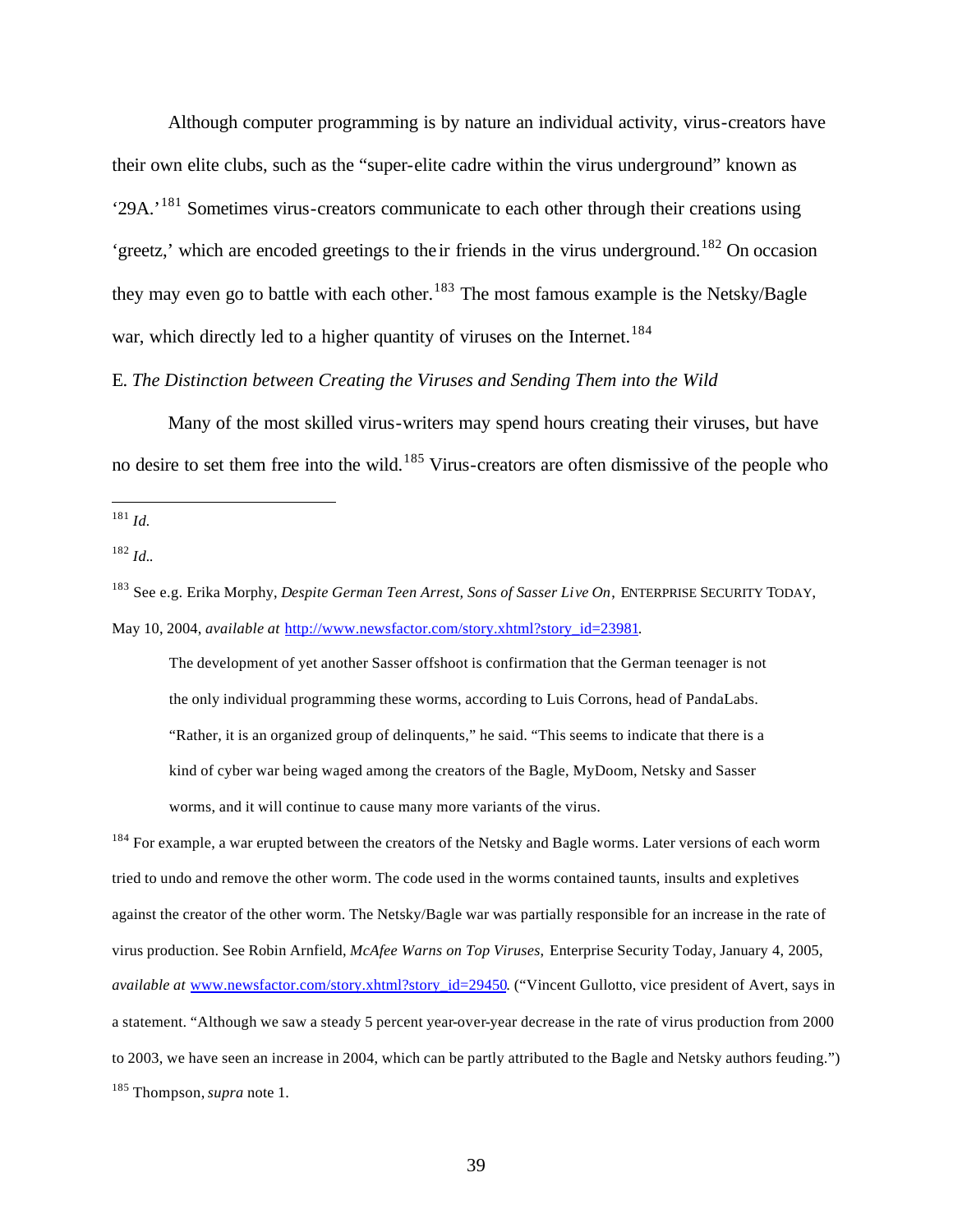take their viruses and send them out.<sup>186</sup> Many virus-creators do not send out their creations but treat it as an experimental hobby. <sup>187</sup> But even virus-creators who don't agree with sending out viruses to cause damage may still provide a forum for others to do so.<sup>188</sup> Virus-creators justify

DA- The innocent users would be much less affected if they bought all the software they used (and from an authorised dealer) and if they used it ion [sic] the way they are allowed to by the license agreement. If somebody instead of working plays pirated computer games all day long, then it's quite likely that at some point they will get a virus. Besides, there's no such thing as an innocent user, but that's another subject.

SG- What about the fact that you're giving people the idea, by creating such clever viruses? DA- Ideas are not responsible for people who believe in them. Or use them. Or abuse them. Also, I didn't write them to "provide" anybody with anything. The weasel is the one who "provides". I just wrote them for fun. I couldn't care less for all the suckers who see/use them. They were not supposed to make such a big mess.

<sup>187</sup> Zetter, *supra* note 149.

<sup>188</sup> *Id.*

 $\overline{a}$ 

…Evul runs a we ll-known virus exchange site where writers can post source code. The site clearly states he won't allow posting of executable code; he says he can't stop anyone from stringing together a program from source code from his site—including his own code—and then sending it off. …

"I can't control what someone else does with [my code]," Evul says. "The simple fact that one other person is going to do something criminal with my code doesn't mean I am not going to enjoy

40

<sup>186</sup> See Gordon, *supra* note 5 (an interview with a virus-creator named 'Dark Avenger'). One excerpt details the Dark Avenger's reaction to those who distribute his viruses:

SG (interviewer)- …By writing and distributing the viruses, making them available, you do provide people with the idea and the means, in the same way you were initially provided. By doing this, your actions affect innocent users.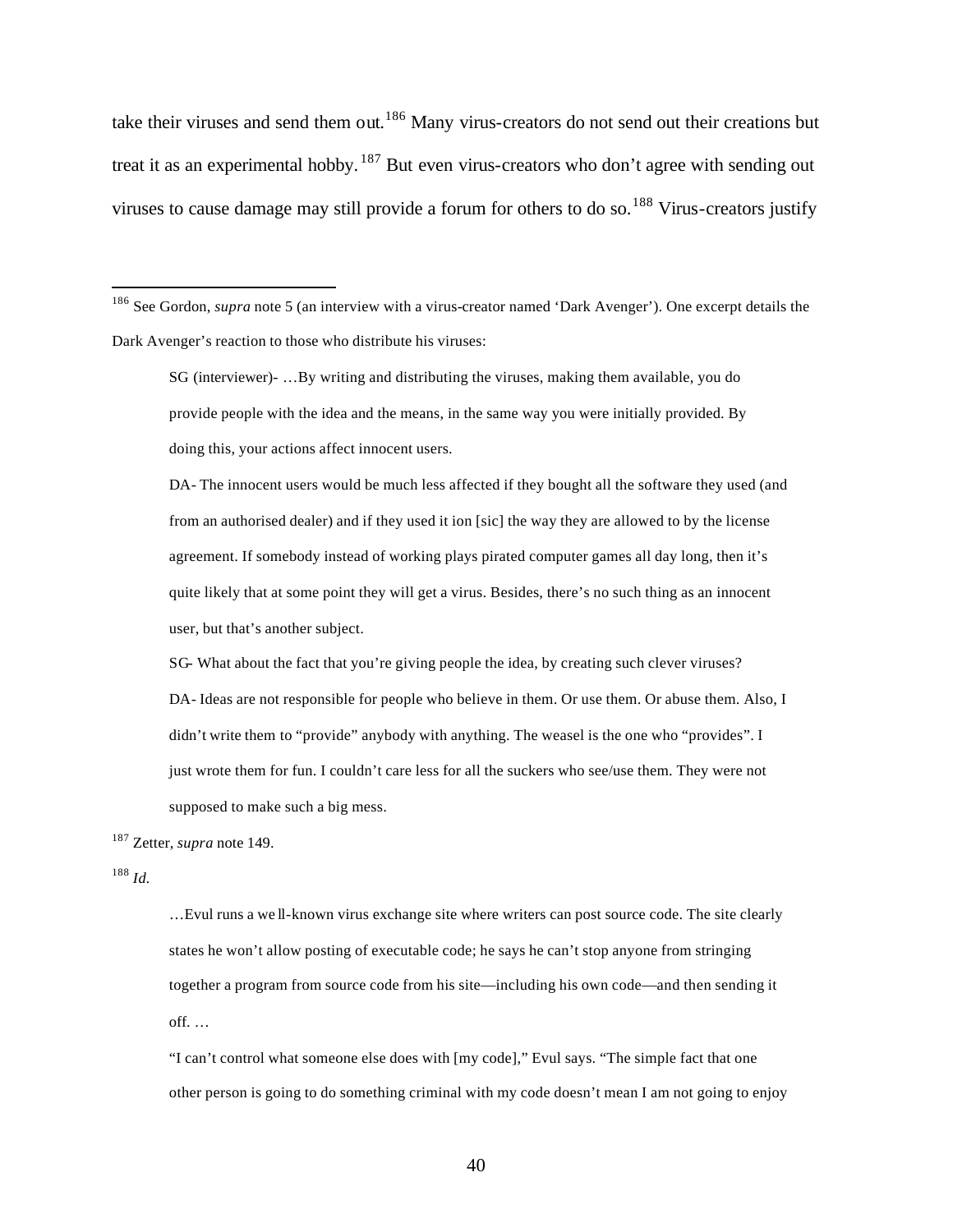this seeming contradiction by saying they are not responsible for the consequences of someone else sending out their virus. They even liken their justification for disclaiming responsibility to the NRA's famous slogan, "Guns don't kill people, people do."<sup>189</sup> Virus-creators can nevertheless be charged with inciting other people to spread their viruses.<sup>190</sup>

Virus-creators often share their code online, which allows others to create 'copycat' viruses which are similarly destructive.<sup>191</sup> For example, one teenager who created a variant of the Blaster worm which spread to millions of computers admitted that he found code from the original Blaster worm online and simply made minor changes.<sup>192</sup> Multiple versions of some of the worst computer viruses, such as MyDoom, Beagle, and Netsky, circulated long after the original was detected.<sup>193</sup> The antivirus company Symantec has reported finding found more than 38,000 Web sites containing source code for viruses and worms (most of which are shut down by authorities).<sup>194</sup> According to Symantec, the amount of malicious code publicly available rose 5 percent in 2003.<sup>195</sup> Besides posting their viruses on websites, virus-creators can use other methods of distributing source code for their programs that are more difficult to trace, including

my hobby. Had I known someone else would [spread my virus], I would have made a better choice of who received it."

<sup>189</sup> *Id.*

- <sup>192</sup> *Id.*
- <sup>193</sup> *Id.*
- <sup>194</sup> *Id.*
- <sup>195</sup> *Id.*

<sup>190</sup> *See* Gordon, *supra* note 110 (citing the example of Christopher Pile (the "Black Baron") who pled guilty to five charges of gaining unauthorized access to computers, five charges of making unauthorized modifications, and one charge of inciting others to spread his viruses.)

<sup>191</sup> *See* Lemke, *supra* note 46.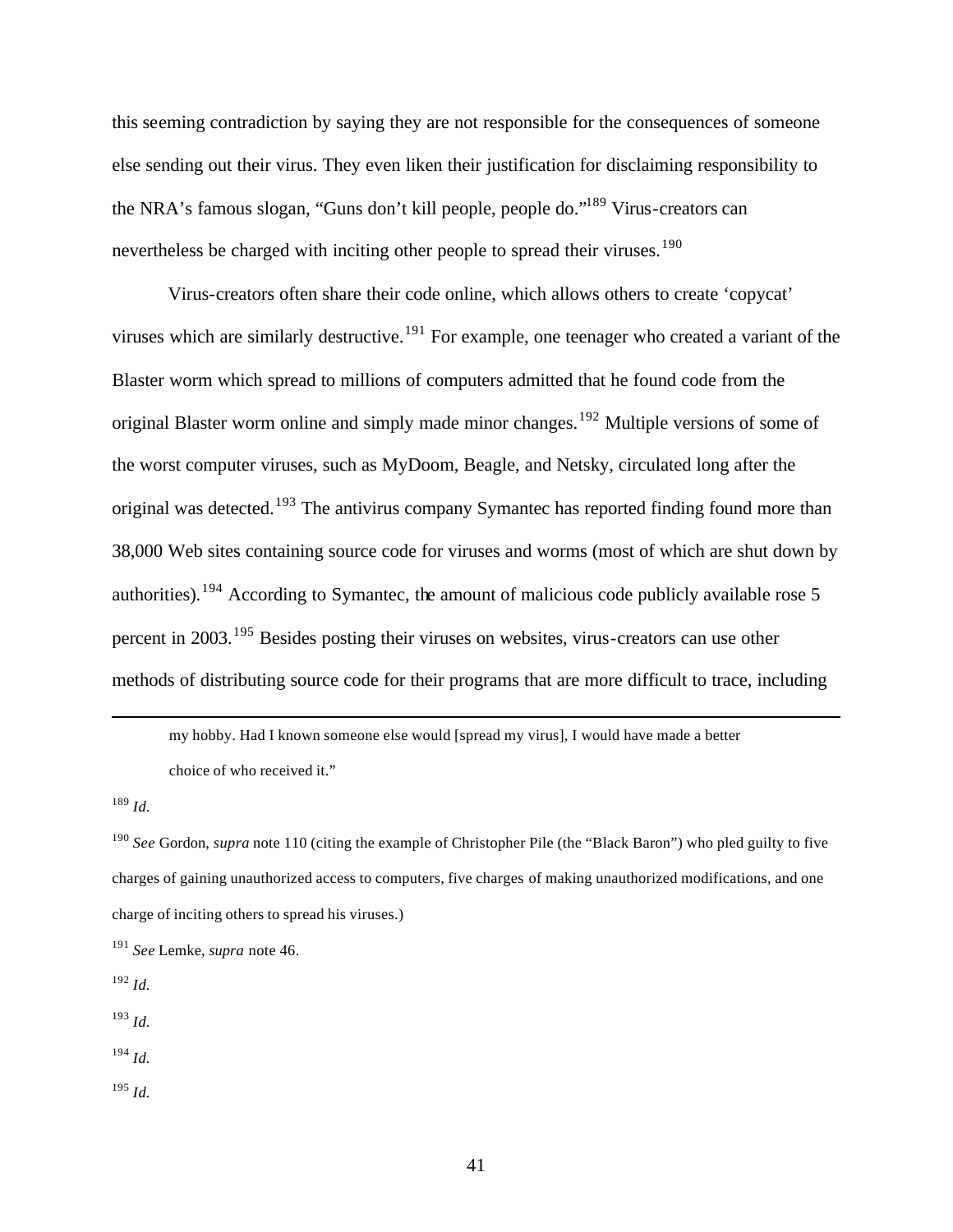mailing lists, chat rooms, instant-messaging programs, and file-sharing networks (such as Kazaa). $196$ 

### F. *Less Skill, More Harm: Script Kiddies*

The individuals who take the viruses from the Web and release them into the wild are nicknamed 'script kiddies.'<sup>197</sup> It is usually the script-kiddies, and not the original virus-writers, who are the most destructive and the most naïve.<sup>198</sup> The term 'script kiddies' refers to untrained individuals who are able to create viruses because of the availability of tools written in simple computer language. <sup>199</sup> Whenever new software is mass-distributed, script kiddies are already waiting to exploit their flaws.  $200$ 

 $\overline{a}$ 

The people who release the viruses are often anonymous mischief-makers, or "script kiddies." That's a derisive term for aspiring young hackers, usually teenagers or curious college students, who don't yet have the skill to program computers but like to pretend they do. They download the viruses, claim to have written them themselves and then set them free in an attempt to assume the role of a fearsome digital menace. Script kiddies often have only a dim idea of how the code works and little concern for how a digital plague can rage out of control.

<sup>198</sup> Thompson,*supra* note 1. Thompson quotes David Perry, global director of education for Trend Micro, an antivirus company. "If you're writing important virus code, you're probably well trained. You know a number of tricks to write good code, but you don't want to go to prison. You have an income and stuff. It takes someone unaware of the consequences to release a virus."

<sup>199</sup> See Spafford, *supra* note 11. Spafford describes the reactions of script kiddies to flaws in newly developed software, and their motivations:

When new faults ("bugs") are discovered in widely-deployed software, some individuals race to develop tools to exploit those flaws. These tools often contain sophisticated interfaces and

<sup>196</sup> *Id.*

<sup>197</sup> Thompson,*supra* note 1. Thompson described the script kiddies as unskilled in virus-writing and ignorant of the potential consequences: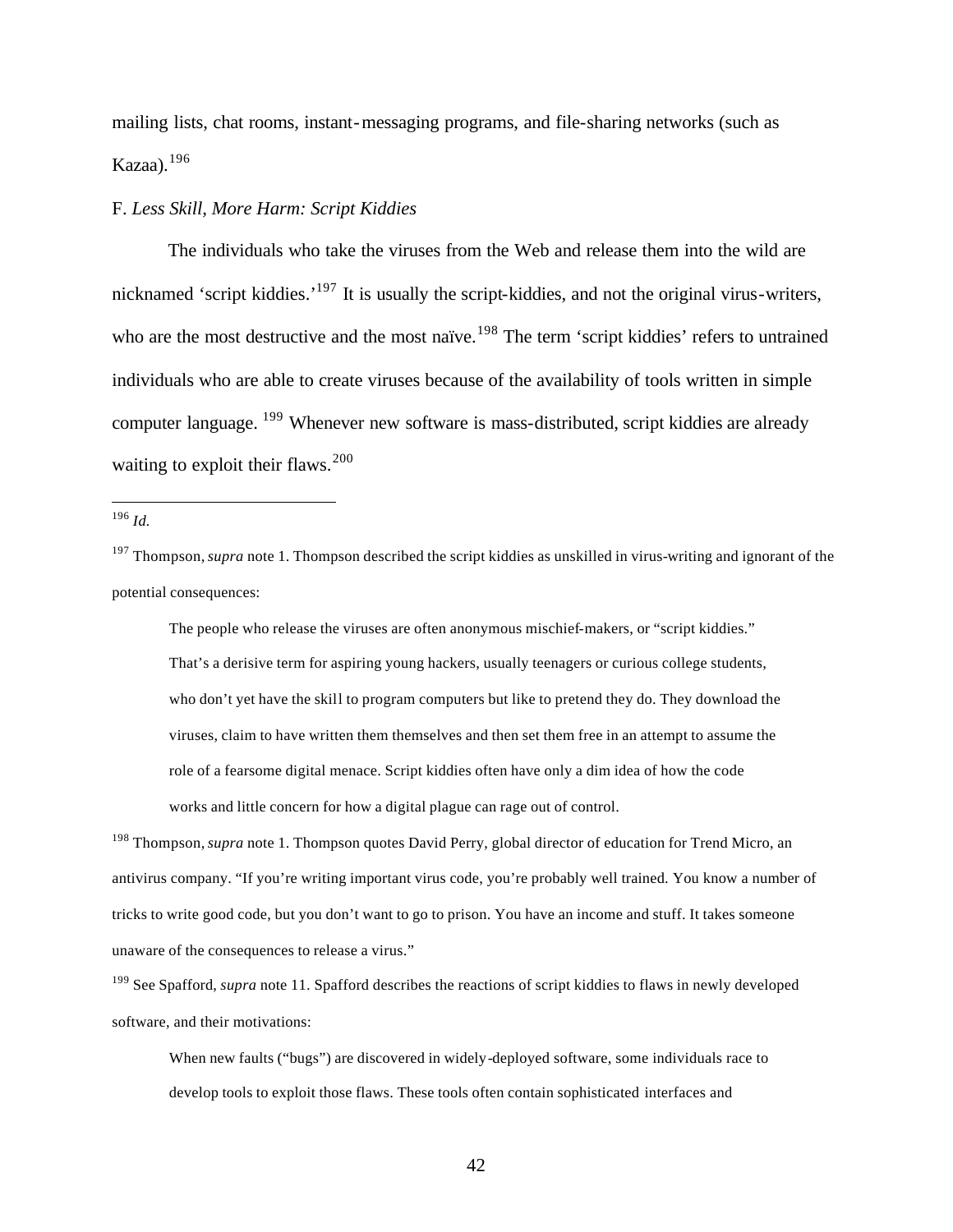Some virus-writers become annoyed by the script-kiddies who take their work and send it out.<sup>201</sup> But without the virus-writers creating and posting their work in the first place, the script kiddies would not be able to do it on their own.<sup>202</sup> Thus a large number of computer viruses are

documentation so as to enable unsophisticated users to employ them. These tools are then posted on newsgroups and WWW sites for open download. What results are widespread break-ins to sites where the patches for the affected flaws have not yet been applied…. As some of these tools are written in simple scripting languages, the untrained people who employ them are known as script kiddies.

These kits and scripts are written by a variety of individuals. Some are well-meaning individuals who believe they are producing tools to help others determine vulnerabilities in their own systems. Some are simply antisocial individuals with ill-specified agendas, such as to cause embarrassment to particular software vendors. Often these exploits are an attempt to gain some form of notoriety in the marketplace.

<sup>200</sup> *Id.*

 $\overline{a}$ 

<sup>201</sup> Thompson,*supra* note 1. Thompson gives the example of a 16-year-old boy in Detroit, Stephen Mathieson. A year ago, Mathieson became annoyed when he found members of another virus-writers group called Catfish—VX plagiarizing his code. So he wrote Evion, a worm specifically designed to taunt the Catfish guys. He put it up on his Web site for everyone to see. Like most of Mathieson's work, the worm had no destructive intent. It merely popped up a few cocky messages, including: Catfish—VX are lamers. This virus was constructed for them to steal. Someone did in fact steal it, because pretty soon Mathieson heard reports of it being spotted in the wild. To this day, he does not know who circulated Evion. But he suspects it was probably a random troublemaker, a script kiddie who swiped it from his site. "The kids," he said, shaking his head, "just cut and paste."

<sup>202</sup> *Id*.

By putting their code freely on the Web, virus writers essentially dangle temptation in front of every disgruntled teenager who goes online looking for a way to rebel. A cynic might say that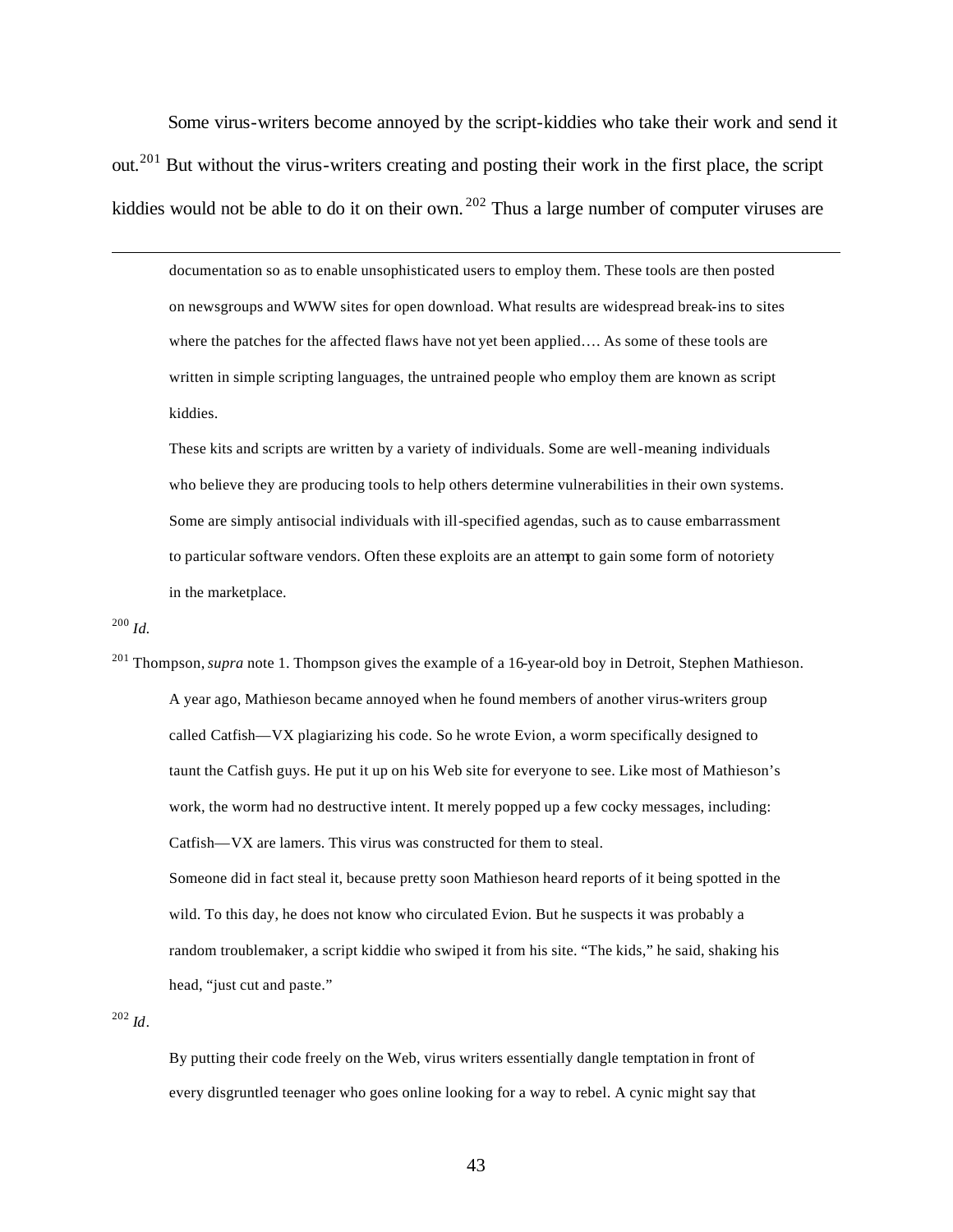the result of a "symbiotic relationship between the people smart enough to write a virus and the people dumb enough — or malicious enough — to spread it."<sup>203</sup>

Sometimes the new deviant variants of the virus sent out by the script kiddies are just as damaging as the original.<sup>204</sup> For example, the Sasser worm was actually a new modified version of the Netsky virus.<sup>205</sup> The original Blaster worm was written by an unknown, skilled programmer, but subsequent versions of Blaster were slightly altered versions of the original written by at least two teenage 'script kiddies,' one in Romania and the other in the U.S.<sup>206</sup> One Minnesota teenager who was eventually arrested created 'Blaster.B' by modifying the original

malware authors rely on clueless script kiddies the same way that a drug dealer uses 13-year-olds to carry illegal goods — passing the liability off to a hapless mule.

"You've got several levels here," says Marc Rogers, a former police officer who now researches computer forensics at Purdue University. "You've got the guys who write it, and they know they shouldn't release it because it's illegal. So they put it out there knowing that some script kiddie who wants to feel like a big shot in the virus underground will put it out. They know these neophytes will jump on it. So they're grinning ear to ear, because their baby, their creation, is out there. But they didn't officially release it, so they don't get in trouble." He says he thinks that the original authors are just as blameworthy as the spreaders.

<sup>203</sup> Thompson,*supra* note 1.

 $\overline{a}$ 

<sup>204</sup> *See e.g.* Morphy, *supra* note 183 ("For example, 'new and potentially dangerous variants of the Sasser worm continue to rip through computer networks, presumably dispatched by copycat virus authors.'").

<sup>205</sup> Alastair Dalton and Allan Hall, Teenage hacker faces jail for global net virus *available at* http://news.scotsman. com/topics.cfm?tid=45&id=531332004. The Sasser worm had global consequences. According to Dalton, "British Airways flight computers were affected, the UK Coastguard had to draw maps usually printed by computer, German civil servants were reduced to writing reports in pen and ink, and hospitals in the Far East had their drug inventories and emergency admission schedules thrown into disarray."

<sup>206</sup> Thompson,*supra* note 1.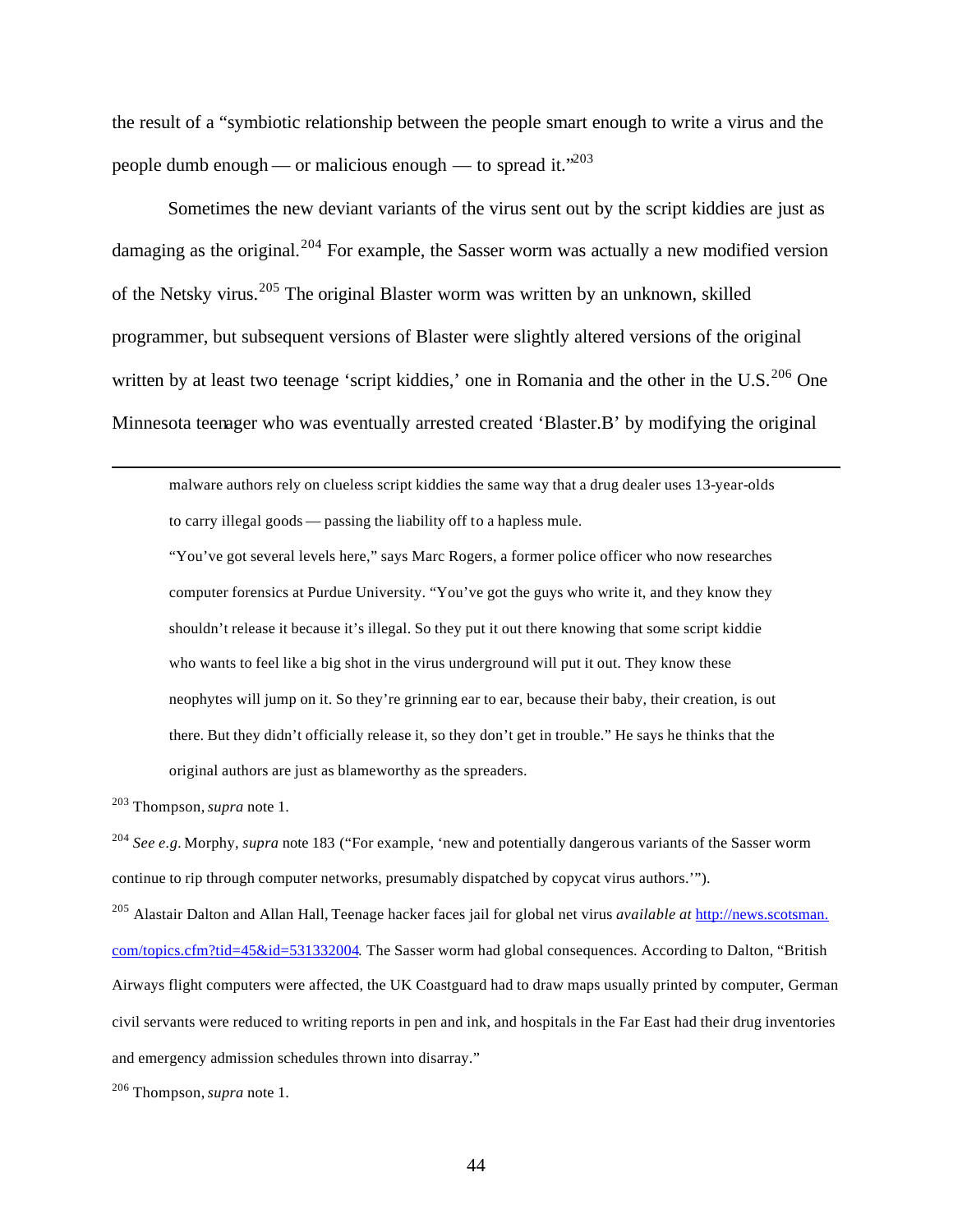Blaster worm, but he was entirely unconnected with the creators of the original Blaster worm. Blaster and its derivatives have cost North American companies \$1.3 billion. <sup>207</sup>

# G. *The Dwindling Skill Level Necessary for Virus-Creation*

Originally virus-creation was limited to an elite cadre of computer researchers engaging in benign experimentation. <sup>208</sup> While in earlier days virus-creators needed a minimal level of expertise, now it has become exceptionally easy. <sup>209</sup> A virus-creator does not have to be exceptionally bright to design a pernicious virus.<sup>210</sup> Script-kiddies are able to take advantage of information which is easily accessed on how to write virus coding. <sup>211</sup>

 $\overline{a}$ 

<sup>208</sup> See Schwartz, *supra* note 148. "Many of the early virus writers were computer researchers testing the limits of machines in the days before the Internet allowed rogue programs to spread around the world in minutes. But as the information on virus coding moved from the elite to the merely adept, there emerged a generation of "script kiddies" who could cobble together malicious programs from online tips."

<sup>209</sup> Zetter, *supra* note 149.

The Internet makes it easy to share source code. In the early days of boot sector viruses, writers needed a certain level of programming skills. But the 1995 release of Microsoft WordBasic, a simple, text -based programming language, opened the market to nearly any amateur. What's more, virus writers show off their source code at Web sites and distribute virus "starter kits" of tools. Any mischievous 13-year-old or curious 45-year-old can cobble together a virus and send it into the wild. "It's like this huge candy shop has opened up on the World Wide Web," Gordon says.

<sup>210</sup> See Grossman, *supra* note 63. (noting that the creator of the Love Bug was likely to be someone who "took pieces from three or four viruses that came out this year and glommed them together").

<sup>211</sup> See Schwartz, *supra* note 148. "Many of the early virus writers were computer researchers testing the limits of machines in the days before the Internet allowed rogue programs to spread around the world in minutes. But as the information on virus coding moved from the elite to the merely adept, there emerged a generation of "script kiddies" who could cobble together malicious programs from online tips."

<sup>207</sup> *See* Kershaw, *supra* note 77.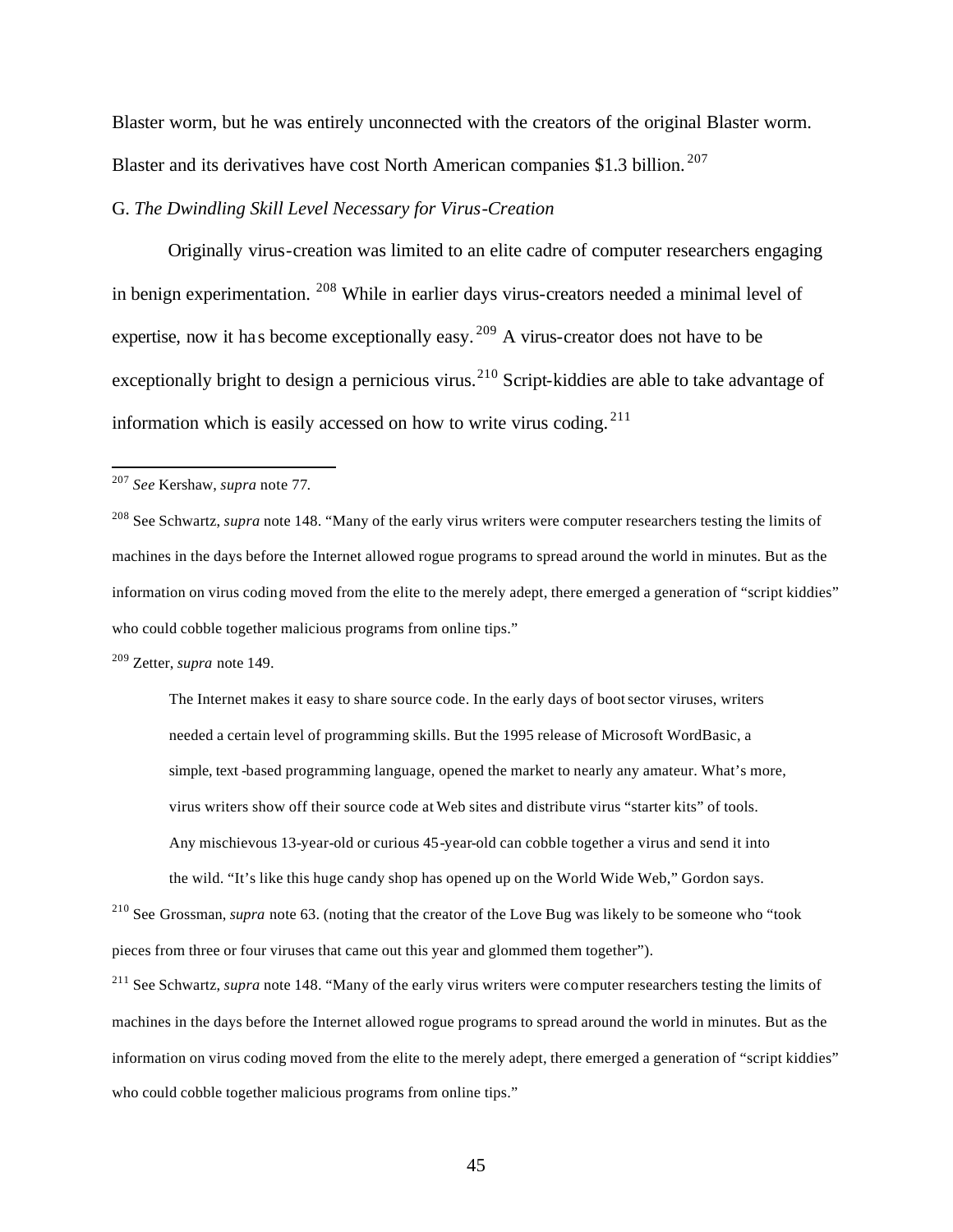Often the original virus is superior in skill, while the work of the script kiddie – the 'copycat' variant – requires little originality.<sup>212</sup> To create a variant of an existing worm or virus is comparatively easy and requires only minimal changes.<sup>213</sup> Virtually anyone with minimal computer skill can download a virus, play with it, and send it on its way to cause random and unpredictable damage.<sup>214</sup> Thus virus-writing has become an easy skill to master.<sup>215</sup>

# V. THE DIFFICULTIES INHERENT IN PUNISHING THE CRIME OF COMPUTER VIRUS-CREATION AND DISTRIBUTION

### A. *The General Problem of Cybercrimes*

Viruses are a class of cybercrimes, and such crimes are difficult to prosecute in general. The Internet is increasingly becoming a new vehicle for criminals to damage people and

 $\overline{a}$ 

<sup>214</sup> Thompson,*supra* note 1 (describing the process of using a downloadable 'how-to' program which asks questions of the user and designs a virus according to preference, and which takes less than a minute to complete). <sup>215</sup> *Id.*

This development worries security experts, because it means that virus-writing is no longer exclusively a high-skill profession. By so freely sharing their work, the elite virus writers have made it easy for almost anyone to wreak havoc online. When the damage occurs, as it inevitably does, the original authors just shrug. We may have created the monster, they'll say, but we didn't set it loose. This dodge infuriates security professionals and the police, who say it is legally precise but morally corrupt. "When they publish a virus online, they know someone's going to release it," says Eugene Spafford, a computer-science professor and security expert at Purdue University. Like a collection of young Dr. Frankensteins, the virus writers are increasingly creating forces they cannot control — and for which they explicitly refuse to take responsibility.

<sup>212</sup> *See* Lemke, *supra* note 46.

<sup>213</sup> Kershaw, *supra* note 77.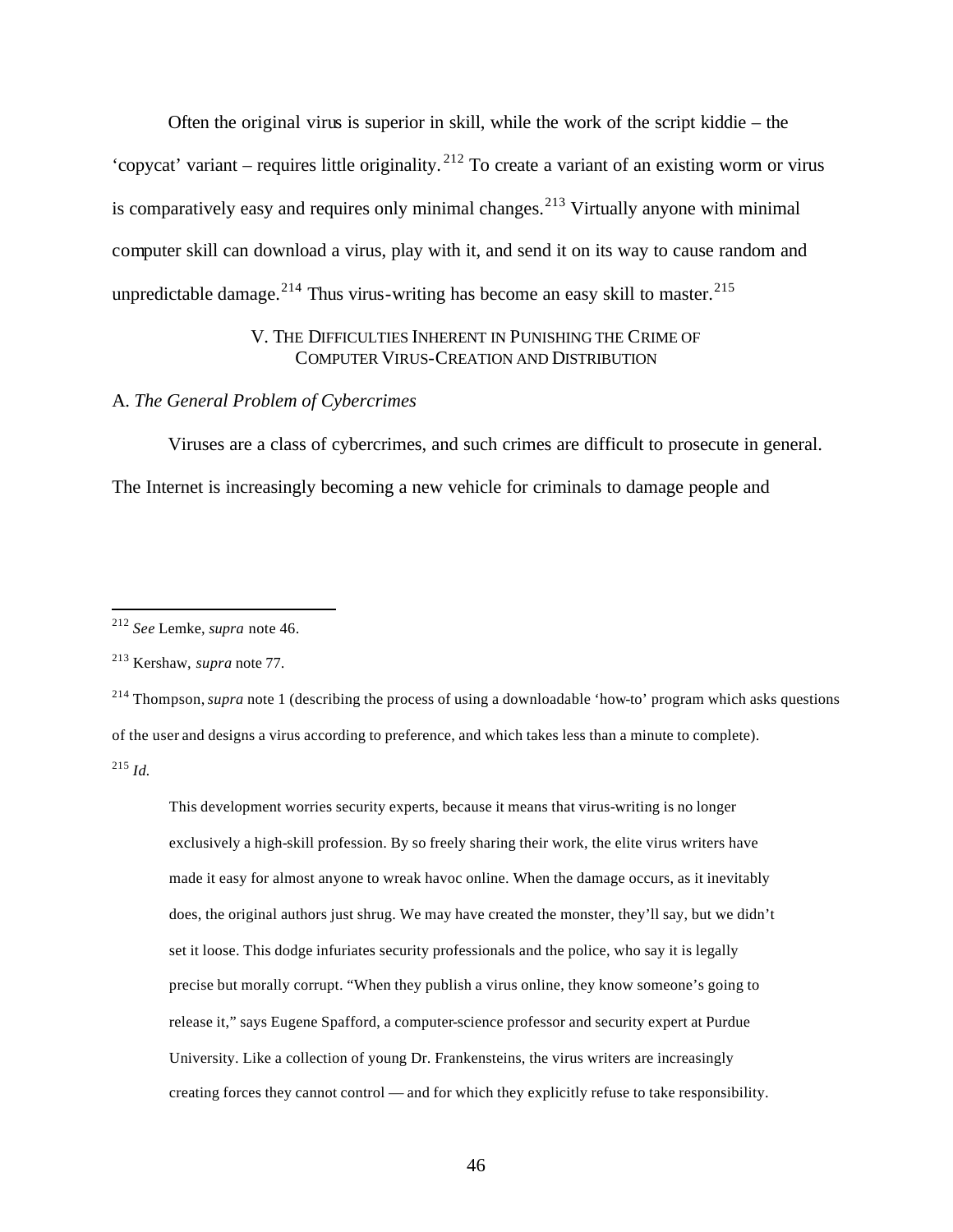society.<sup>216</sup> One reason is that a criminal's presence at the scene of a crime is no longer necessary to commit the crime.<sup>217</sup> Experts debate whether cybercrimes necessitate the invention of new laws, or the application of traditional ones in a new context.<sup>218</sup> Cybercrimes are multijurisdictional and thus present unique procedural problems.<sup>219</sup> The Internet presents a unique forum allowing anonymity, both for law-abiding users and for cybercriminals, with both positive and negative benefits. Confronting cybercrime requires the reducing of anonymity.<sup>220</sup> A

<sup>216</sup> Catherine Clarke. *From CrimNet to Cyber-Prep: Toward an Inclusive Approach to Policing the Evolving Criminal Mens Rea on the Internet*, 75 OR. L. REV. 191 (noting that most lawyers view computer crime as a form of traditional crime occurring in a new environment, i.e. computer hacking being considered as theft or trespass)*. See also* Susan Brenner, *The Privacy Privilege: Law Enforcement, Technology, and the Constitution*, 7 J. TECH. L. & POL'Y 123, 124 (2002) ("Cyberspace creates new potentials for good and evil, for creative expression and criminal exploitation.").

 $\overline{a}$ 

<sup>217</sup> See Michael A. Sussman, *The Critical Challenges from International High-Tech and Computer-Related Crime at the Millenium*, 9 DUKE J. COMP. & INT'L L. 451 ("As we begin a new millennium, governments must work together to stay ahead of this next generation of criminal activity. They cannot allow cyberspace to become the new Wild West - a frontier bereft of the rule of law, where criminals prey on citizens with impunity." *Id* at 486). <sup>218</sup> Eric Sinrod and William Reilly. *Cyber-Crimes: A Practical Approach to the Application of Federal Computer Crime Laws.* 16 SANTA CLARA COMPUTER & HIGH TECH. L.J. 177, 180-81 (2000) (describing various 'cyberattacks,' and discussing how the federal government has treated computer crimes both as traditional crimes occurring in a new situation, and as a brand new set of crimes).

<sup>219</sup> Neal Katyal, *Criminal Law in Cyberspace*, 149 U. PA. L. REV. 1003 (2001) ("Computer crime forces us to confront the role and limitations of criminal law, just as criminal law forces us to reconceptualize the role and limitations of technology.")*.*

<sup>220</sup> Albert Aldesco, *The Demise of Anonymity: A Constitutional Challenge to the Convention on Cybercrime.*  Anonymity is especially relevant in dealing with cybercrimes: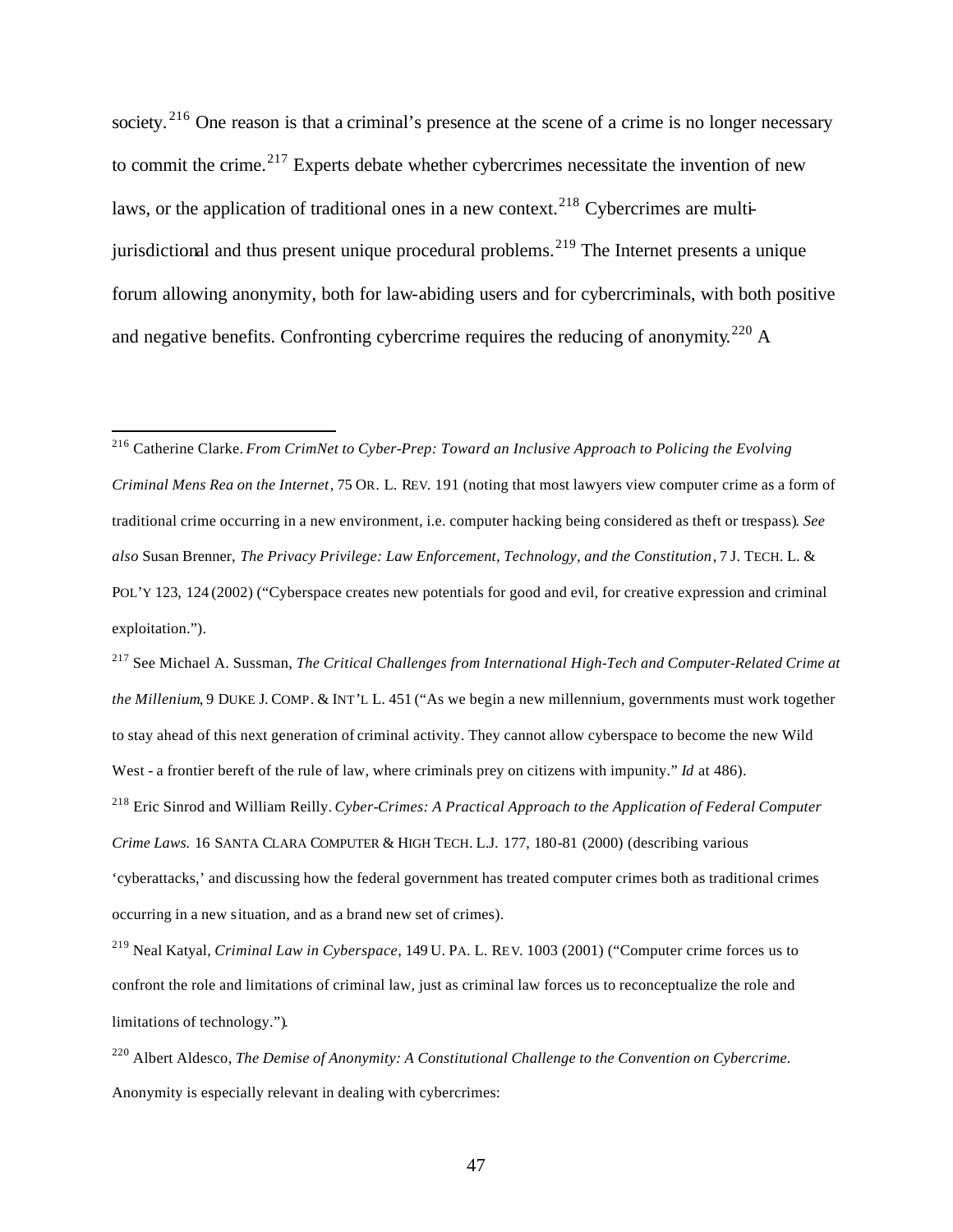cybercrime can create damage to society far beyond the initial scope and intention of the criminal. <sup>221</sup> But the crime of computer virus-creation is often not seen as a high priority in comparison to computer crimes involving fraud and embezzlement in which the harm is quantifiably more harmful.<sup>222</sup>

Scholars are now continuously debating whether cybercrimes fit with modern criminal law. <sup>223</sup> The debate basically comes down to two possibilities: either cybercrimes are traditional

The technology underpinning online anonymity, however, has come under increasing scrutiny from law enforcement investigators who face unique technical and legal challenges from criminals operating online. Principally, the same technology that allows individuals to communicate anonymously also enables criminals to hide their identities and evade detection in cyberspace. Not surprisingly, investigators have been searching for a technical solution that would enable them to trace the perpetrators of computer crimes and expose their identities.

*Id.* at 82

 $\overline{a}$ 

<sup>221</sup> Susan Brenner, *Toward a Criminal Law for Cyberspace: A New Model for Law Enforcement.* 30 RUTGERS COMPUTER & TECH. L.J. 1, 39 (noting the potential emergence of "collective crime," meaning "automated mass victimization," and describing the confusing effect this will have if traditional perspectives on crime are maintained; for example: "Is the automated victimization of 5,000 victims by one human offender using technology the commission of one "crime" or 5,000 "crimes"?")

<sup>222</sup> Russell Shaw, *Why Are Virus Writers So Tough To Catch?,* ENTERPRISE SECURITY TODAY, May 12, 2004, *available at* http://www.newsfactor.com/story.xhtml?story\_id=24020.

<sup>223</sup> Kelly Cesare, *Prosecuting Computer Virus Authors: The Need for an Adquate and International Solution* , 14 TRANSNAT'L LAW 135, 142 (2001). Cesare describes the two sides of the debate as follows: 1) "computer crimes, including the mischievous use of viruses, are simply traditional crimes committed with advanced technology, and current criminal laws suffice to punish computer crimes"; and 2) "cyber crimes are a new category of crime requiring a comprehensive, separate legal framework to address the unique nature of the emerging technologies and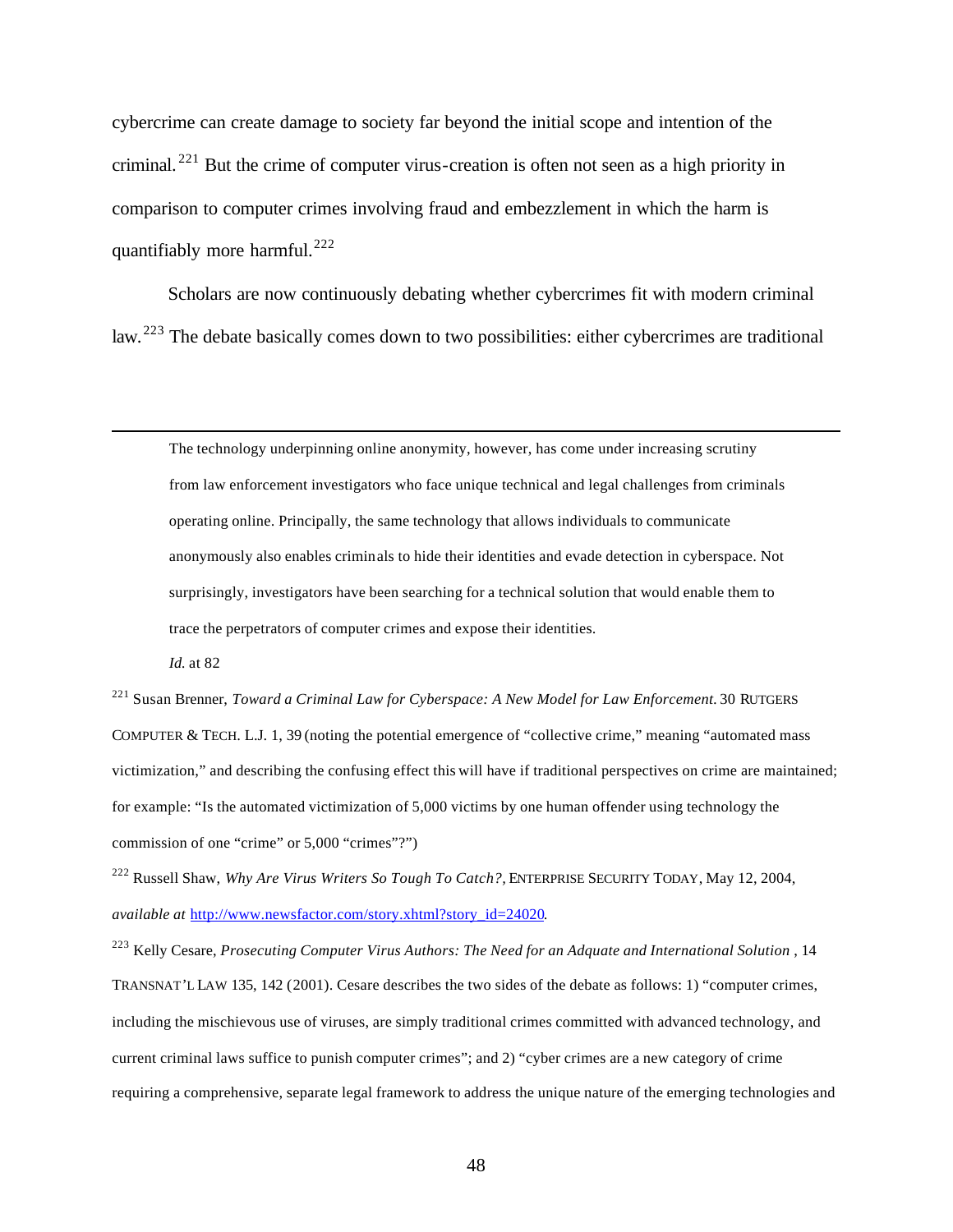crimes committed with advanced technology,  $224$  or they are a new category of crime requiring a new legal framework to address challenges not fitting with traditional criminal law. <sup>225</sup> Because of the peculiarities and frustrations in dealing with cybercrime, some are suggesting alternative means of handling these new types of offenses.  $226$ 

B. *Determining the* Mens Rea *of Computer Virus-Creation* 

 $\overline{a}$ 

the unique set of challenges that traditional crimes do not address." Cesare points to differing federal statutes to illustrate this debate:

In the United States, there are many statutes from which a federal prosecutor can choose when prosecuting a computer criminal. Sometimes, a prosecutor uses a traditional statute to prosecute a computer-related offense. For example, the federal Copyright Infringement Act, 17 U.S.C. 506 can be used to prosecute a copyright violation, despite the fact that a person used a computer to facilitate the crime. Other times, a prosecutor may utilize a new computer crime statute, tailormade for crimes that cannot be committed absent the aid of a computer. An example of such a statute is the National Information Infrastructure Protection Act. The prosecutor's choice depends on the circumstances surrounding the crime and which statute is most likely to lead to a successful prosecution.

<sup>224</sup> See generally Tomas A. Lipinski, *The Devloping Legal Infrastructure and the Globalization of Information – Character, Content and Confusion*, 6 RICHMOND J. L. & TECH. 19 (1999-2000).

<sup>225</sup> See Laura J. Nicholson et al., *Computer Crimes*, 37 AM. CRIM. L. REV. 207, 258 (2000) (noting that "law enforcement was initially hampered by the difficulty of trying to shoehorn computer crimes into traditional criminal offenses").

<sup>226</sup> *See e.g.* David L. Gripman, *The Doors are Locked but the Thieves and Vandals are Still Getting In: A Proposal in Torts to Alleviate Corporate America's Cyber-crime Problem*, 16 J. MARSHALL J. COMPUTER & INFO. L. 167 (suggesting torts law as a way to penalize and deter cybercrimes, and as an alternative to both criminal law and contract law).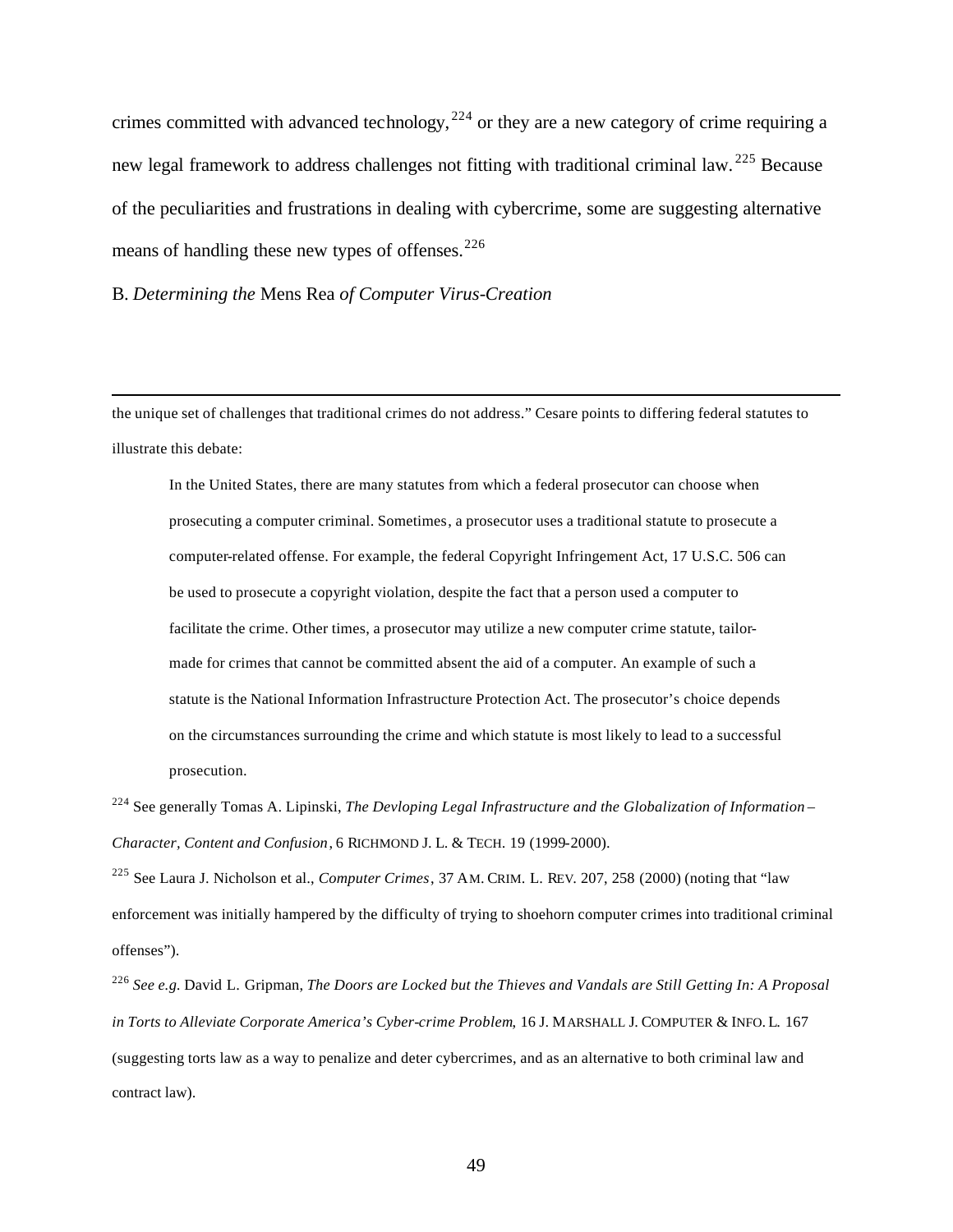One difficulty of virus-creation is defining the *mens rea* element of the crime.<sup>227</sup> Federal laws differentiate between offenders who send out a virus with the intent to cause damage, and offenders who act in reckless disregard for damage that might be caused. The first group acts out of malice, while the second group acts out of naivete.<sup>228</sup> The distinction between these two intentions is problematic for prosecutors, including in other countries.<sup>229</sup>

<sup>228</sup> *See* Gordon, *supra* note 110.

 $\overline{a}$ 

The 1994 Computer Abuse Act tries to deal differently with those who foolheartedly launch viral attacks and those who do so intending to wreak havoc. To do this, the Act defines two levels of prosecution for those who create viruses. For those who intentionally cause damage by transmitting a virus, the punishment can amount to ten years in federal prison, plus a fine. For those who transmit a virus with only "reckless disregard" to the damage it will cause, the maximum punishment stops at a fine and a year in prison.

<sup>229</sup> *Id.* In Taiwan, a young man serving in the country's military confessed to writing a virus, but claimed his intention was for research purposes only and that he did not spread the virus. Because of this he was not charged with a crime. As the article (quoting a report from Taiwan) explains:

[I]f it were determined that Chen Ying-hao had maliciously disseminated the virus, he could be sentenced to time in jail. However, many creators of computer viruses are computer jocks, most of whom write viruses to show off their computer acumen. As Chen Ying-hao likely belongs to this ilk, and since under the article in question a prosecution can only be brought if a complaint is made, it has thus far not been possible to charge Chen, for lack of sufficient evidence. Prosecutors are currently reviewing the case.

<sup>227</sup> See e.g. Catherine Clarke, *From CrimINet to Cyber-Perp: Toward an Inclusive Approach to Policing the Evolving Criminal Mens Rea on the Internet*, 75 OR. L. REV. 191, 206 (1996) (discussing *mens rea* in regard to cybercrimes).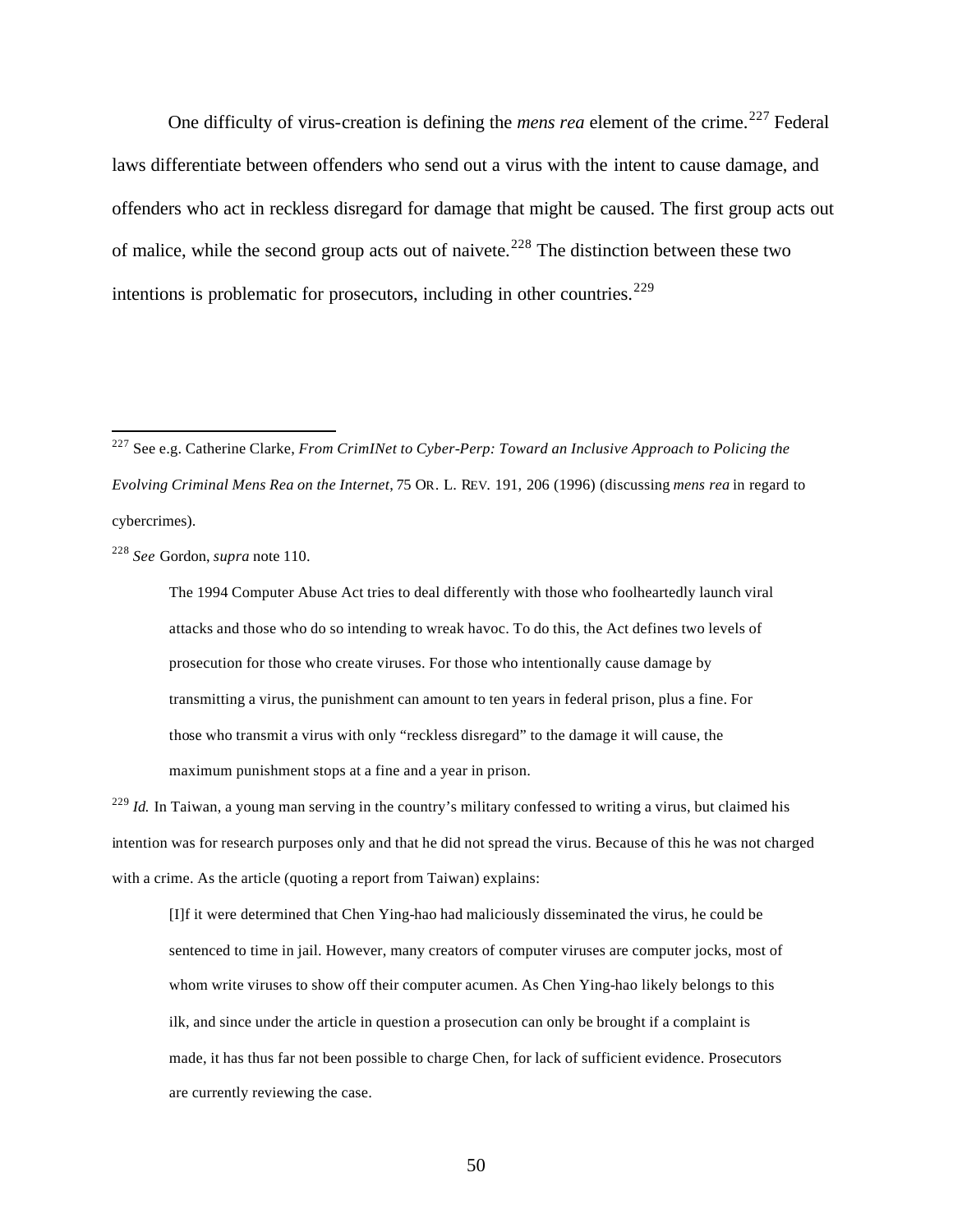For example, in United States v. Morris,<sup>230</sup> the crime was defined as "intentionally access[ing] a Federal computer without authorization" involving conduct which "alters, damages, or destroys information."<sup>231</sup> The issue in the case was to what degree "intentionally" applies to the statute.<sup>232</sup> The defendant Morris intentionally accessed a Fed computer without authorization, but damage that he caused happened unintentionally. The Court decided this was a strict liability crime, and that the *mens rea* "intentionally" only applied to the initial access to the computer.<sup>233</sup> In denying Morris's motion for acquittal, the District Court noted, "Although the evidence may have shown that defendant's initial insertion of the worm [virus] simply exceeded his authorized access, the evidence also demonstrated that the worm was designed to spread to other computers at which he had no account and no authority, express or implied, to unleash the worm program."<sup>234</sup>

### C. *Determining who is to Blame*

Viruses and worms are frustrating to track down at the source, because they do not leave the equivalent of fingerprints, unless the creator leaves a message in the code. Furthermore, the 'crime scene' is one that transcends time and place, because the viruses can reach practically

 $\overline{a}$ 

<sup>234</sup> *See* KU, FARBER, AND COCKFIELD, CYBERSPACE LAW: CASES AND MATERIALS 585 (2002). See also United States v. Sablar, 92 F.3d 865, 868 (Ninth Cir., 1996) (ruling government needs only prove intentional access without authorization, not intentional damage to computer file); Bradley Davis, *Note: It's Virus Season Again, Has Your Computer Been Vaccinated? A Survey of Computer Crime Legislation as a Response to Malevolent Software,* 72 WASH. U.L.Q. 411 (1994) (noting that "[t]he Supreme Court's refusal to review the conviction of [Morris] sent a message of deterrence to would-be authors of malevolent software)*.*

 $^{230}$  United States v. Morris, 928 F.2d 504 (Second Circuit, 1991).

<sup>231</sup> Morris, 928 F.2d at 505.

<sup>232</sup> *Id.*

<sup>233</sup> *Id.* at 509.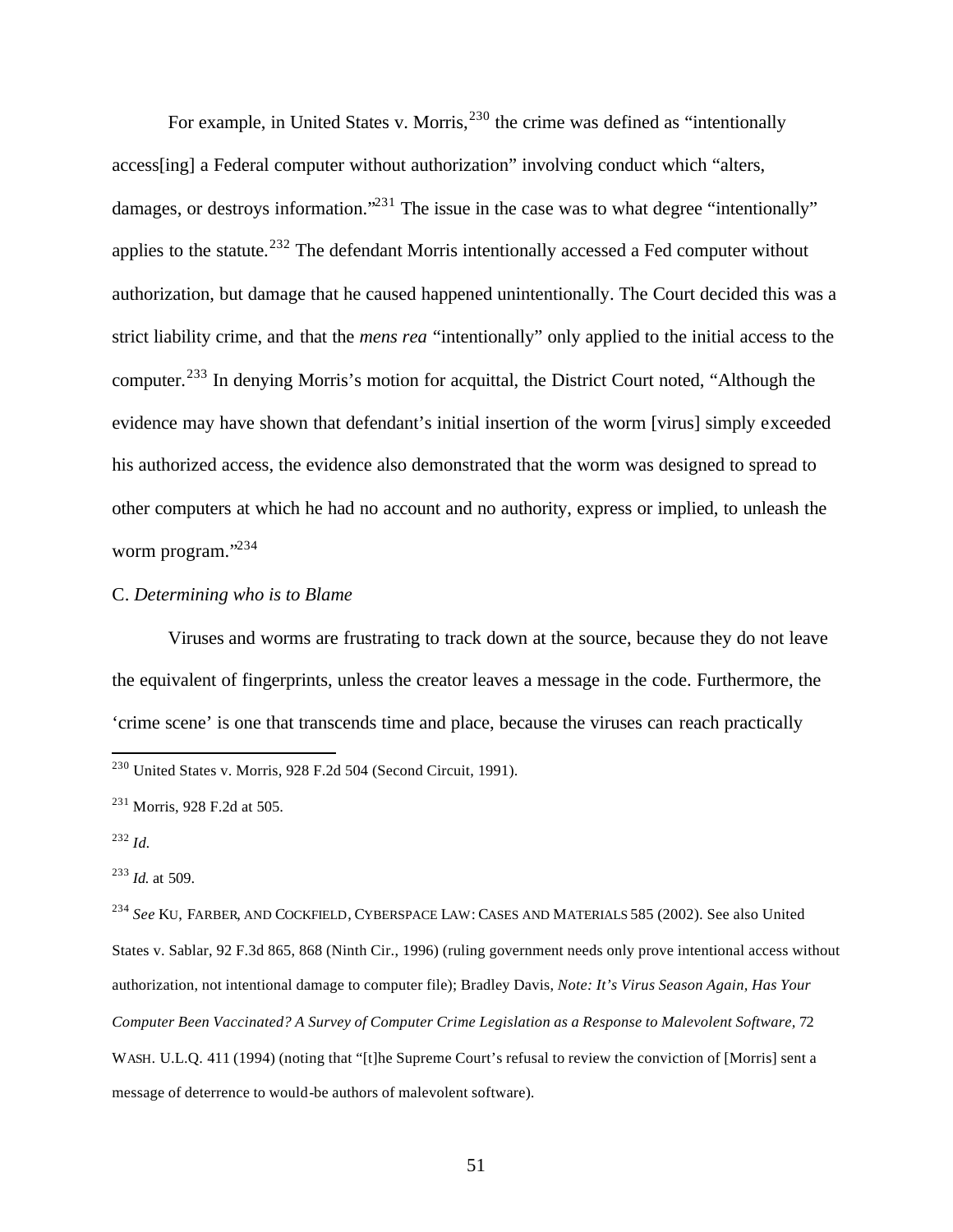anywhere and they can remain for a long time undetected.<sup>235</sup> Dealing with computer viruses is further complicated by the fact that creating a virus without spreading it is probably not a crime.<sup>236</sup> Criminality is determined by the sending of the virus and the intention behind it.<sup>237</sup>

The distribution of blame is a problem for criminal prosecution, because often the viruswriter does not send out the virus, but rather publishes the virus's computer code on the Internet, allowing others to use it.<sup>238</sup> Even after the virus-creator is arrested and jailed, his virus may remain active and continue to cause more damage.<sup>239</sup>

D. *When Writing Malicious Computer Code is Not Illegal*

<sup>235</sup> See Bean, *supra* note 43 (quoting a federal prosecutor that the crime-scene "is really four dimensional because it's distributed over time as well.")

<sup>&</sup>lt;sup>236</sup> *Id.* "The vagaries of computer-virus case law are such that free-speech issues arise in attempts to prosecute virus writers who have not yet spread their creations across the Internet. "It's not illegal to write a computer virus," said Gullotto. Unless it is spread, a virus "is just a piece of computer code." *Id.*

<sup>&</sup>lt;sup>237</sup> See Spafford, *supra* note 11. "It is the use of the item, and the state of mind of the user that determine the criminality. As such, it is probably the case that the deliberate release of a computer virus should be considered criminal and not simply the writing of the virus. Laws should reflect that difference."

<sup>238</sup> Thompson,*supra* note 1. "These days, many elite writers do not spread their works at all. Instead, they "publish" them, posting their code on Web sites, often with detailed descriptions of how the program works. Essentially, they leave their viruses lying around for anyone to use."

<sup>239</sup> Erika Morphy, *2004 Virus Activity Collaborative and More Clever, Says Security Firm*, ENTERPRISE SECURITY TODAY, December 8, 2004, *available at* http://www.newsfactor.com/story.xhtml?story\_id=28938. ("German teenager Sven Jaschan, who wrote both the Netsky and Sasser worms, was responsible for more than 55 percent of all virus reports in 2004. Although Jaschan was apprehended in May 2004, his worms continue to spread. Eight months later, Sophos says, Jaschan's Netsky-P worm is still the most widely reported virus.")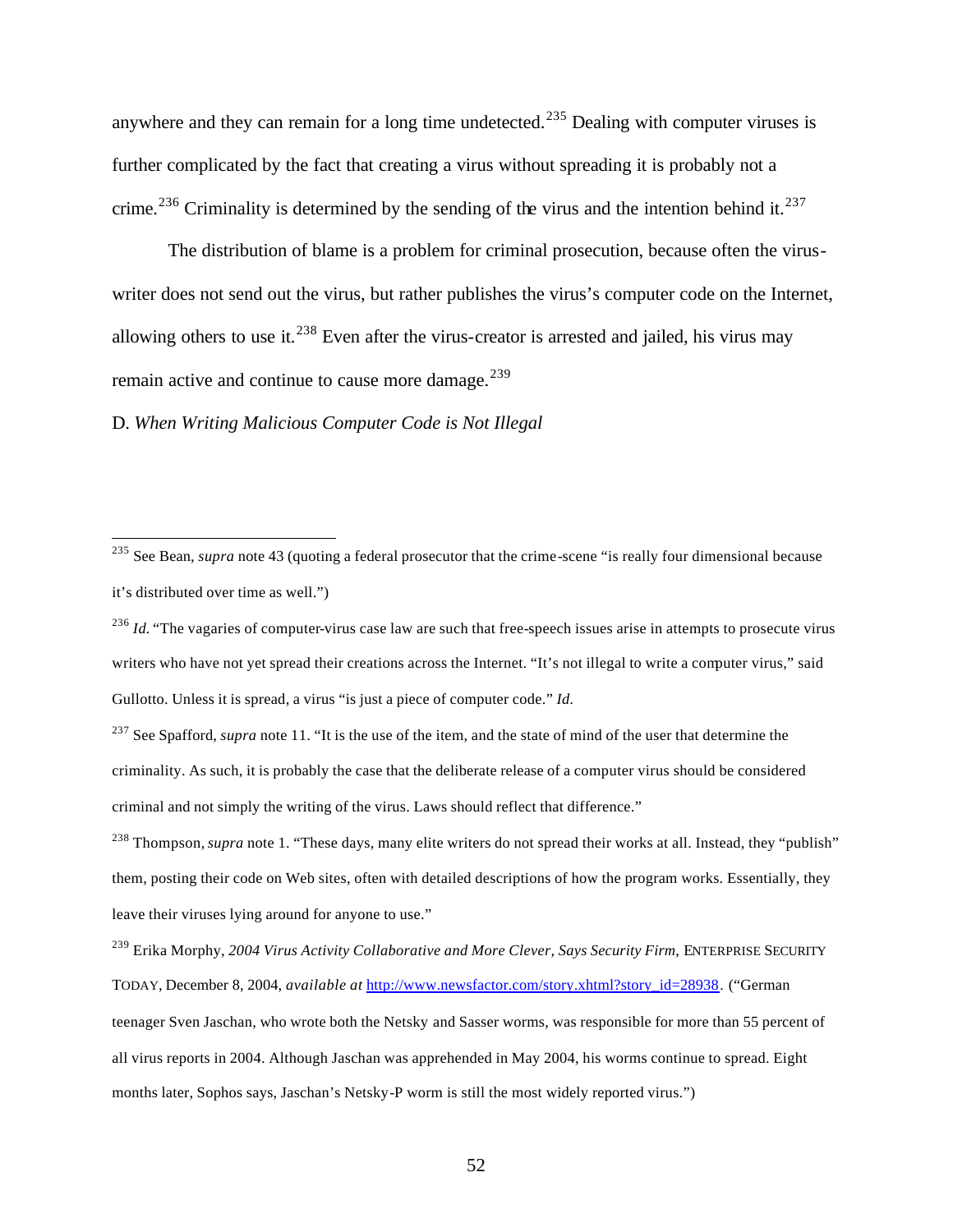Writing computer viruses has been likened to vandalism<sup>240</sup> and graffiti.<sup>241</sup> In most countries simply writing viruses is not illegal, and in the US it is often protected as free speech under the First Amendment.<sup>242</sup> A malicious computer code only becomes illegal when it is sent out and causes damage.<sup>243</sup> But computer code is distinguishable from other 'language' protected by the First Amendment.<sup>244</sup> Some have considered using conspiracy laws to charge virus-

<sup>243</sup> *Id.*

 $\overline{a}$ 

Software is a type of language, and writing a program is akin to writing a recipe for beef stew. It is merely a bunch of instructions for the computer to follow, in the same way that a recipe is a set of instructions for a cook to follow. A virus or worm becomes illegal only when it is activated when someone sends it to a victim and starts it spreading in the wild, and it does measurable damage to computer systems. The top malware authors are acutely aware of this distinction. Most every virus-writer Web site includes a disclaimer stating that it exists purely for educational purposes, and that if a visitor downloads a virus to spread, the responsibility is entirely the visitor's.

<sup>244</sup> See e.g. Thompson,*supra* note 1.

"The code for a virus is itself the weapon. You could read it in the same way you read a book, to help educate yourself about malware. Or you could set it running, turning it instantly into an active

<sup>&</sup>lt;sup>240</sup> See Fraser, *supra* note 162 (using the terms 'vandalism phenomenon' and 'the art of online vandalism' to refer to the evolution of computer viruses). See also Harmon, *supra* note 88. ("The Internet has become a vital part of commerce and culture, but it is still a free-for-all when it comes to facing computer meltdowns. As America's 156 million Internet users brace for the next round of digital vandalism, some experts say that it is time for the government to bolster a basic sense of stability in cyberspace that societies expect from their critical public resources.")

<sup>&</sup>lt;sup>241</sup> Thompson, *supra* note 1. "For a virus author, a successful worm brings the sort of fame that a particularly daring piece of graffiti used to produce: the author's name, automatically replicating itself in cyberspace." <sup>242</sup> *Id.*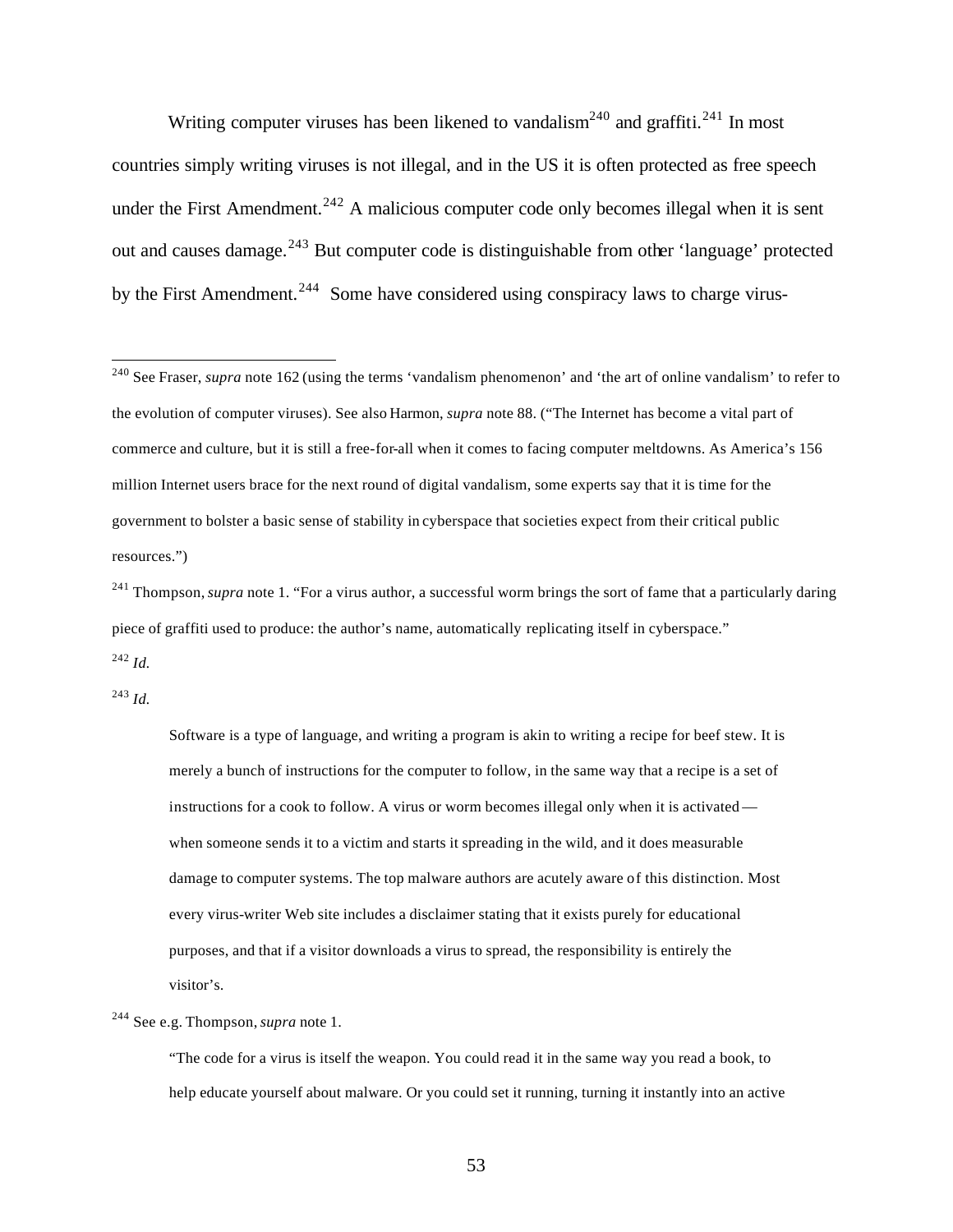writers, with creating a virus being a form of abetting a crime by providing materials.<sup>245</sup> Viruses and other malware are now considered to be a major threat to national security.<sup>246</sup> An exception may exist for the recent trend of viruses becoming a tool for spammers and thus being designed for a 'nefarious commercial purpose.'<sup>247</sup> The SoBig virus, for example, was atypical in that it was designed to make a profit.<sup>248</sup>

# E. *The Attempt to Federalize the Illegality of Computer Virus-Creation*

For its part, the United States government has created federal law to apply to computer viruses. In 1996, Congress passed the National Information Infrastructure Protection Act (NIIPA), 18 U.S.C. 1030. This statute modifies existing computer law, namely the Counterfeit Access Device and Computer Fraud and Abuse Law.<sup>249</sup> This federal criminal statute previously was limited to crimes involving computers in more than one state.<sup>250</sup> With the passage of NIIPA,

agent. Computer code blurs the line between speech and act. "It's like taking a gun and sticking

bullets in it and sitting it on the counter and saying, 'Hey, free gun!"' Rogers says.

<sup>245</sup> *Id.*

 $\overline{a}$ 

<sup>246</sup> Spafford, *supra* note 11 (elaborating on how malicious computer code including viruses, worms, and Trojans, present a new danger to security).

<sup>247</sup> Bean, *supra* note 43. Experts believe that derivative variants of the Sobig worm were created for the sake of making computers more vulnerable to spammers. If this were the case, it is possible the spammer paid a viruscreator to design the worm, which would give him deeper pockets to target in a civil suit.

<sup>250</sup> *Id.*

<sup>248</sup> See Suzanne Goldenberg, *\$700,000 bounty put on heads of virus creators,* THE GUARDIAN, November 7, 2003, *available at* www.smh.com.au/articles/2003/11/06/1068013326679.html?from=storyrhs&oneclick=true. <sup>249</sup> *Id.*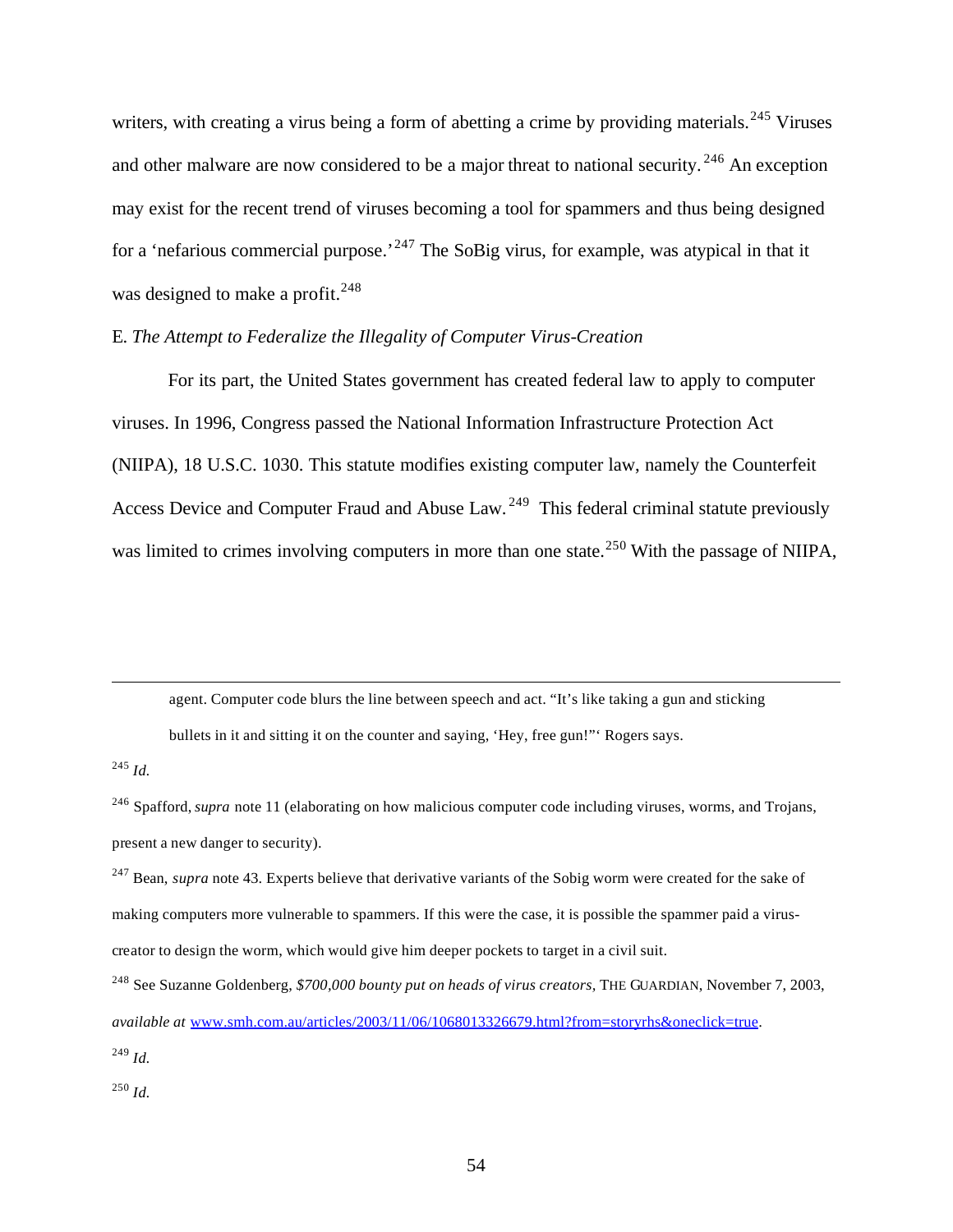the statute covers any computer with Internet access (even if located within one state).<sup>251</sup> One particular section of NIIPA applies to virus creators. Section 1030 (a)(5) makes it a federal offense to knowingly cause the transmission of a program, code, or command with the intent to cause damage.<sup>252</sup> Furthermore, sections 1030 (a)(5)(B) and (C) make it a federal offense to access intentionally a computer in excess of one's authority, and cause damage as a result regardless of intent.<sup>253</sup>

### F. *Finding and Prosecuting Virus-Creators*

It is often difficult to locate the source of a computer virus.<sup>254</sup> Virus-creators have developed sophisticated techniques for escaping detection.<sup>255</sup> It has been alleged that some viruscreators deliberately include 'clues' to their identity within the computer code that are actually

<sup>252</sup> *Id.*

 $\overline{a}$ 

<sup>253</sup> *Id.*

"It is awfully hard to track down the source of a virus, because [virus writers] usually connect to the Internet through a sequence of other peoples' machines," Dave Kotz, director of research and development at Dartmouth College's Institute for Security Technology Studies.' Once the computer virus propagation process is underway, the untold number of hops the malicious code takes makes tracing it back to the source exponentially more difficult, Kotz added. "By the time anyone notices a new worm or virus, it has already propagated anonymously and quietly, far from its first location."

<sup>251</sup> Kelly Cesare, *Prosecuting Computer Virus Authors: The Need for an Adquate and International Solution* , 14 TRANSNAT'L LAW 135, 147 (2001).

<sup>254</sup> Shaw, *supra* note 222.

<sup>&</sup>lt;sup>255</sup> These techniques include "linking multiple computers to upload the initial seed, faking IP addresses (a computer's unique numerical gateway to the internet) and even encrypting the worm code itself." Bean, *supra* note 43.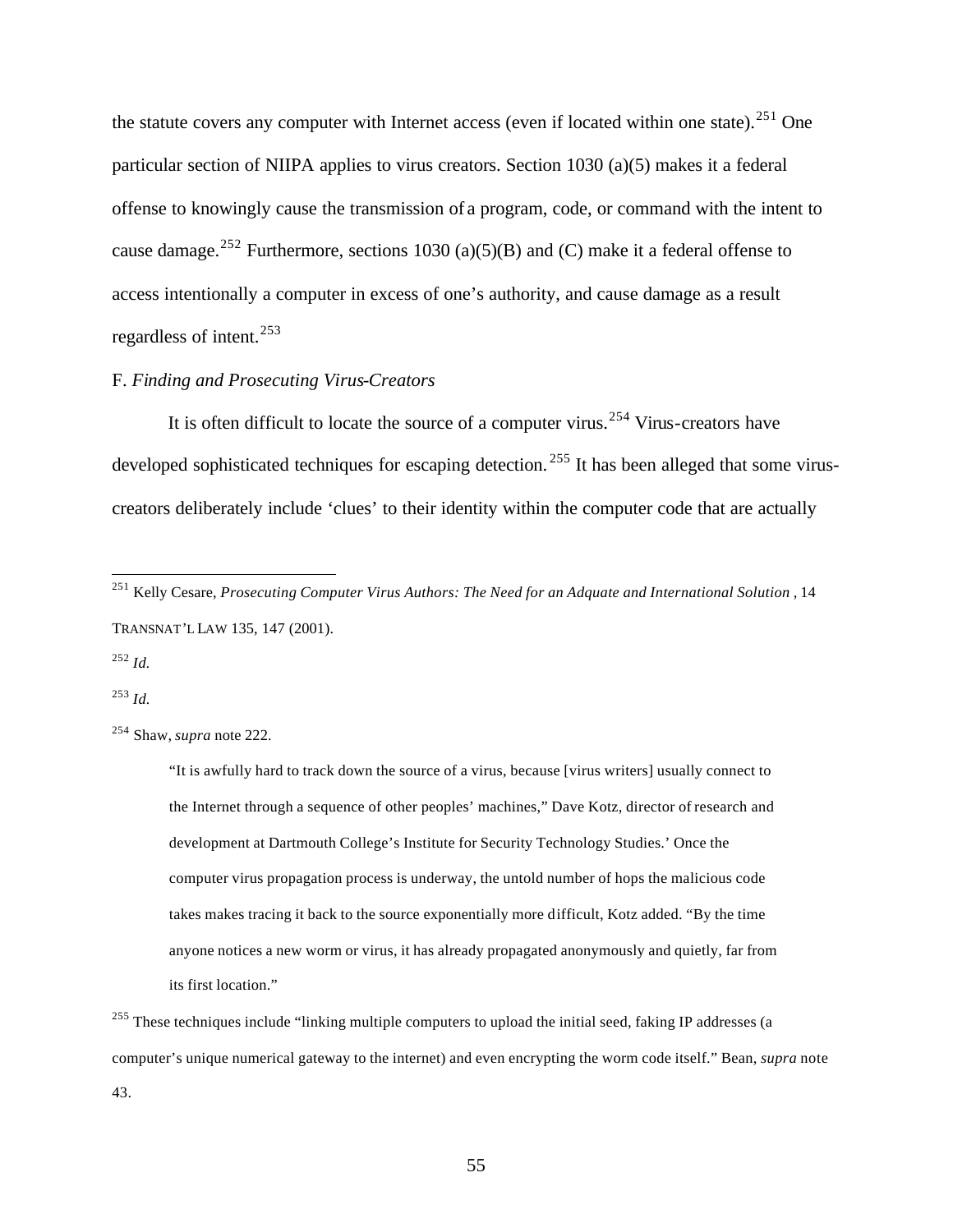designed as a smokescreen. <sup>256</sup> Virus-creators can also use false or stolen email addresses. <sup>257</sup> However, viruses still arguably have 'digital fingerprints,' a unique pattern which identifies the virus.<sup>258</sup> One virus creator (Jeff Parson, the creator of 'Blaster.B') was apprehended when investigators intentionally infected a computer with the specific virus and observed it connect to a Website linked to the source.<sup>259</sup> Virus creators can also be found if they deliberately plant clues in their creations, or boast on Internet chatrooms of their accomplishments.<sup>260</sup>

Federal agencies and corporations have joined forces to find and apprehend the creators of specific damaging viruses.<sup>261</sup> Because of the difficulty in locating the original source, the use of reward money has the potential to be an effective means of discovering virus-creators, who

<sup>258</sup> *Id.*

<sup>256</sup> Grossman, *supra* note 63.

 $^{257}$  The perpetrator of the Love Bug, for example, used a series of false and stolen email addresses and anonymous Internet-access cards. *Id.*

<sup>259</sup> *See* Kershaw, *supra* note 77.

<sup>260</sup> *See* Bean, *supra* note 43 ("Waiting for the worm's author to slip up isn't the most aggressive approach, but sometimes it's the only one.")

<sup>&</sup>lt;sup>261</sup> The FBI has teamed up with Microsoft in offering several hundred thousand dollars bounty for information on the creators of the viruses MSBlast and SoBig. These viruses targeted Microsoft's operating system and caused millions of dollars damage in the early part of 2003. Among the systems they shut down were hospitals and airlines, as well as thousands of personal computers. See also Goldenberg, *supra* note 248; Elizabeth Millard, *BlasterMaster Gets 18 Months*, ENTERPRISE SECURITY TODAY, January 28, 2005, *available at* www.newsfactor.com/entsec/ story.xhtml?story\_title=BlasterMaster-Sentenced-to----Months&story\_id=30093&category=entsec. The investigation into the Blaster variant investigation involved the U.S. Secret Service, the FBI, the U.S. Attorney's Office, and the Microsoft corporation.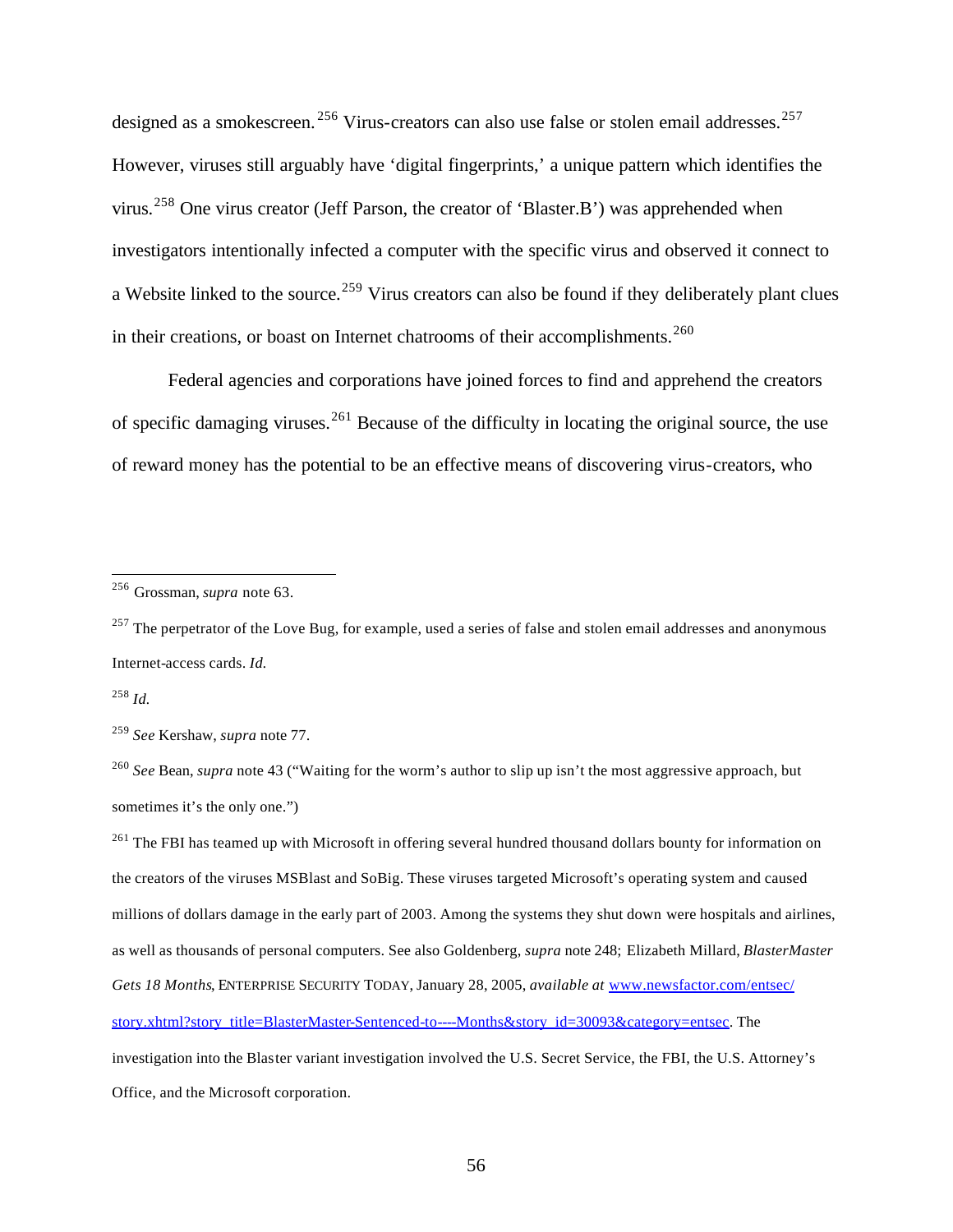often brag about their creations.<sup>262</sup> After Microsoft promised a reward for one virus-creator, informants contacted the corporation and offered information about where he could be found. The informants proved their tip was genuine by providing part of the worm's computer code.<sup>263</sup>

# G. *Punishing and Sentencing Virus-Creators*

In most cases where a computer virus creator is prosecuted, a conviction results only in a fine and a suspended sentence.<sup>264</sup> Robert Morris, whose worm escaped 'into the wild' and caused unintended damage was sentenced to three years of probation, four-hundred hours of community service, and more than \$10,000 in fines.<sup>265</sup> The creator of the AK Worm (which was attached to an email claiming to hold a picture of the tennis player Anna Kournikova) was a 21-year-old Dutchman.<sup>266</sup> He was sentenced to one-hundred and fifty hours of community service.<sup>267</sup> However, the 19-year old creator of a Blaster worm variant was only sentenced to 10 months of community service and 18 months in prison, the minimum time allowed under the sentencing guidelines. <sup>268</sup> His sentence will first be served at a minimum security prison, and will then include three years of supervised release during which he can use computers only for business or

<sup>262</sup> *See e.g.* Morphy, *supra* note 183. ("This past November [2003], Microsoft began offering a \$US250,000 bounty for the heads of worm writers. If the two individuals just arrested are convicted, theirs will be the first successful prosecutions stemming from the program. Microsoft reportedly got a tip from five Germans who approached the company with information about the Sasser virus.")

<sup>263</sup> See Dalton, *supra* note 205.

<sup>264</sup> Spafford, *supra* note 11. "The little experience we have had with these cases also suggests that the convictions did little to dissuade others from writing viruses."

<sup>265</sup> Bean, *supra* note 43.

<sup>266</sup> Thorsberg,*supra* note 12 (entry on 'AK Worm').

<sup>267</sup> *Id.*

<sup>268</sup> See Millard, *supra* note 261.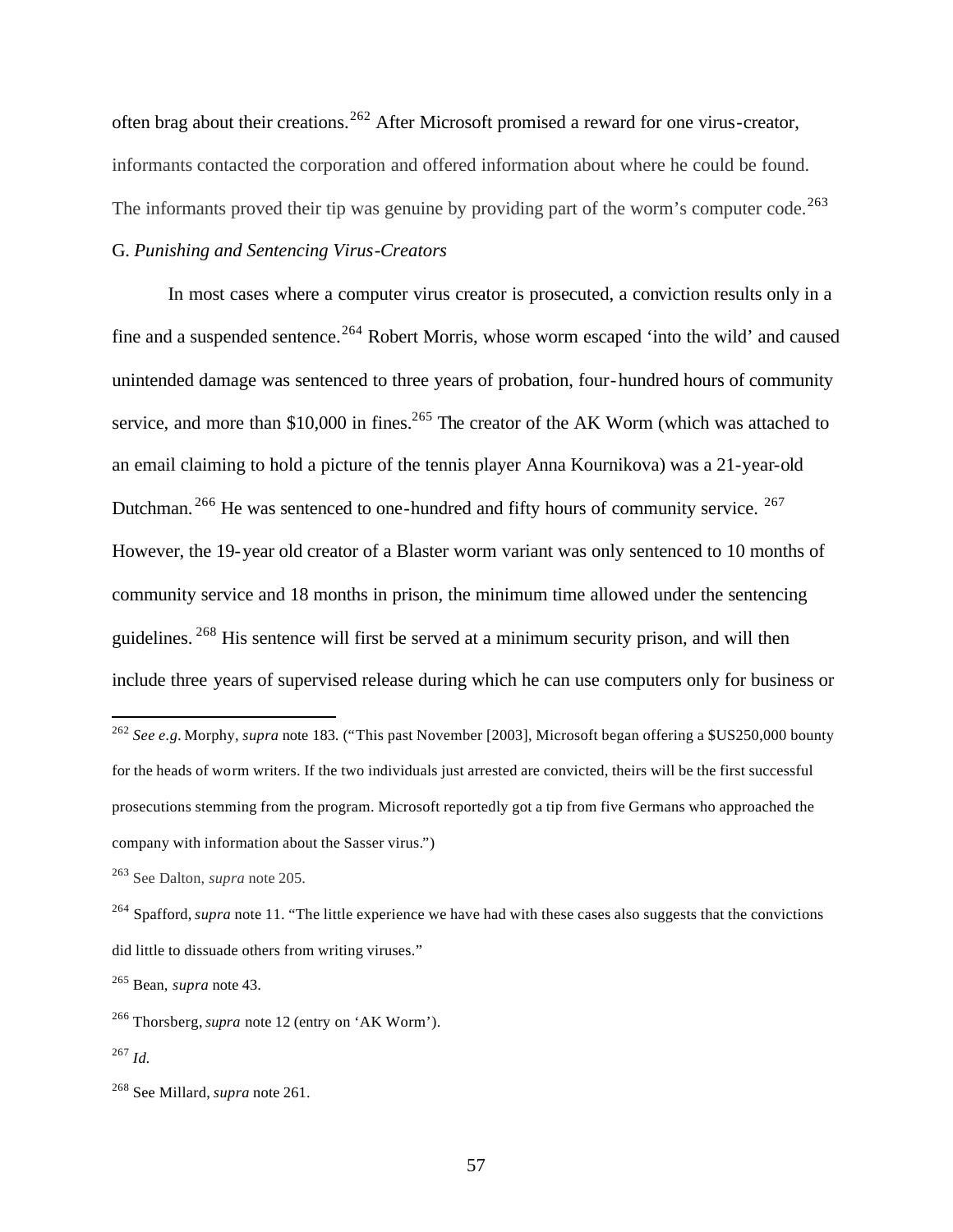education. <sup>269</sup> One reason the District Judge gave for a minimum sentence was that the viruscreator's parents were partially to blame.<sup>270</sup>

In some instances, criminal sentences for virus-creators have become more severe. <sup>271</sup> The writer of the Mesissa worm, for example, received 20 months in prison.<sup>272</sup> Because criminal sanctions do not always lead to a heavy penalty, some have advocated civil suits as a means of confronting virus-creators. But civil suits have failed to be effective because usually viruscreators are not 'deep-pocketed' and thus lack the assets to make it worthwhile.<sup>273</sup> And although arrests of virus-creators have become frequent and higher profile,  $274$  the deterrent effect on other virus creators in general seems limited.<sup>275</sup> Even for adult virus-creators, research indicates that new laws and penalties are not an effective deterrent unless there is a perceived likelihood of being prosecuted.<sup>276</sup>

 $\overline{a}$ 

<sup>276</sup> *Id.*

<sup>269</sup> *Id.*

<sup>270</sup> *Id.*

<sup>271</sup> Bean, *supra* note 43.

<sup>272</sup> *Id.*

<sup>&</sup>lt;sup>273</sup> *Id.* ("They're not going to have assets to satisfy a judgment,' said Christopher Wolf, a partner in the partner in the I-practice group of the New York-based intellectual property firm, Proskauer Rose. 'The company would probably get nothing more than the satisfaction of winning a judgment.'")

<sup>274</sup> Gordon, *supra* note 110.

<sup>&</sup>lt;sup>275</sup> *Id.* (citing author's own survey of a 'hacker's convention' in Las Vegas, in which most of those surveyed did not believe new laws or high-profile arrests had deterrent effect on them or other virus-creators).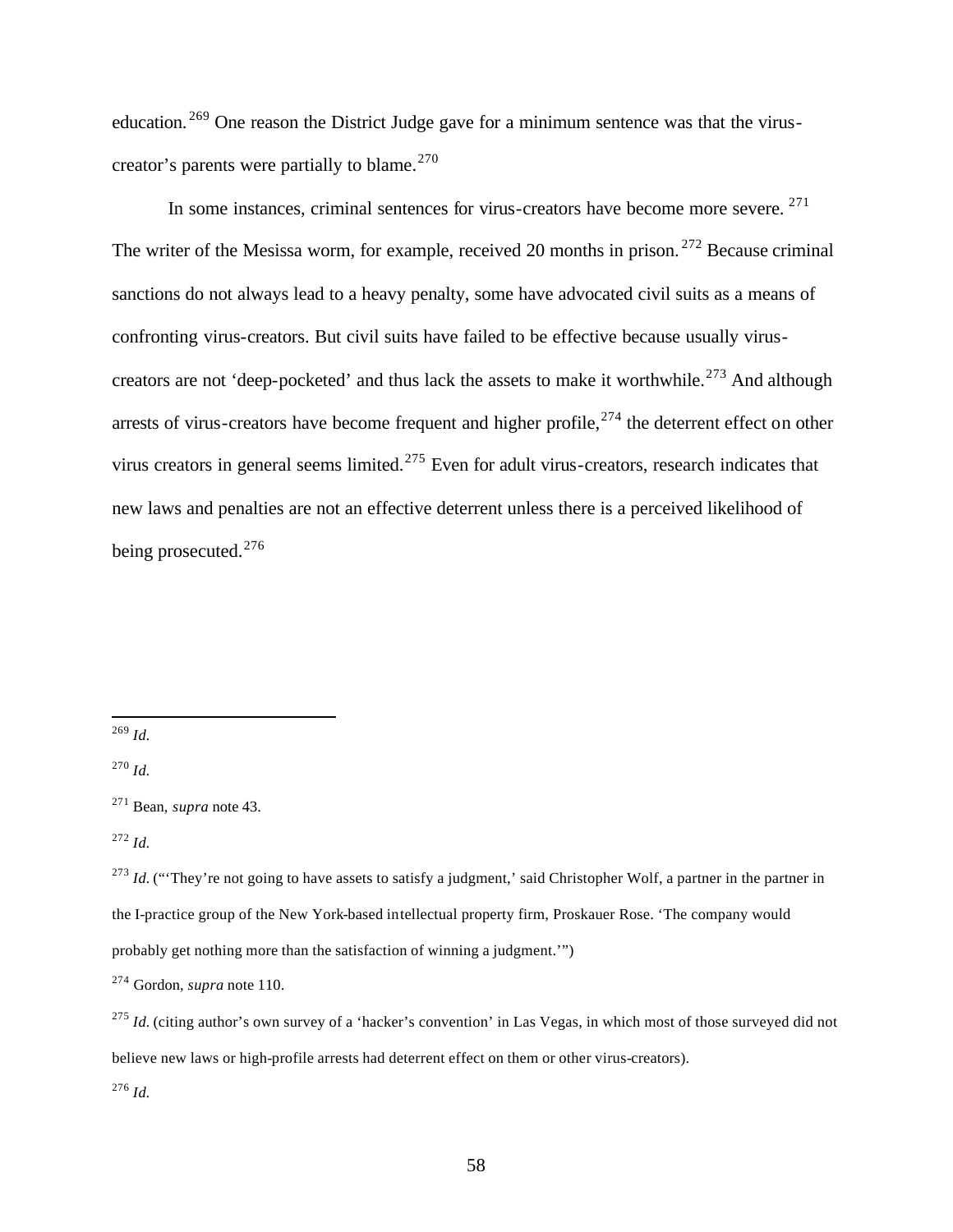# VI. APPLYING VICTIM-OFFENDER MEDIATION TO THE COMPUTER VIRUS PROBLEM A*. Definition and Philosophical Origins of Victim-Offender Mediation*

Victim-offender mediation (VOM) involves a face to face meeting conducted by a trained mediator between a person who has been victimized by a crime and the perpetrator of that crime.<sup>277</sup> Unlike most mediation procedures, VOM operates within the context of the criminal justice system rather than the civil court system.<sup>278</sup> The purpose of VOM is to facilitate the negotiation of restitution agreements between the victim and the offender.<sup>279</sup> The underlying rationales of VOM are to achieve "reconciliation, expression of feelings, greater understanding of the event, [and] of each other."<sup>280</sup>

The philosophical foundations of VOM are outside of the usual theoretical princ iples of criminal justice. Whereas the modern criminal justice system is based upon theories of retributivism and utilitarianism, embodied and enunciated in the works of Immanuel Kant and Jeremy Bentham, respectively,  $^{281}$  VOM is associated with the "restorative justice" movement.  $^{282}$ 

<sup>278</sup> *Id.*

 $\overline{a}$ 

<sup>279</sup> *Id.*

<sup>280</sup> HARRIET FAGAN AND JOHN GEHM, EDS., VICTIM-OFFENDER RECONCILIATION AND MEDIATION PROGRAM DIRECTORY*.*

<sup>277</sup> Jennifer Brown, *The Use of Mediation to Resolve Criminal Cases: A Procedural Critique.* 43 EMORY L.J. 1247, 1262 (Fall, 1994).

<sup>281</sup> See Stephanos Bibas, *Harmonizing Substantive Criminal Law Values and Criminal Procedure: The Case of Alford and Nolo Contendere Pleas*, 88 CORNELL L. REV. 1361, 1390 (2003) (describing philosophical origins of theories of punishment). Jeremy Bentham believed that "criminals commit crimes because doing so benefits them," and to "counteract these benefits, the criminal law incapacitates and deters offenders by attaching to crimes sufficiently unpleasant and restrictive punishment." Immanuel Kant believed that punishment "ought to be done in order that every one may realize the desert of his deeds." Professor Bibas points out that Kant's use of "realize" here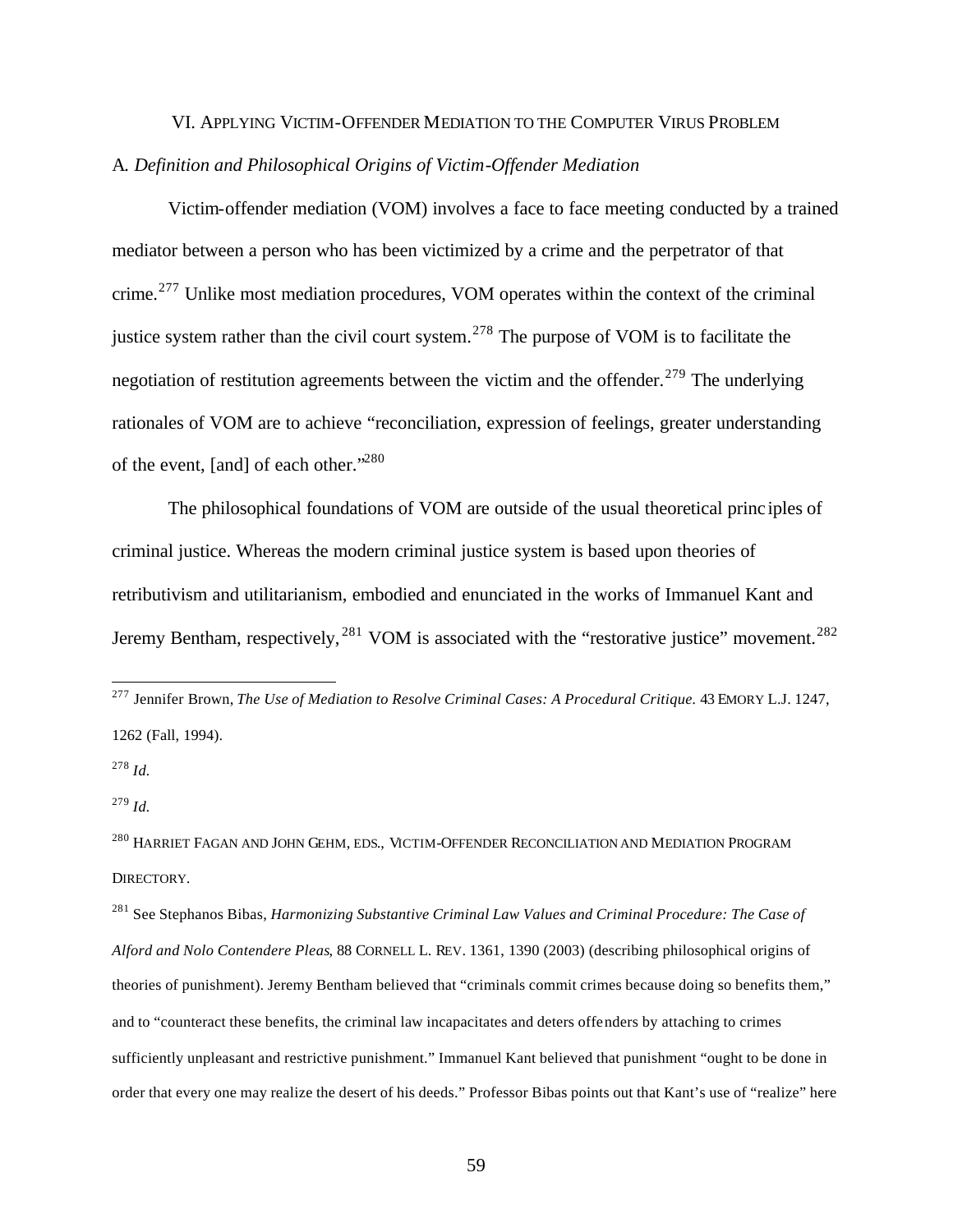VOM has been described as "the oldest and most widely used expression of restorative justice throughout the world."<sup>283</sup> The central premise of restorative justice is that crime is a violation of people and relationships, and justice in that context is a process in which all the parties search for reparative, reconciling, and reassuring solutions.<sup>284</sup> The search for justice in this context thus involves the offender, the victim, and the community. <sup>285</sup>

### B. *Practical Purposes of Victim-Offender Mediation*

 $\overline{a}$ 

VOM has developed as one alternative response to crime, delinquency, and victimization. <sup>286</sup> In a typical criminal trial, the victim's interaction with the offender is limited and functional, whereas VOM promotes "face-to-face negotiations between victim and

has two meanings. "First, offenders realize punishments in the way that entrepreneurs realize profits: they reap what they have sown, the retribution that they have earned. Second, punishment is a powerful "symbol" of moral blameworthiness that is "medicinal for the criminal and [sets] an example for others.""

<sup>282</sup> MARK S. UMBREIT & ROBERT COATES, VICTIM OFFENDER MEDIATION: AN ANALYSIS OF PROGRAMS IN FOUR STATES OF THE U.S. 1 (1992) ("The development of victim offender mediation in recent years has occurred within the larger context of restorative justice theory . . . 'Restorative justice' emphasizes that crime is a violation of one person by another, rather than simply against the State.").

<sup>283</sup> Mark Umbreit et al., *The Impact of Victim-Offender Mediation: Two Decades of Research*, 65-DEC FED. PROBATION 29 (2001).

<sup>284</sup> HOWARD ZEHR, CHANGING LENSES: A NEW FOCUS FOR CRIME AND JUSTICE 181 (1981).

<sup>285</sup> *Id.* (1981). *See generally* DANIEL NESS, KAREN STRONG, RESTORING JUSTICE 15-31 (2d. ed) (describing the origins of the restorative justice movement).

<sup>286</sup> Harry Mika, *The Practice and Prospect of Victim-Offender Programs*, 46 S.M.U. L. Rev 2191 (summarizing the criminal justice system's two decades of experience with victim offender mediation, and noting the prospects for further use and development of VOM. Issues that will need to be focused on in assessing the benefits of VOM's use include case selection, program development, victims, research and impact, and restorative potential.)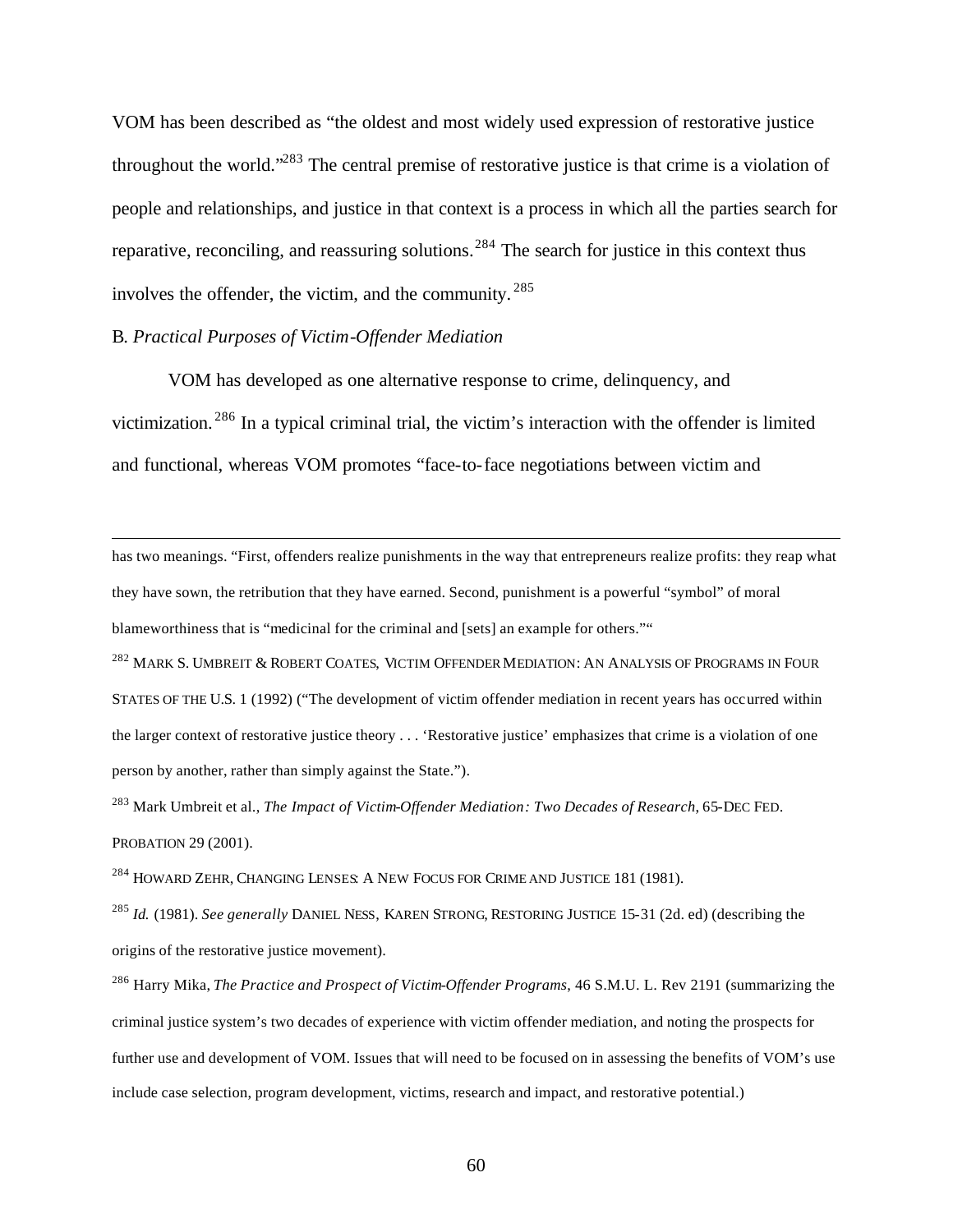offender."<sup>287</sup> The beginning of VOM is usually traced to a 1974 incident in Kitchener, Ontario, in which a court ordered two young men guilty of vandalism to speak to their victims and negotiate restitution. <sup>288</sup> The novelty and success of this model resulted in the first Victim-Offender Reconciliation Program (VORP), and the Ontario model was eventually adapted in the United States.<sup>289</sup> VORP programs focus on four constituencies: victims, offenders, the community, and the justice system. $290$ 

One obvious benefit of VOM is that the victim is actively engaged in the process and is allowed to describe the result of the crime and express his anger.<sup>291</sup> The victim is made to feel that his needs are being met (unlike what is often the case in a typical criminal justice procedure, whether trial or plea bargain).<sup>292</sup> VOM provides a forum in which "the victim's participation is essential to achieve justice."<sup>293</sup> Meanwhile the offender is confronted with the actual and

<sup>&</sup>lt;sup>287</sup> *Id.* Mika provides a helpful comparison between retributive justice (by which he means traditional criminal justice) and restorative justice in the context of understandings of crime, understandings of accountability, and understandings of justice. *See Id.* at 2204.

<sup>288</sup> *Id.* at 2195. *See also* Mark Umbreit, *Mediation of Victim-Offender Conflict*, 1988 J. DISP . RESOL. 85, 87. <sup>289</sup> Mika, *supra* note 286, at 2195.

<sup>290</sup> Umbreit *supra* note 283, at 87.

<sup>291</sup> *Id.*

<sup>292</sup> Mika *supra* note 286, at 2198.

<sup>293</sup> Ilyssa Wellikoff, *Victim-Offender Mediation and Violent Crimes: On the Way to Justice*. 5 CARDOZO J. CONFLICT RESOL. 1 (2003). According to Wellikoff:

The benefits of victim-offender mediation are numerous. Overall, the victim-offender mediation process creates a more humanizing effect that the traditional criminal prosecution s ystem cannot match. Victim-offender mediation provides an opportunity for victims to heal, emotionally and psychologically, through meeting and communicating with their offenders. Since victims are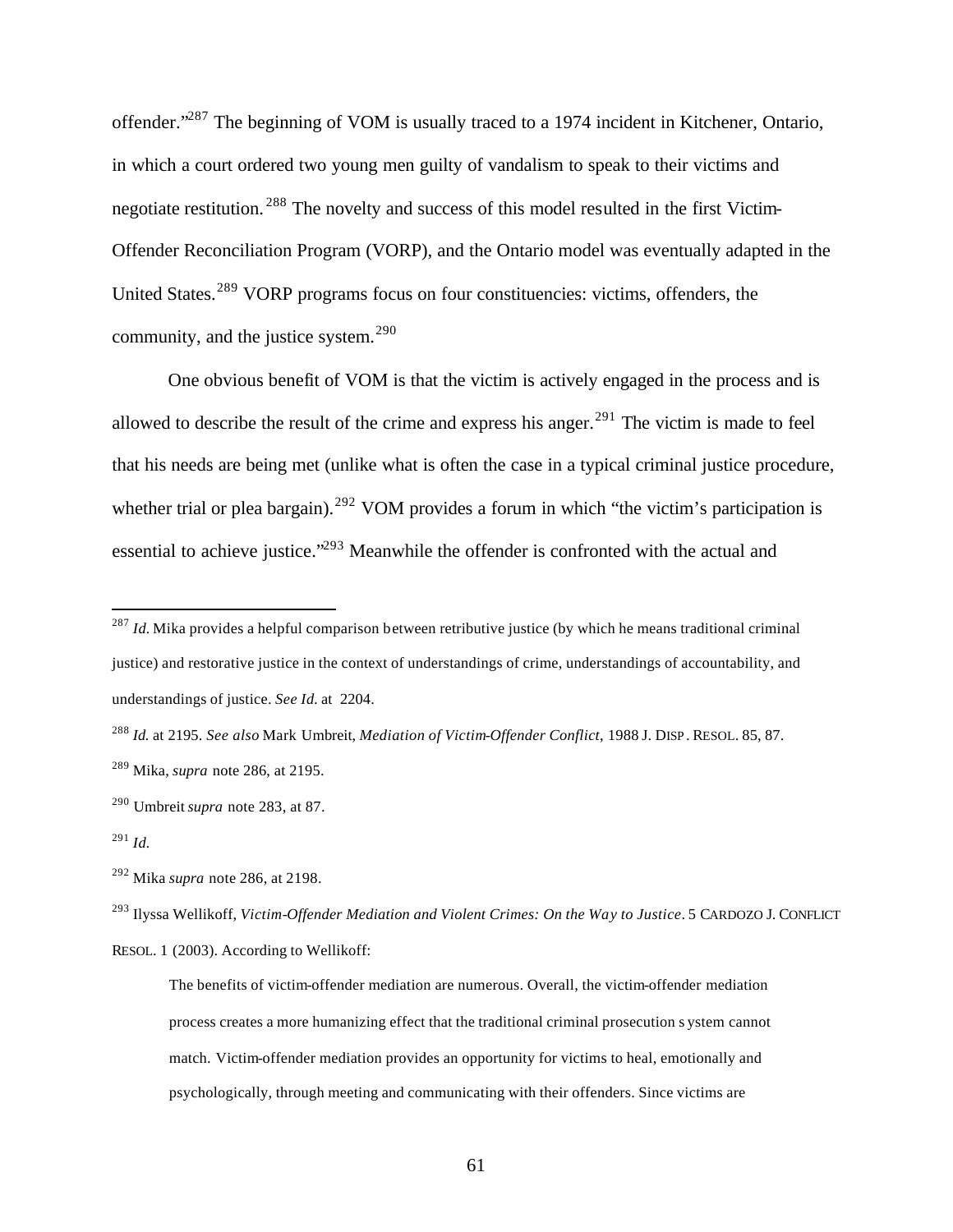personalized result of his actions. The offender is able to see the object of his harm, and understand the need for restitution.<sup>294</sup> In the VOM setting, offenders are "placed in an intimate encounter with their victims.<sup>295</sup> Because of this, "the harm caused by their crime is no longer an abstraction but very real."<sup>296</sup> This often achieves the goal of preventing recidivism among the offenders. Research indicates that recidivism is reduced through VOM at the same rate as

traditionally left out of the criminal justice process, victim-offender mediation provides an opportunity to be a part of the outcome of justice. Through dialogue, victims are given the chance to tell the offender how the crime committed against them affected their lives and their families' lives. Since victim-offender mediation is a dialogue-based program, victims are granted the invaluable opportunity to question their offenders about why they committed the crime against them. This portion of the mediation has a cathartic benefit that liberates victims from their "haunting questions" and ruminations. Ultimately, these answers prompt victims to heal from the repercussions of the crime.

<sup>294</sup> Mika *supra* note 286, at 2198.

 $\overline{a}$ 

[W]hen offenders participate in victim-offender mediation, they are placed in an intimate encounter with their victims where they are expected to acknowledge their wrongdoings. In this setting, the offenders have difficulty defending and "rationalizing" their criminal actions; therefore, "the harm caused by their crime is no longer an abstraction but very real." Through the human nature aspect of the mediation, victim-offender mediation has proven to generate sincere feelings of remorse within the offender.

<sup>296</sup> AMERICAN BAR ASSOCIATION ENDORSEMENT OF: VICTIM-OFFENDER MEDIATION/DIALOGUE PROGRAMS, PART 1 (Aug. 1994).

<sup>295</sup> Wellikoff, *supra* note 293, noting that: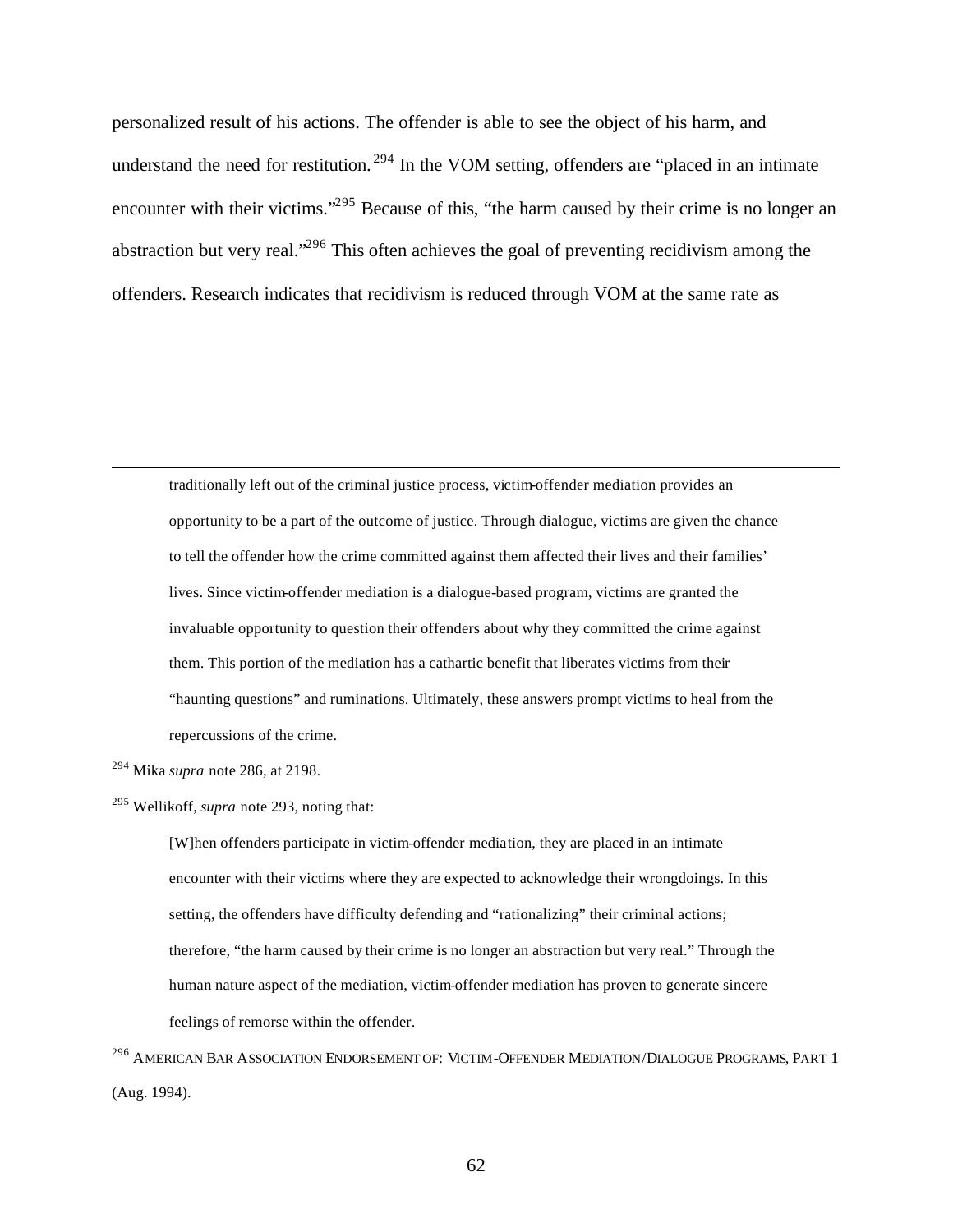traditional criminal procedural approaches, and sometimes at a better rate.<sup>297</sup> The benefits to both victims and offenders in turn benefit the community.<sup>298</sup>

# C*. Criticisms of Victim-Offender Mediation*

VOM has also received substantive criticism. Many commentators do not consider mediation appropriate in the context of criminal law.<sup>299</sup> VOM is problematic because the state's interest in punishing crime may be different than the victim's interest in confronting the offender.<sup>300</sup> Thus the benefit of victim involvement may actually be considered a loss in the larger scheme of criminal justice as an articulation of societal disapproval.<sup>301</sup> VOM creates procedural difficulties, such as disputes over confidentiality.<sup>302</sup> When critiqued from a

<sup>298</sup> Marty Price, *Crime and Punishment: Can Mediation Produce Restorative Justice for Victims and Offenders?*, *Available at* http://www.vorp.com/articles/crime.html (last visited Feb. 6, 2005). Price believes that the stated utilitarian justifications for criminal punishment such as incapacitation, deterrence, and rehabilitation are disingenuous, and that retribution is the true goal of the criminal justice system. Prince then proceeds to articulate why restorative justice as embodied in VOM is superior to retribution, as seen by practical results such as reduced recidivism rates.

<sup>300</sup> *Id.*

<sup>297</sup> Mark Umbreit et. al., *The Impact of Victim-Offender Mediation: Two Decades of Research*, 65-DEC FED. PROBATION 29, 32 (2001).

<sup>299</sup> Dave Gustafson, *Debunking the Myths: Victim Offender Reconciliation in Serious Crime*, in 2(1) VICTIM-OFFENDER MEDIATION 8-9 (1990).

<sup>301</sup> *Id.*

<sup>302</sup> Jonathan Hyman *The Model Mediator Confidentiality Rule: A Commentary.* 12 SETON HALL LEGIS. J. 17 (1988).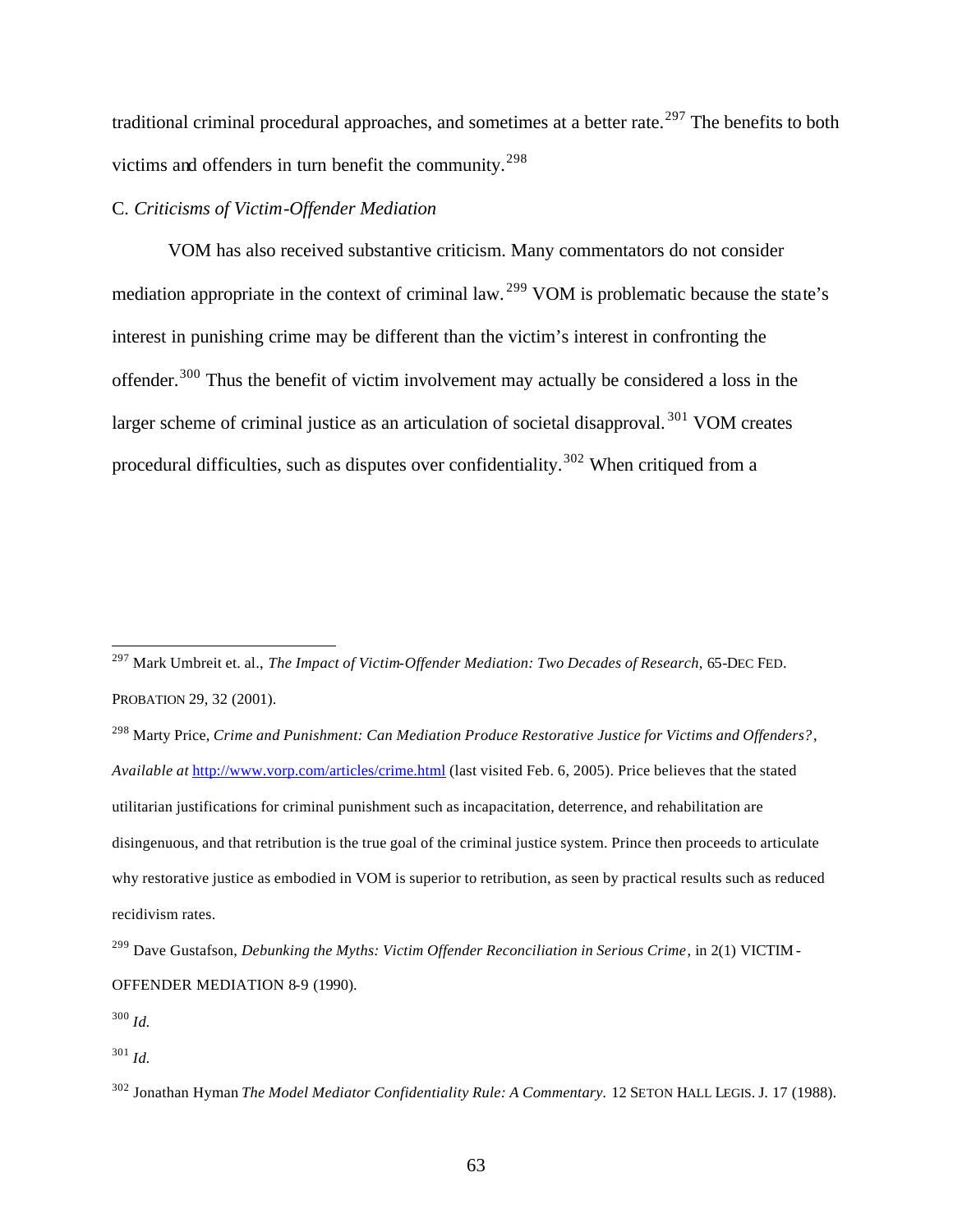"restorative justice" point of view, VOM is often considered coercive despite using the language of reconciliation. <sup>303</sup> For these reasons, VOM remains controversial. <sup>304</sup>

# D. *Criticism of Victim-Offender Mediation for Failing to Fulfill the Traditional Theories of Punishment*

VOM has been criticized for not fulfilling the traditional purposes of criminal punishment. The traditional purposes of punishment are retributive (assaultive, protective, and victim-vindicative), and utilitarian (deterrence, rehabilitation, and incapacitation). VOM typically does not fulfill these traditional purposes.<sup>305</sup> The criminal offender may not feel punished by VOM, and sometimes may even be empowered by it (negating retributivism). And VOM has been critiqued for being ineffective in accomplishing the utilitarian goals of deterrence, rehabilitation, and incapacitation because offenders often consider VOM to be an easy way out of prison time.<sup>306</sup> Before proceeding to discuss this critique, it is necessary to review what those theories hold.

#### 1. *Retributivism*

<sup>303</sup> Sally Merry, *Myth and Practice in the Mediation Process*, in MEDIATION & CRIMINAL JUSTICE 239, 244 (Martin Wright & Burt Galaway eds., 1989)*.* ("Mediation risks creating a coercive process under the rhetoric of voluntariness, participation, and community involvement.").

<sup>304</sup> See Mika et al., *Listening to Victims – A Critique of Restorative Justice Policy and Practice in the United States*, 68-JUN FED. PROBATION 32 (2004) (describing various criticisms of VOM).

<sup>305</sup> Brown, *supra* note 6, at 1296. ("At times cooperative, at other times openly hostile, the rhetoric of VOM proponents lacks a clear theory of how VOM relates to the traditional goals of criminal justice—retribution, deterrence, rehabilitation, and incapacitation…. [I]n the name of "reconciliation," VOM proponents too readily dismiss the traditional goals of the criminal law and fail to reconcile their programs' procedures and results with those of the larger criminal justice system.")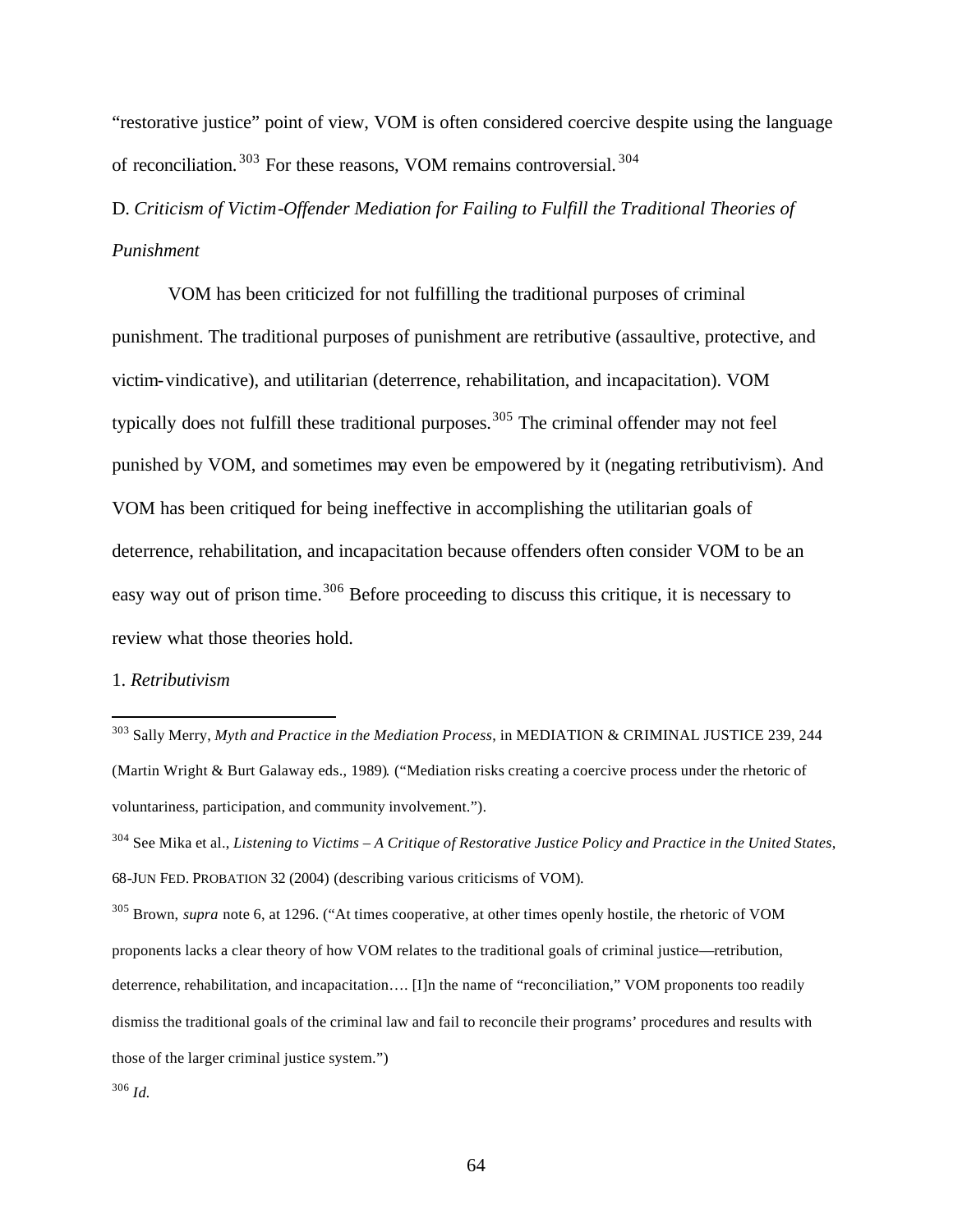Retributivism is based on the concept that because people can choose whether to act in violation of the law or not, once someone commits a crime he deserves the punishment inflicted.<sup>307</sup> Retributivism can be based on premises described as "assaultive" (it is right to hate criminals),  $308$  "protective" (punishing the criminal is treating him with respect),  $309$  and "victimvindicative" (sending message to victim that society is righting the wrong).  $310$ 

#### 2. *Utilitarianism*

 $\overline{a}$ 

Utilitarianism is based on the concept that punishment should be inflicted when it is for the greater good of society. <sup>311</sup> Utilitarians believe that sometimes punishment is desirable and the lesser of two evils, because punishment might prevent crime, and the pain of the punishment is

<sup>308</sup> See Margaret Radin, *Cruel Punishment and Respect for Persons: Super Due Process for Death*, 53 S. CAL. L. REV. 1143, 1168 (1980).

<sup>307</sup> See Jean Hampton, *Correcting Harms versus Righting Wrongs: The Goal of Retribution*, 39 U.C.L.A. L. REV. 1659 (1992) (arguing that "retribution is a fundamental and necessary component of any morally respectable system of punishment carried out by the state, but not the *only* component," and that "not all retributive responses are punitive responses."

<sup>309</sup> See Herbert Morris, *Persons and Punishment*, 52 MONIST . 475 (1968).

<sup>310</sup> See Hampton, *supra* note 34, at 1698. ("[R]etribution is actually a form of compensation to the victim. Whereas tort damages are supposed to be awarded to place the victim in the situation she would have been in had the tortfeasor not acted, retribution is supposed to be inflicted to nullify the wrongdoer's message of superiority over the victim, thus placing the victim in the position she would have been in had the wrongdoer not acted.")

<sup>311</sup> Louis Michael Seidman, *Soldiers, Martyrs, and Criminals: Utilitarian Theory and the Problem of Crime Control*, 94 YALE L.J. 315, 320 (1984) ("Traditionally, utilitarians have begun with the premise that the criminal justice system should minimize the sum of the costs of crime and crime prevention. Since everyone's welfare is included in the social calculus, the cost of crime prevention includes not only enforcement costs (police) and process costs (courts), but also the suffering imposed upon criminals made to undergo punishment.").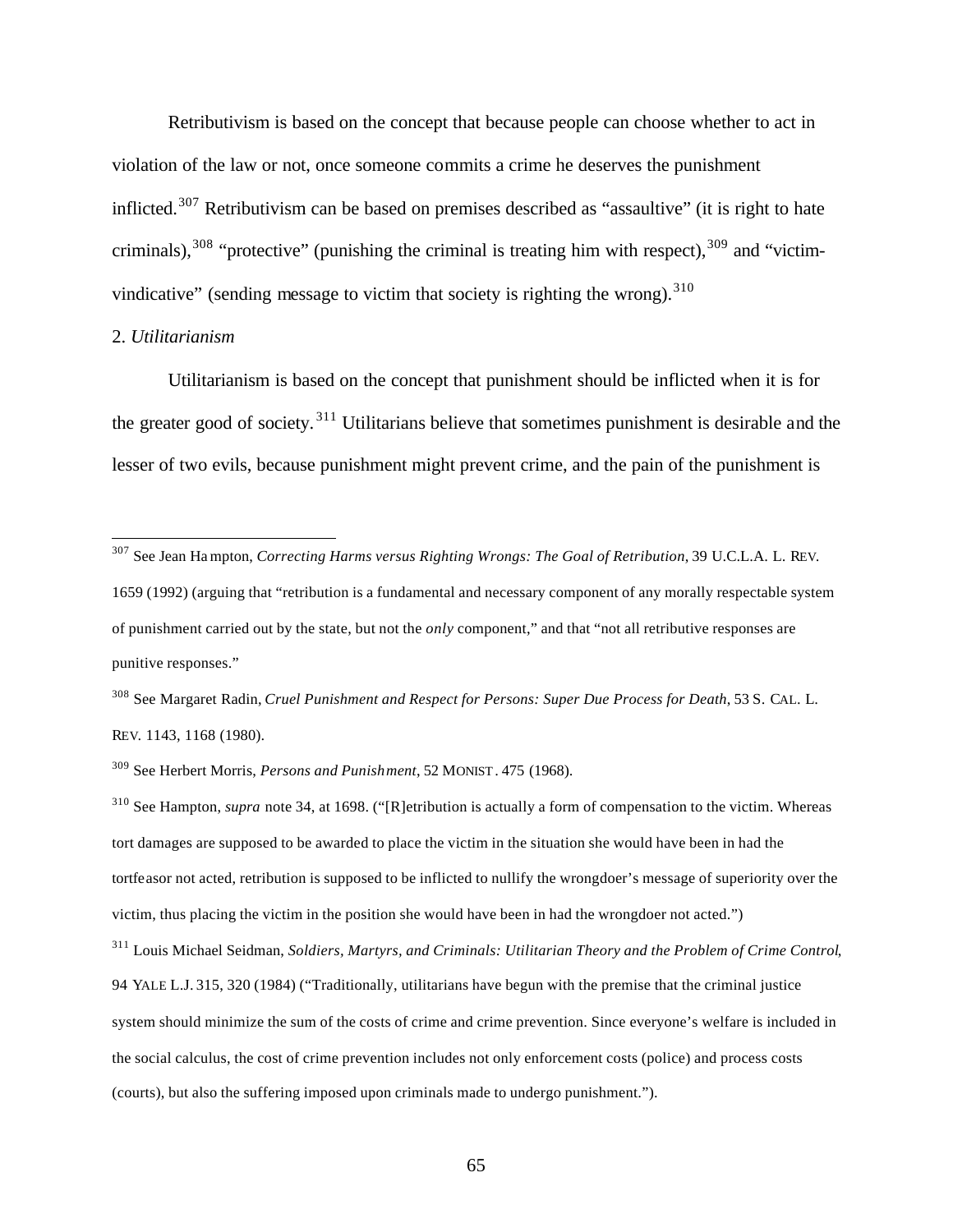less than the amount of pain we are saving ourselves from.<sup>312</sup> Utilitarianism can be broken down into three separate basic theories: deterrence, incapacitation, and rehabilitation. General deterrence theory holds that you punish a person for the benefit of society, since you will deter others who are watching what happens to that person. <sup>313</sup> Specific deterrence theory holds that through punishment, society will intimidate that specific person from committing the crime again.<sup>314</sup> Specific deterrence is closely related to the theory of incapacitation, which focuses on preventing the specific offender from repeating that crime through imprisonment.<sup>315</sup> Rehabilitation is a more modern utilitarian theory holding that in order for punishment to prevent further crime, the offender himself must be changed.<sup>316</sup> The criminal justice system must look at the characteristics of the offender, figure out why he committed the crime, and then deal with the underlying problem. The purpose of punishment is therefore to make the person less likely to commit crimes in the future. This may involve helping a person with drug problems, training them to overcome illiteracy, or treating their mental illness.<sup>317</sup>

E. *Using Victim-Offender Mediation in a New Context and Fulfilling the Traditional Theories of Punishment* 

<sup>312</sup> *Id.*

<sup>313</sup> HERBERT L. PACKER, THE LIMITS OF THE CRIMINAL SANCTION 39, 45 (1968).

<sup>314</sup> Steven Klepper & Daniel Nagan, *The Deterrent Effect of Perceived Certainty and Severity of Punishment Revisited*, 27 CRIMINOLOGY 721 (1989).

<sup>315</sup> Linda Beres & Thomas Griffith, *Do Three Strikes Laws Make Sense? Habitual Offender Statutes and Criminal Incapacitation*, 87 GEO. L.J. 103 (1998) ("Under an incapacitation rationale, imprisonment is justified because it prevents an inmate from committing crimes against the public during the period of confinement.").

<sup>316</sup> *See* Packer, *supra* note 41, at 53 (the goal of rehabilitative punishment is the reformation of an offender so that he will not have the desire to commit additional crimes once he is released).

<sup>317</sup> See Dan Kahan, *What do Alternative Sanctions Mean?*, 63 U. CHI. L. REV. 591 (1996).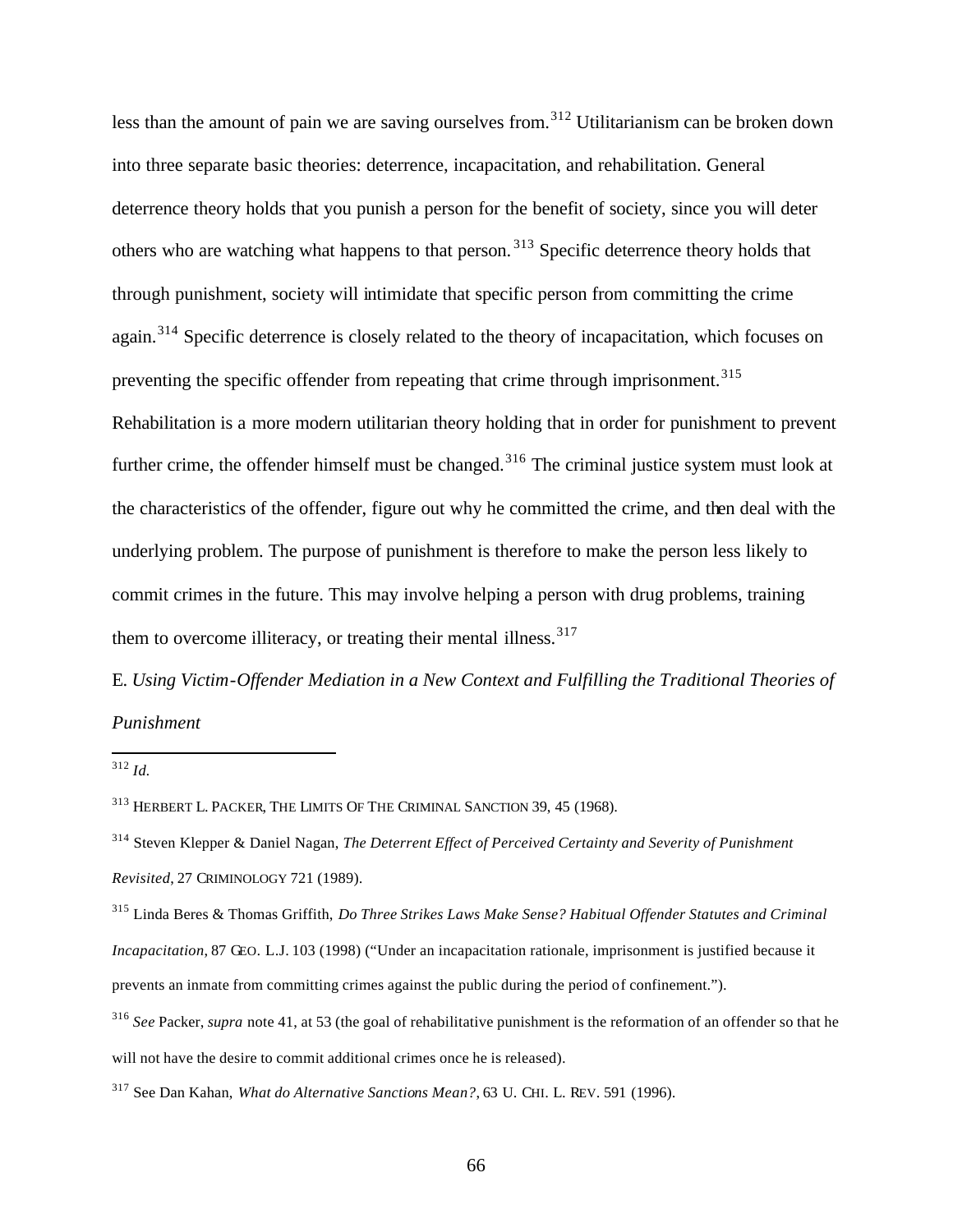There is one potential use of VOM which has seldom been discussed, and which would avoid these legitimate criticisms. Crimes which occur in cyberspace ("cybercrimes") provide a unique challenge which may justify the use of VOM as an alternative means of punishment. And this use of VOM might fulfill the traditional theories of punishment in a way that is not effectuated by its use in other contexts.

### 1. *VOM Fulfills the Traditional Theories of Punishment in this Context*

There are numerous benefits to applying VOM to virus-creators and script kiddies. VOM in such instances may fulfill traditional purposes of criminal punishment. A virus-creator who is confronted by a person he has harmed is likely to feel that he is being punished (fulfilling retribution). Potential virus-creators may be less likely to engage in such activity if they are aware that those they harm can confront them. (fulfilling general deterrence). Particular viruscreators (such as juvenile delinquents) are likely to be rehabilitated if they are exposed to the consequences of their actions (fulfilling rehabilitation). And VOM may be included as part of regular prison or probationary sentence, or it may serve as a substitute for prison or probation (fulfilling incapacitation).

### 2. *VOM for Cybercrimes Meets the Needs of both the Victim and the State*

 $\overline{a}$ 

The state's interest in punishing cybercrime through VOM, because it accomplishes the previously mentioned theories of punishment, is similar to the victim's interest in confronting the offender. VOM provides a new procedure for confronting a new type of crime. VOM is a recent and more flexible mechanism as a vehicle for punishment, and ye t it has been used substantially enough to provide a trustworthy and understandable framework.<sup>318</sup> VOM localizes both the

<sup>318</sup> *See generally* Christina L. Anderson, *Comment: Double Jeopardy: The Modern Dilemma for Juvenile Justice*, 152 U. PA. L. REV. 1181 (Jan. 2004) (describing the benefits of VOM when used for juveniles). *See also* Stephanie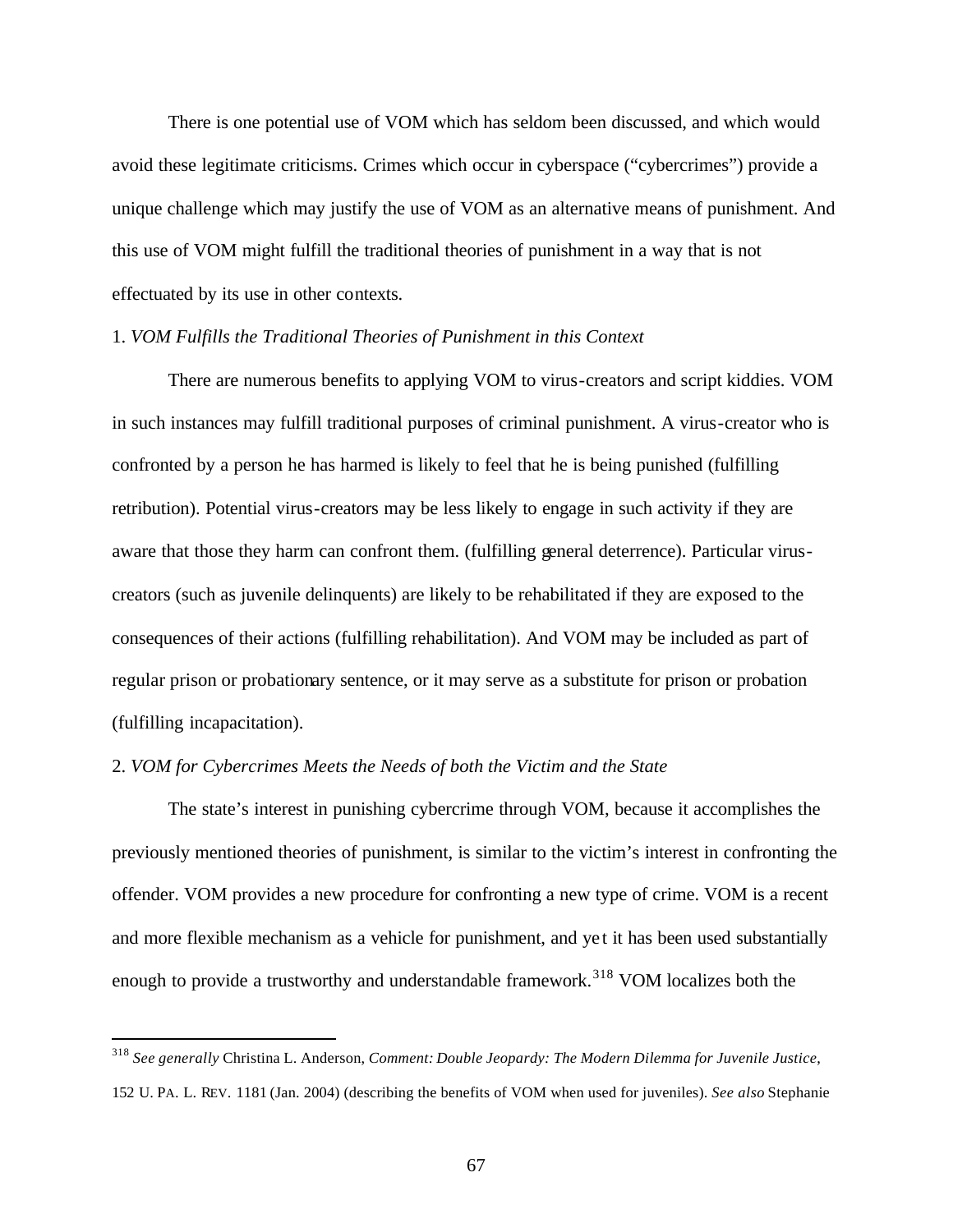criminal and the victims, overcoming the jurisdictional problems inherent in cybercrimes. VOM overcomes the problems of anonymity over the Internet—providing the victim an opportunity to make himself/herself known, and forcing the virus-creator to be publicly known and identified.<sup>319</sup> VOM can force a virus-creator to face the individual victims of cybercrimes, as well as victims on a larger scale, such as businesses and governmental entities.

# F. *Virus Creators are Ideal Offenders for the Purposes of VOM*

Virus creators appear to be the best category of cybercriminals that can properly be penalized with VOM, fulfilling both the traditional theories of punishment and the alternative ones usually associated with restorative justice. They are often juveniles.<sup>320</sup> Unlike hackers or identity thieves, they are more indiscriminate in their crime (i.e. sending out a virus on the Internet without concern for where it goes, as opposed to focusing on a particular victim (company, government entity, person).<sup>321</sup> Although they have a *mens rea* to cause harm, they are unlikely to realize the extent of that harm except through news reporting, and even then, especially when juveniles, are unlikely to understand the personal dimensions to the results of their crime.<sup>322</sup> They often intend to merely "make mischief" as opposed to cause true harm.<sup>323</sup> Virus creators resemble the offenders most often considered by VOM advocates and restorative

A. Beauregard, *Note & Comment: Court-Connected Juvenile Victim-Offender Mediation: An Appealing Alternative for Ohio's Juvenile Delinquents*, 13 OHIO ST. J. ON DISP. RESOL. 1005 (1998) (endorsing VOM as an alternative to traditional sentencing for juvenile offenders).

<sup>319</sup> *Id.*

<sup>320</sup> See e.g. Leef Smith, *Web Marauder Pleads Guilty*, WASH. POST , Sept. 8, 1999 at B2.

<sup>321</sup> See Thompson, *supra* note 1.

<sup>322</sup> See Clarke, *supra* note 48.

<sup>323</sup> See Thompson, *supra* note 1.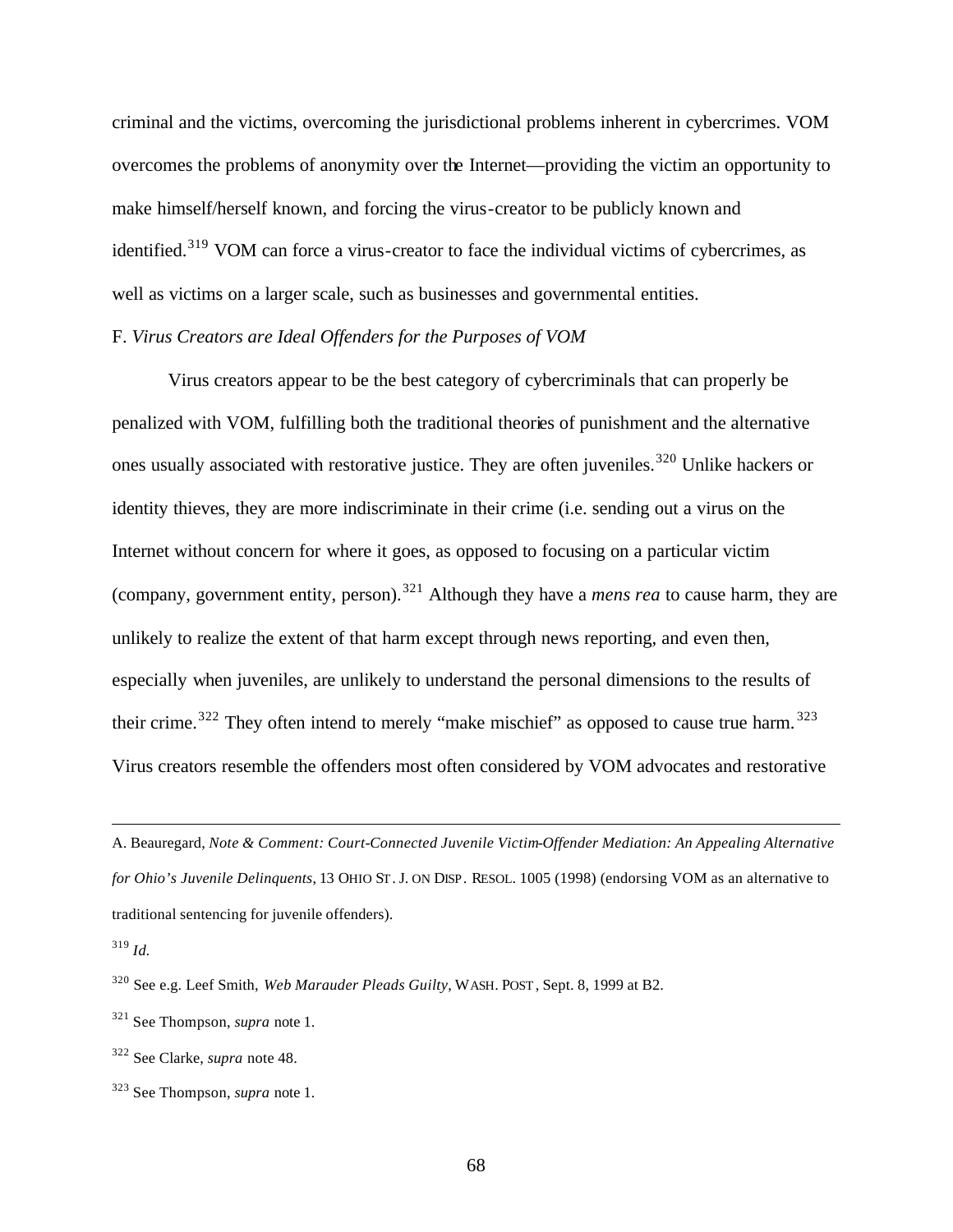justice theorists, in that the traditional justice system may not produce the best results in addressing their crime. A virus-creator, for example, may intend to cause general harm without specifically intending to cause, for example, a business to go bankrupt or a hospital to be forced into a crisis situation.

# G. *Virus Creators do Not Typically Understand the Consequences of their Actions*

The virus-creators and script kiddies who can cause so much damage are not likely to recognize the harm that can result.<sup>324</sup> For example, one virus creator's motive was to combat existing viruses and remove them from infected computers, but his viruses (and their derivatives) caused unintended damage. <sup>325</sup> Officials stated that he seemed genuinely taken aback at the damage he caused. <sup>326</sup> Virus-creators tend to be young, and often cease pursuing their interest by the time they might be prosecuted as adults.<sup>327</sup> Many virus-creators stop writing viruses when they begin to consider the potential consequences of computer viruses.<sup>328</sup> Those who continue creating viruses are usually very immature.<sup>329</sup>

<sup>324</sup> Zetter, *supra* note 149.

<sup>325</sup> See Dalton, *supra* note 205

<sup>326</sup> *Id.*

<sup>&</sup>lt;sup>327</sup> See Schwartz, *supra* note 148 (quoting Susan Gordon, "They don't realize the impact – they don't realize there are real people at the other end of the computers. They don't tend to recognize the consequences of their actions.") <sup>328</sup> Zetter, *supra* note 149.

<sup>&</sup>quot;Evul" is one who says he stopped spreading viruses once he saw himself in his victim's shoes. Now 30, he began coding six years ago after a hiatus and unleashed several programs with his email address embedded in the code. He felt a bit chastened when recipients wrote to him and described the data they'd lost because of his creations. But he didn't stop until an Internet service provider terminated his Web site account for posting viruses at the site.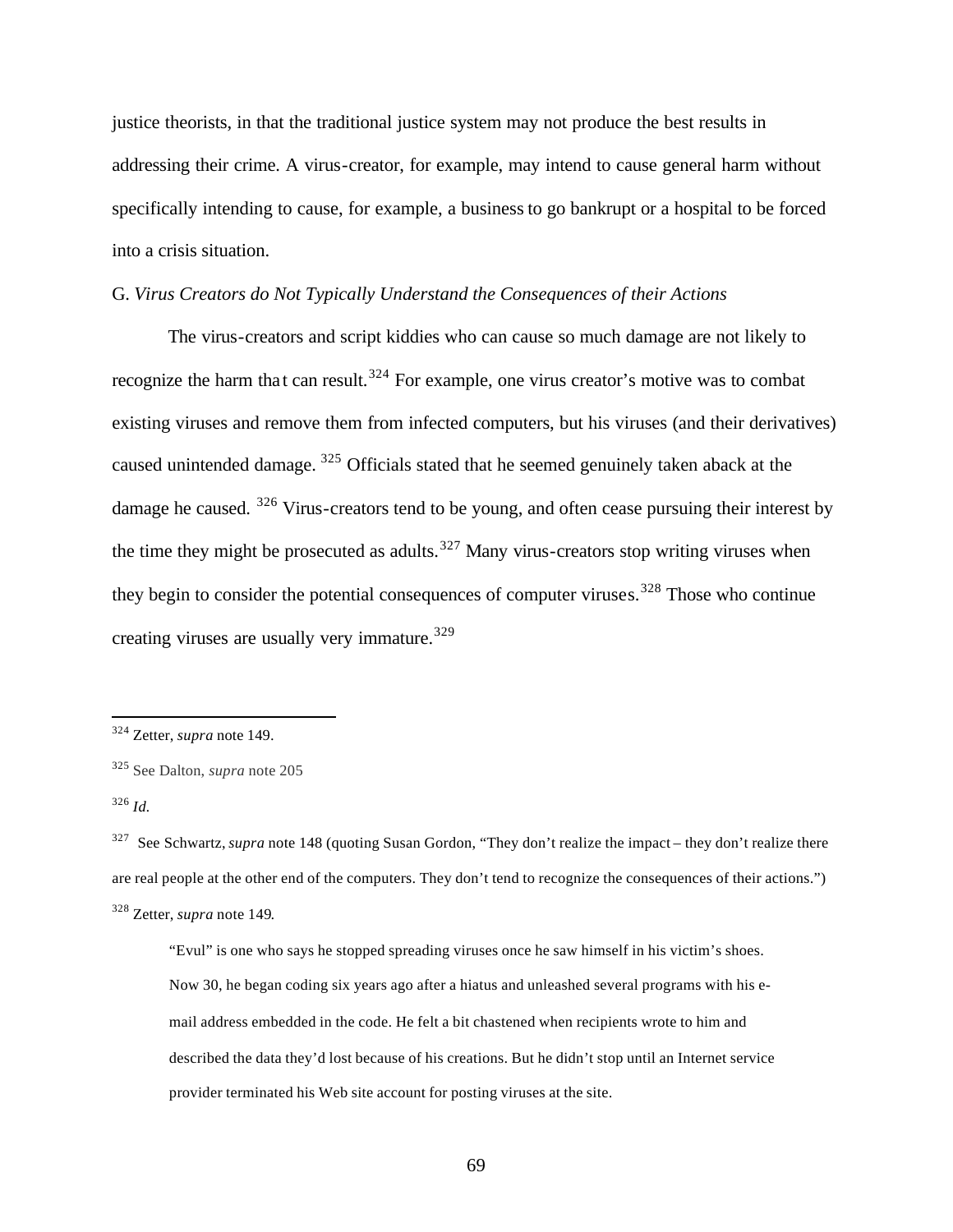According to one researcher who has had numerous interviews with virus creators, the people who do this have an attitude "typical of youths in crisis." They have an "ethical immaturity" because of which they fail to recognize that sending out viruses is wrong.  $330$  Their private mail generally embodied "frustration, anger and general dissatisfaction followed by small glimpses of conscience - often resulting in a decision to at least consider the consequences of their actions."<sup>331</sup>

Virus-creators may believe that they are "simply lashing out at what they often perceive as the big, greedy, distant, corporatized world," without realizing the actual human consequences. "They don't quite grasp that the entities on the other end are human beings whose feelings can be hurt and whose personal and work lives can be disrupted." <sup>332</sup>

### H. *VOM will Properly Punish Virus Creators*

The virus-creator or script-kiddie is likely to benefit far more from VOM than if he serves jail time. VOM will force him to see the damage he has done, and hear it described and articulated explicitly. The anonymity and distance allowed by cyberspace will be stripped away,

"The first thing I yelled was, 'What gives you the right to destroy my hard work!'" Evul recalls. "After a moment of reflection, it hit me like a brick wall ... what gives *me* the right? I decided I don't have the right to tamper in anyone else's hard work." He still writes file and boot sector viruses, but says he posts only the source code, which he claims is too complicated for most would-be writers to cobble into a program. He says he intensely dislikes anyone who intentionally writes and spreads a virus that could destroy someone's work.

<sup>329</sup> See Schwartz, *supra* note 148 (quoting Susan Gordon, "They don't realize the impact – they don't realize there are real people at the other end of the computers. They don't tend to recognize the consequences of their actions.") <sup>330</sup> Zetter, *supra* note 149.

<sup>331</sup> See Gordon, *supra* note 5.

<sup>332</sup> Katz, *supra* note 169.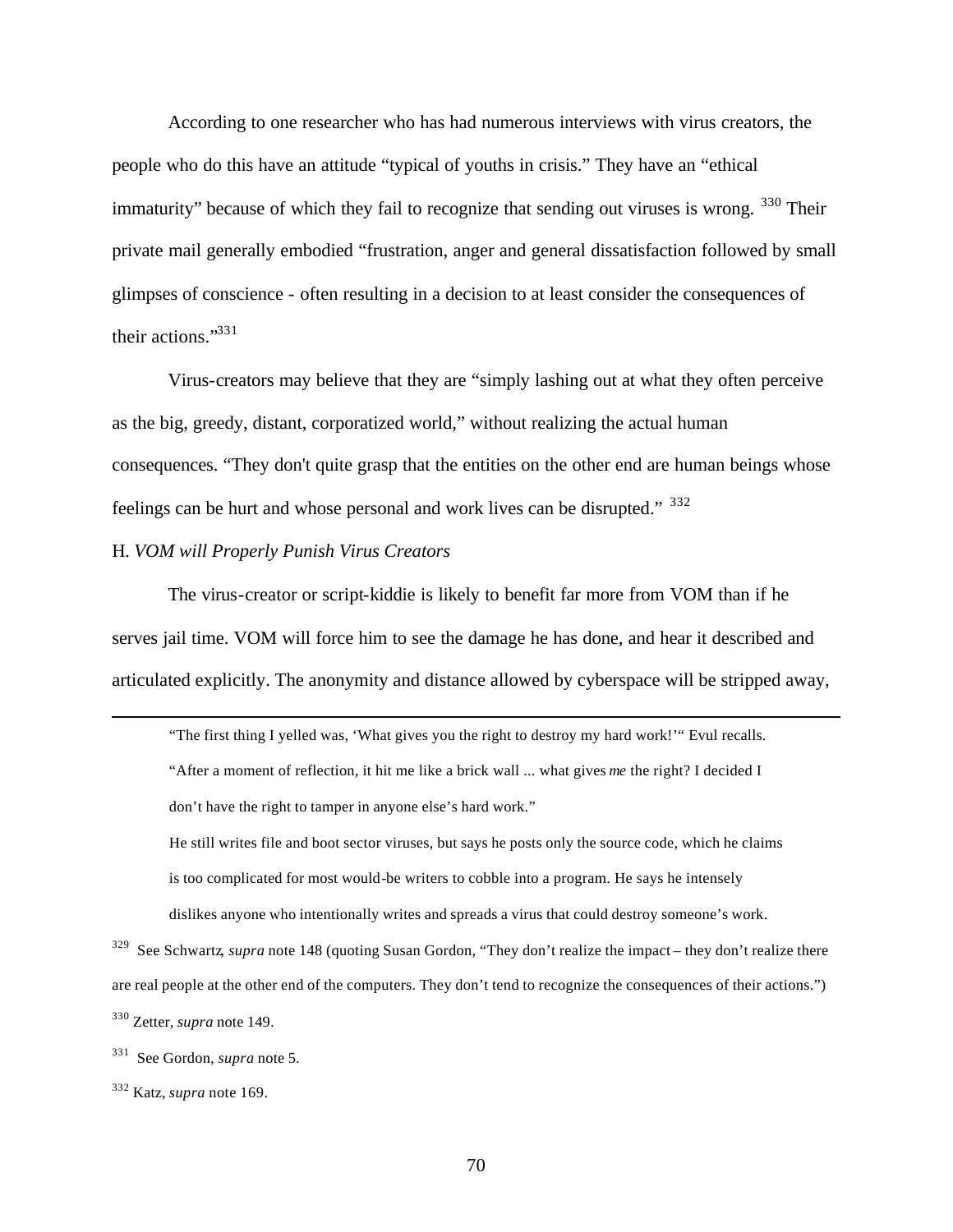and the offender will be dramatically confronted with the fact that he actually caused tangible harm to real people. The harm may be personal (i.e. important files or business records that were lost) or even sentimental (i.e. family photos that were lost). If the harm was dangerous to society, VOM allows that to be described (i.e. preventing or hindering the work of a hospital or governmental agency). It is likely that certain offenders, especially juvenile ones who look at virus creation as a relatively innocent amusement, will be shocked by the actual realization of real damage they have caused. They will be compelled to accept their responsibility in causing the damage described to them.

### I*. VOM will Remove the Virus-Creator's Anonymity*

 $\overline{a}$ 

Whereas protecting Internet anonymity is a legitimate civil liberties concern, <sup>333</sup> in the case of a cybercriminal who has already been convicted or plead guilty there is not the same need to keep his identity hidden. "Because cyberspace enables truly anonymous communication to flourish on a scale never before experienced, its existence promotes anonymous criminal acts."<sup>334</sup> The virtue of VOM as applied to cyberlaw, and in particular to virus-creators, is that the anonymity is removed in its entirety, not only by being identified as the perpetrator, but by being forced into a face-to-face confrontation with the victims of his act.

### J. *VOM is an Especially Appropriate Forum for the Victims of Computer Viruses*

The victims of computer viruses are a particularly apt class of people whose needs can be met in this context, fulfilling the concerns of restorative justice. VOM is based on the belief that

<sup>333</sup> See David L. Sobel, *The Process that "John Doe" is Due: Addressing the Legal Challenge to Internet* 

*Anonymity*, 5 VA. J.L. & TECH. 3 (2000) (maintaining that anonymity is essential for the cultivation of free speech and free expression).

<sup>334</sup> *The Criminalization of True Anonymity in Cyberspace* , 7 MICH. TELECOMM. TECH. L. REV. 191, 215 (2000).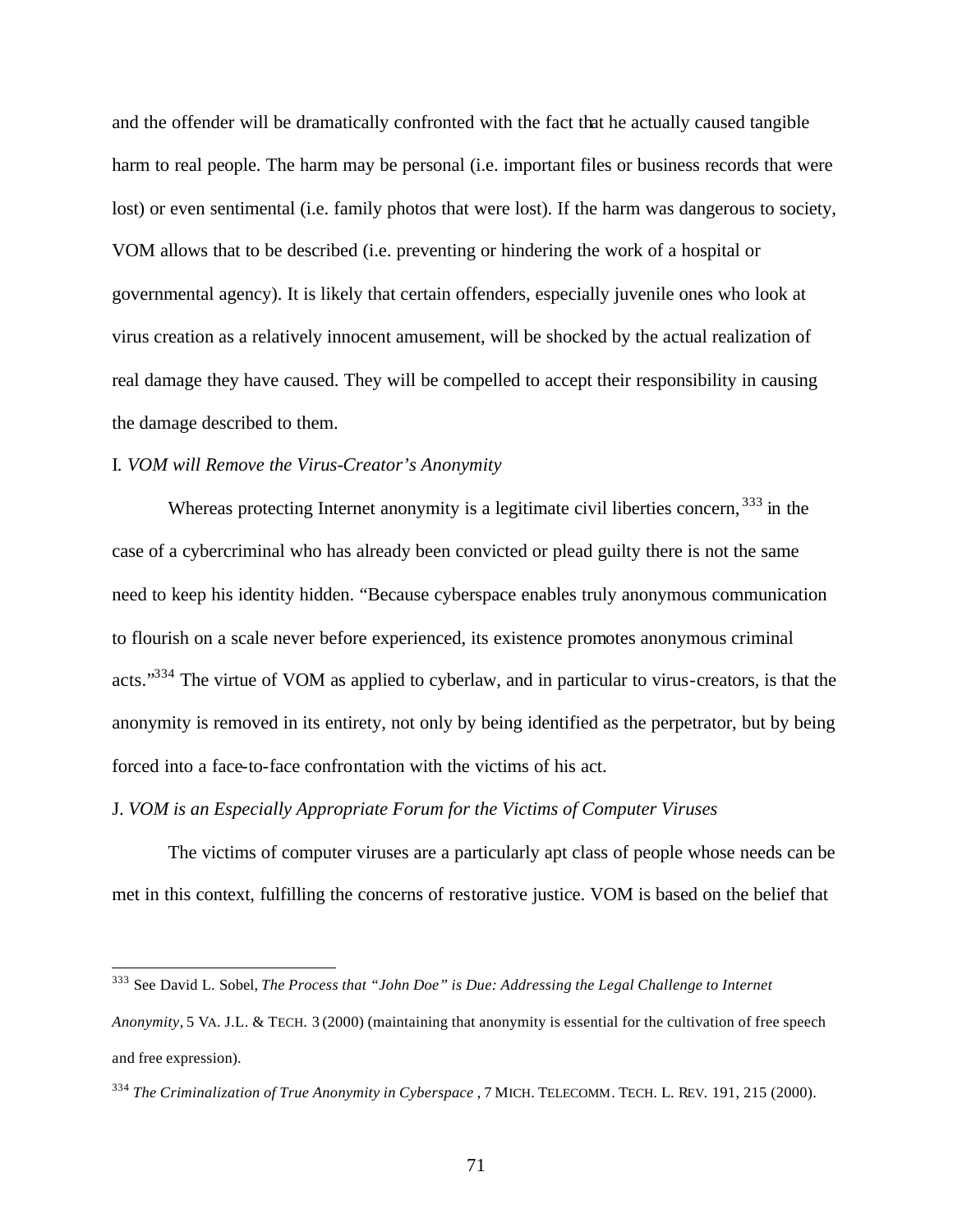victim's needs are not met by the criminal justice system. <sup>335</sup> This is especially true in regard to computer viruses. If a virus-creator is charged, it is unlikely that the victim of that virus will even know of it (except through media reports if the virus caused substantial damage). Because computer viruses (and cybercrimes in general) implicate a peculiar set of legal issues, victims of computer viruses are seldom able to obtain civil sanctions.<sup>336</sup> And a victim of a virus is most likely located far from the source of the harm.<sup>337</sup>

It is possible that a victim of a computer virus, if given a convenient opportunity to confront the source of harm done to his computer, will take advantage of that opportunity. While the Internet allows for anonymity with its benefits as well as its drawbacks, a legally-sanctioned removal of anonymity may be welcomed when it accomplishes punishment of the offender. The victim may in some instances (perhaps out of fear of reprisals, from the actual offender or from future ones who wish to take some sort of revenge) wish to remain anonymous. Ironically, VOM allows the victim in this case to be anonymous and the offender to be named (especially if done electronically).

### K. *VOM Fulfills the Needs of the State*

One of the purposes of VOM is to allow victims more input and involvement within the criminal justice system. This can become a problem in that the state's goals for prosecuting the offender are not necessarily the same as the victim's interests. But because VOM accomplishes the previously mentioned theories of punishment with regard to computer virus-creators, the state's interest in punishing such cybercrime is similar to the victim's interest in confronting the

<sup>335</sup> See Wellikoff, *supra* note 293.

<sup>336</sup> Colombell, *supra* note 15.

<sup>337</sup> *Id.*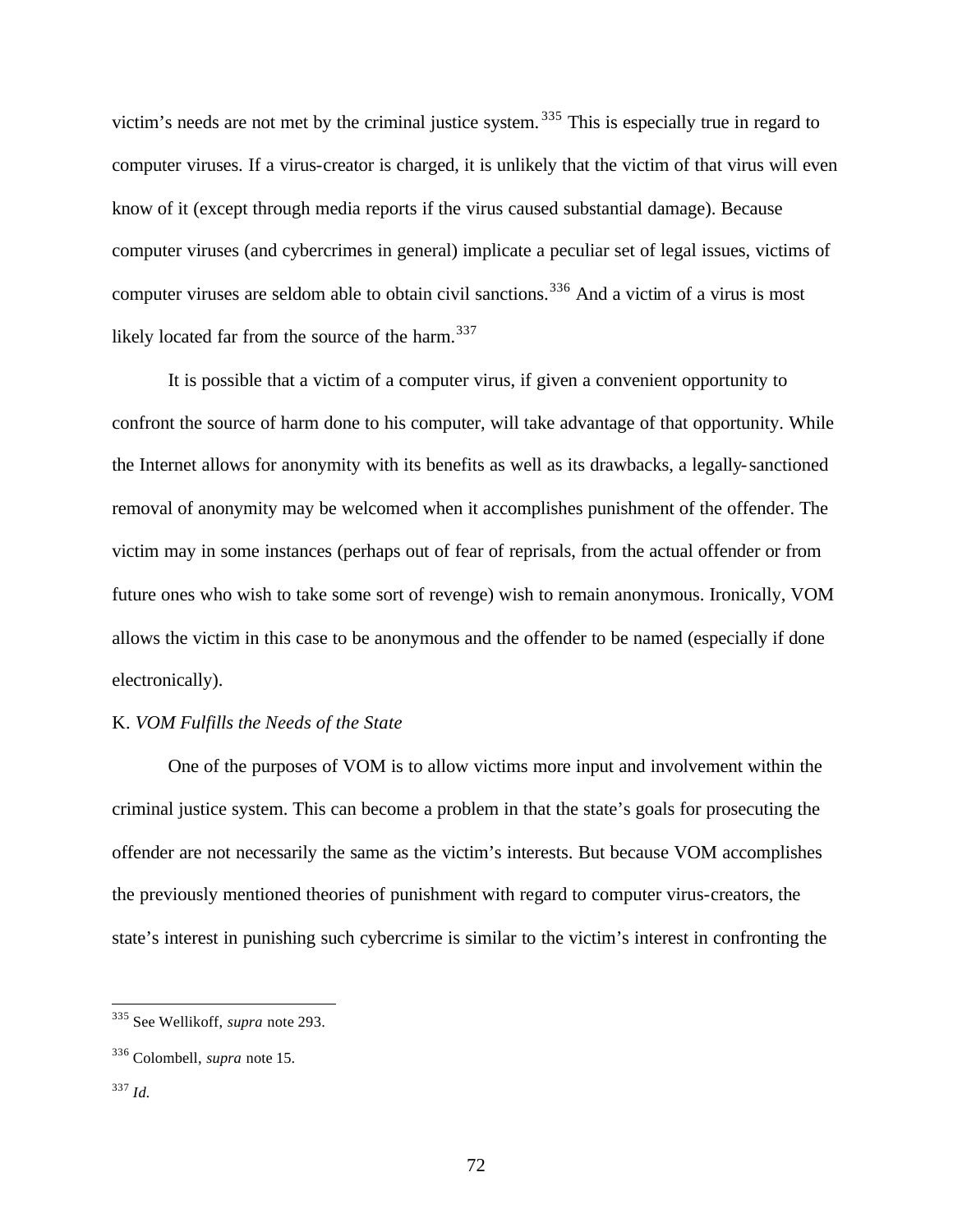offender. Thus there is not the inherent conflict between the victim and the state which often accompanies criminal prosecutions. Thus the state's goals are met, and not at the expense of the victim.

L. *VOM Accomplishes the Traditional Theories of Punishment when Used for Computer Virus-Creators*

The unique nature of virus-creation as a cybercrime lends itself to VOM, with the surprising result that in this context VOM accomplishes both the traditional theories of punishment and the alternative ones of restorative justice.

1. *VOM for Computer Virus-Creators Fulfills Retributivism*

A virus-creator who is confronted by a person he has harmed will probably feel that he is actually being punished. This fulfills retributive theory from the perspectives of "assaultive" retribution (the offender knowingly committed the crime and deserves the punishment inflicted),<sup>338</sup> and "protective" retributivism (by treating him with a form of respect as the initiator of the harm).<sup>339</sup> It also fulfills "victim-vindicative" retributivism, perhaps more than a traditional criminal procedure would, by sending a specific message to the victim that society is righting the wrong, but by allowing the victim a place in the process.  $340$ 

## 2. *VOM for Computer Virus-Creators Fulfills Utilitarianism*

VOM in this context also fulfills the utilitarian theories of criminal punishment. Potential virus-creators are less likely to engage in such activity if they are aware that those they harm can confront them. In this regard the stripping away of anonymity accomplishes general deterrent

 $\overline{a}$ 

<sup>338</sup> Cf. Radin, *supra* note 308.

<sup>339</sup> Cf. Morris, *supra* note 309.

<sup>340</sup> Cf. Hampton, *supra* note 307.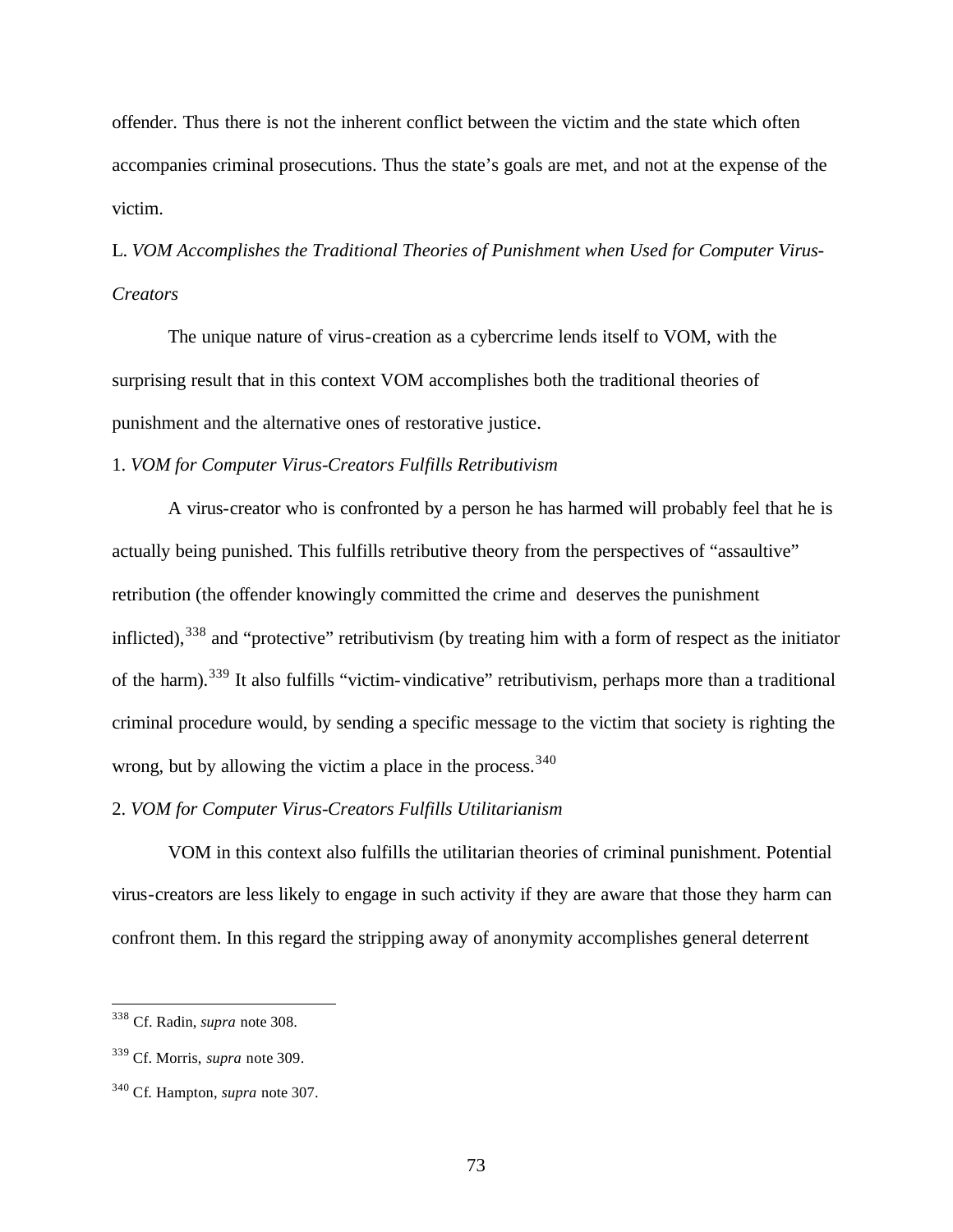purposes. Particular virus-creators (such as juvenile delinquents) are more likely to be rehabilitated if they are exposed to the consequences of their actions,<sup>341</sup> accomplishing not only rehabilitation but specific deterrence. In this context it is hopeful that VOM may serve as a substitute for more typical criminal sanctions, but if need be VOM may be included as part of a regular prison or probationary sentence. VOM also allows the fulfillment of the goals of the restorative justice movement, allowing opportunities for communication, reconciliation, and forgiveness.

## M. *Electronic Dispute Resolution Allows VOM To Be Used for Virus-Creators*

If VOM is used for virus-creators, there are practical considerations that will need to be discussed. How, for example, will the victim confront the offender if (as is most likely) he lives far away? One framework may be provided through the very means of their criminal activity the Internet. There has been much advancement in using the Internet for the sake of "Electronic Dispute Resolution" (EDR).<sup>342</sup> In the same way that traditional ADR (i.e. negotiation, mediation, arbitration) was a response to problems in the legal system, EDR may be an appropriate reaction to the "radically new" legal problems raised by the Internet.<sup>343</sup> If jurisdictional problems arise in the context of VOM for cybercrimes, EDR may provide a slightly ironic way of handling the dispute, allowing the victim of the cybercrime to confront the offender and hopefully providing the same benefits of an actual face-to-face meeting. The benefits of EDR would be the same as in a civil context (and the same generally as the benefits to legitimate communication by the

 $\overline{a}$ 

<sup>341</sup> *See* Anderson, *supra* note 318.

<sup>342</sup> *See* Beatrice Baumann, *Electronic Dispute Resolution (EDR) and the Development of Internet Activites.* 52 SYRACUSE L. REV. 1227 (2002).

<sup>343</sup> *Id.*